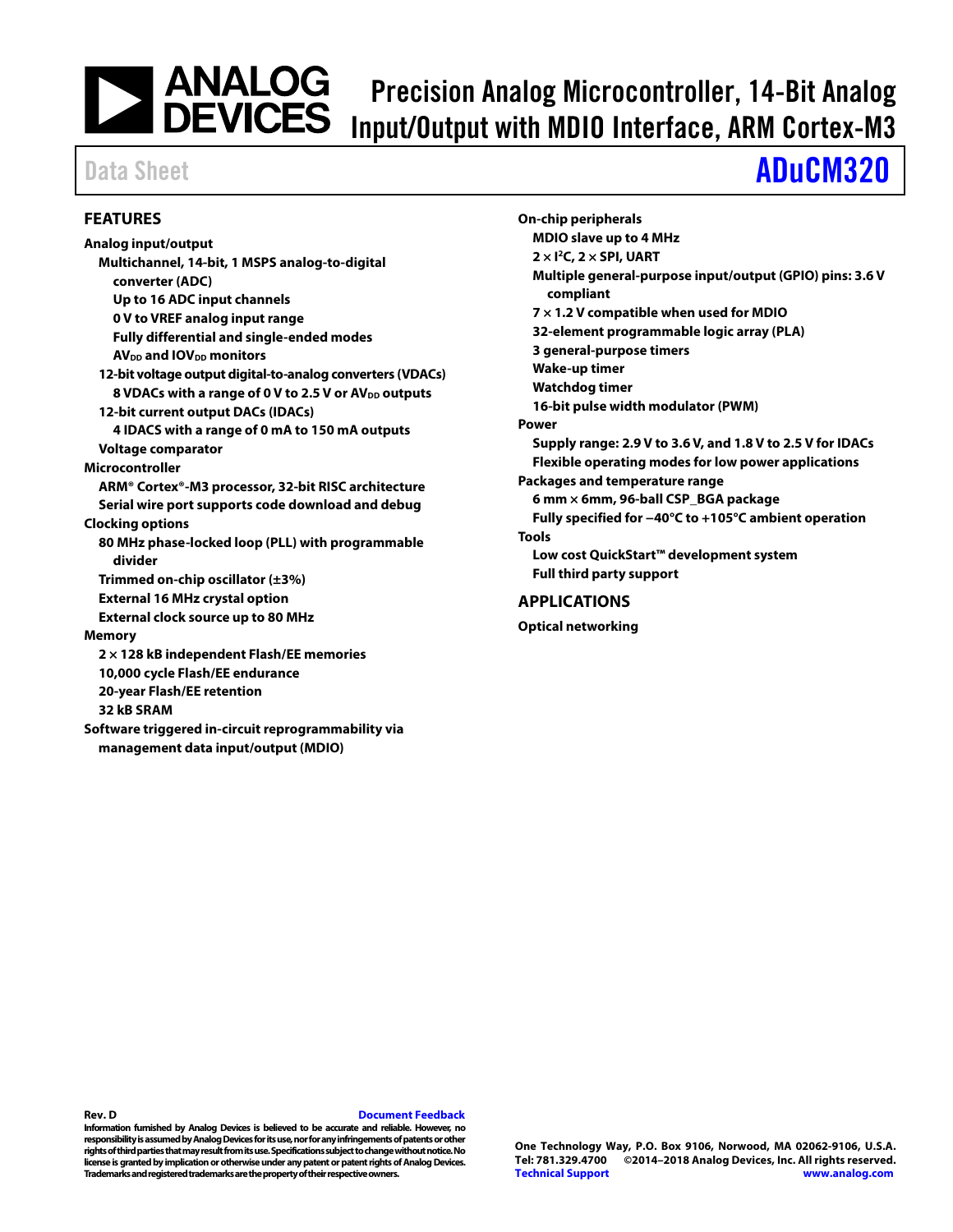### TABLE OF CONTENTS

### <span id="page-1-0"></span>**REVISION HISTORY**

#### **5/2018—Rev. C to Rev. D**

Change to Start-Up Time, At Power-On Parameter, Table 1...... 8 Change to Start-Up Time, At Power-On Parameter, Table 2.... 13

#### **10/2015—Rev. B to Rev. C**

### **3/2015—Rev. A to Rev. B**

| Changes to t <sub>SHD</sub> and t <sub>PSU</sub> Parameters, Table 3  10 |  |
|--------------------------------------------------------------------------|--|

| Recommended Circuit and Component Values  28 |  |
|----------------------------------------------|--|
|                                              |  |
|                                              |  |
|                                              |  |

#### **11/2014—Rev. 0 to Rev. A**

| Changes to Absolute Maximum Ratings Section 15 |  |
|------------------------------------------------|--|
| Changes to Pin C3 and Pin A11 Descriptions 17  |  |
|                                                |  |
|                                                |  |

**6/2014—Revision 0: Initial Version**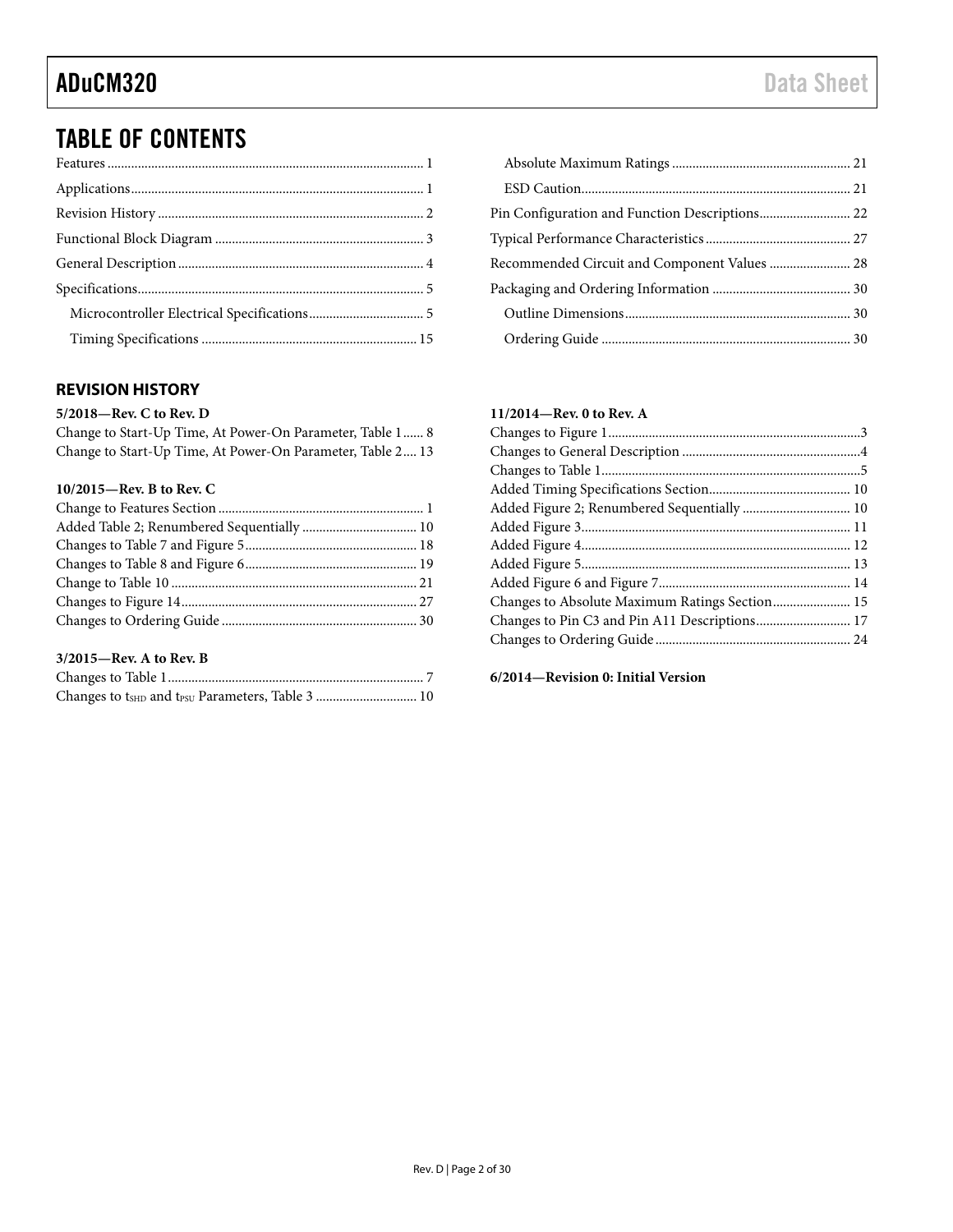### <span id="page-2-0"></span>FUNCTIONAL BLOCK DIAGRAM



*Figure 1.*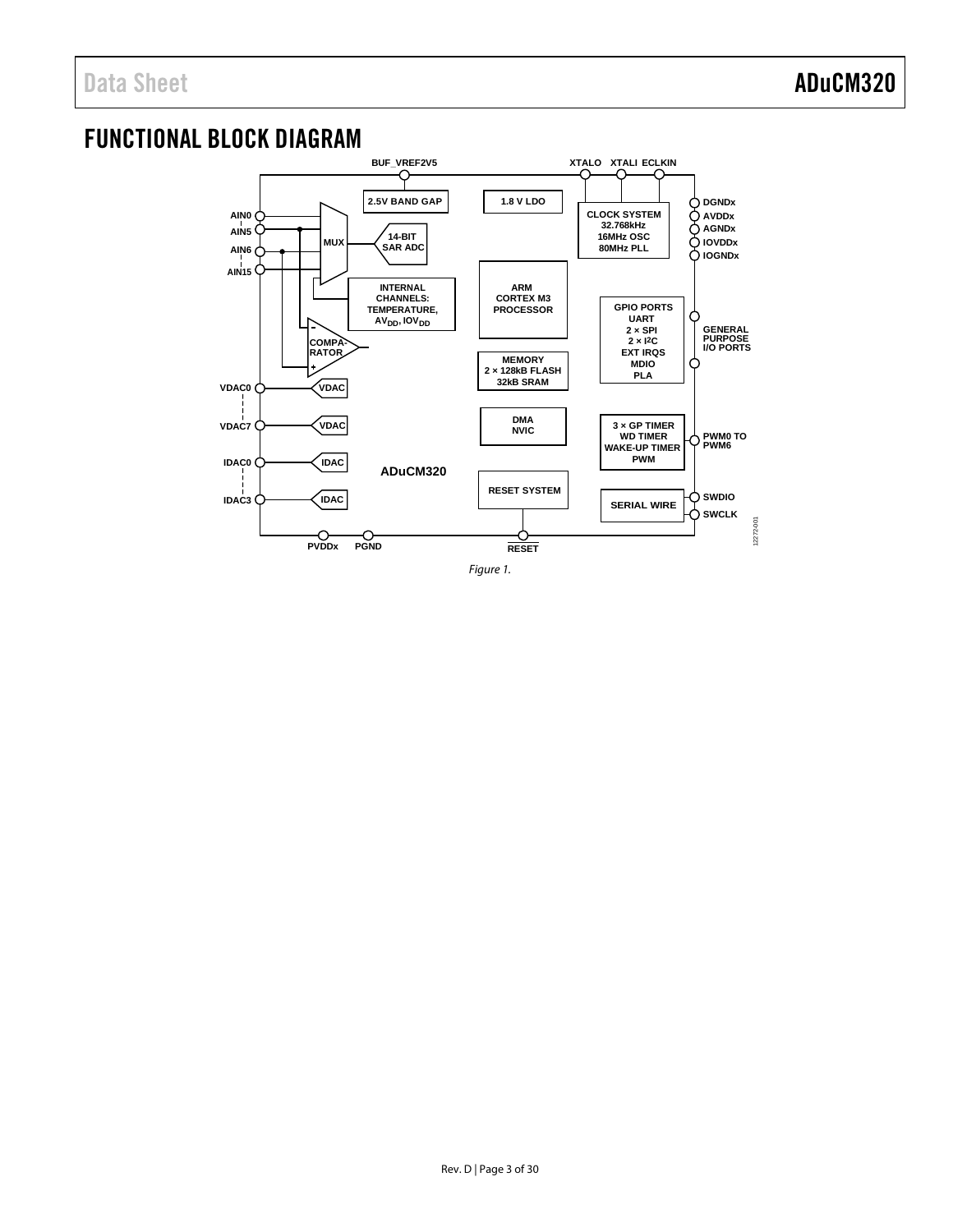### <span id="page-3-0"></span>GENERAL DESCRIPTION

The [ADuCM320](http://www.analog.com/ADuCM320?doc=ADuCM320.pdf) is a fully integrated single package device that incorporates high performance analog peripherals together with digital peripherals controlled by an 80 MHz ARM Cortex-M3 processor and integral flash for code and data.

The ADC on th[e ADuCM320](http://www.analog.com/ADuCM320?doc=ADuCM320.pdf) provides 14-bit, 1 MSPS data acquisition on up to 16 input pins that can be programmed for single-ended or differential operation. The voltage at the IDAC output pins can also be measured by the ADC, which is useful for controlling the power consumption of the current DACs. Additionally, chip temperature and supply voltages can be measured.

The ADC input voltage is 0 V to VREF. A sequencer is provided, which allows a user to select a set of ADC channels to be measured in sequence without software involvement during the sequence. The sequence can optionally repeat automatically at a user selectable rate.

Up to eight VDACs are provided with output ranges that are programmable to one of two voltage ranges.

Four IDAC sources are provided. The output currents are programmable with ranges of 0 mA to 150 mA. A low drift band gap reference and voltage comparator completes the analog input peripheral set.

Th[e ADuCM320](http://www.analog.com/ADuCM320?doc=ADuCM320.pdf) can be configured so that the digital and analog outputs will retain their output voltages and currents through a watchdog or software reset sequence. Thus, a product can remain functional even while th[e ADuCM320](http://www.analog.com/ADuCM320?doc=ADuCM320.pdf) is resetting itself.

The [ADuCM320](http://www.analog.com/ADuCM320?doc=ADuCM320.pdf) has a low power ARM Cortex-M3 processor and a 32-bit RISC machine that offers up to 100 MIPS peak performance. Also integrated on chip are  $2 \times 128$  kB Flash/EE memory and 32 kB of SRAM. The flash comprises two separate 128 kB blocks supporting execution from one flash block and simultaneous writing/erasing of the other flash block.

The [ADuCM320](http://www.analog.com/ADuCM320?doc=ADuCM320.pdf) operates from an on-chip oscillator or a 16 MHz external crystal and a PLL at 80 MHz. This clock can optionally be divided down to reduce current consumption. Additional low power modes can be set via software. In normal operating mode, th[e ADuCM320](http://www.analog.com/ADuCM320?doc=ADuCM320.pdf) digital core consumes about 300 µA per MHz.

The device includes an MDIO interface capable of operating at up to 4 MHz. The capability to simultaneously execute from one flash block and write/erase the other flash block makes the [ADuCM320](http://www.analog.com/ADuCM320?doc=ADuCM320.pdf) ideal for 10G, 40G, and 100G optical applications. User programming is eased by incorporating PHYADR and DEVADD hardware comparators. In addition, the nonerasable kernel code plus flags in user flash provide assistance by allowing user code to robustly switch between the two blocks of user flash code and data spaces.

The [ADuCM320](http://www.analog.com/ADuCM320?doc=ADuCM320.pdf) integrates a range of on-chip peripherals that can be configured under software control, as required in the application. These peripherals include  $1 \times \text{UART}, 2 \times \text{I}^2\text{C},$  and  $2 \times \text{SPI}$ serial input/output communication controllers, GPIO, 32 element programmable logic array, 3 general-purpose timers, plus a wake-up timer and system watchdog timer. A 16-bit PWM with seven output channels is also provided.

GPIO pins on the device power up in high impedance input mode. In output mode, the software chooses between opendrain mode and push-pull mode. The pull-up resistors can be disabled and enabled in software. In GPIO output mode, the inputs can remain enabled to monitor the pins. The GPIO pins can also be programmed to handle digital or analog peripheral signals, in which case the pin characteristics are matched to the specific requirement.

A large support ecosystem is available for the ARM Cortex-M3 processor to ease product development of the [ADuCM320.](http://www.analog.com/ADuCM320?doc=ADuCM320.pdf) Access is via the ARM serial wire debug port (SW-DP). Onchip factory firmware supports in-circuit serial download via MDIO. These features are incorporated into a low cost QuickStart development system supporting this precision analog microcontroller family.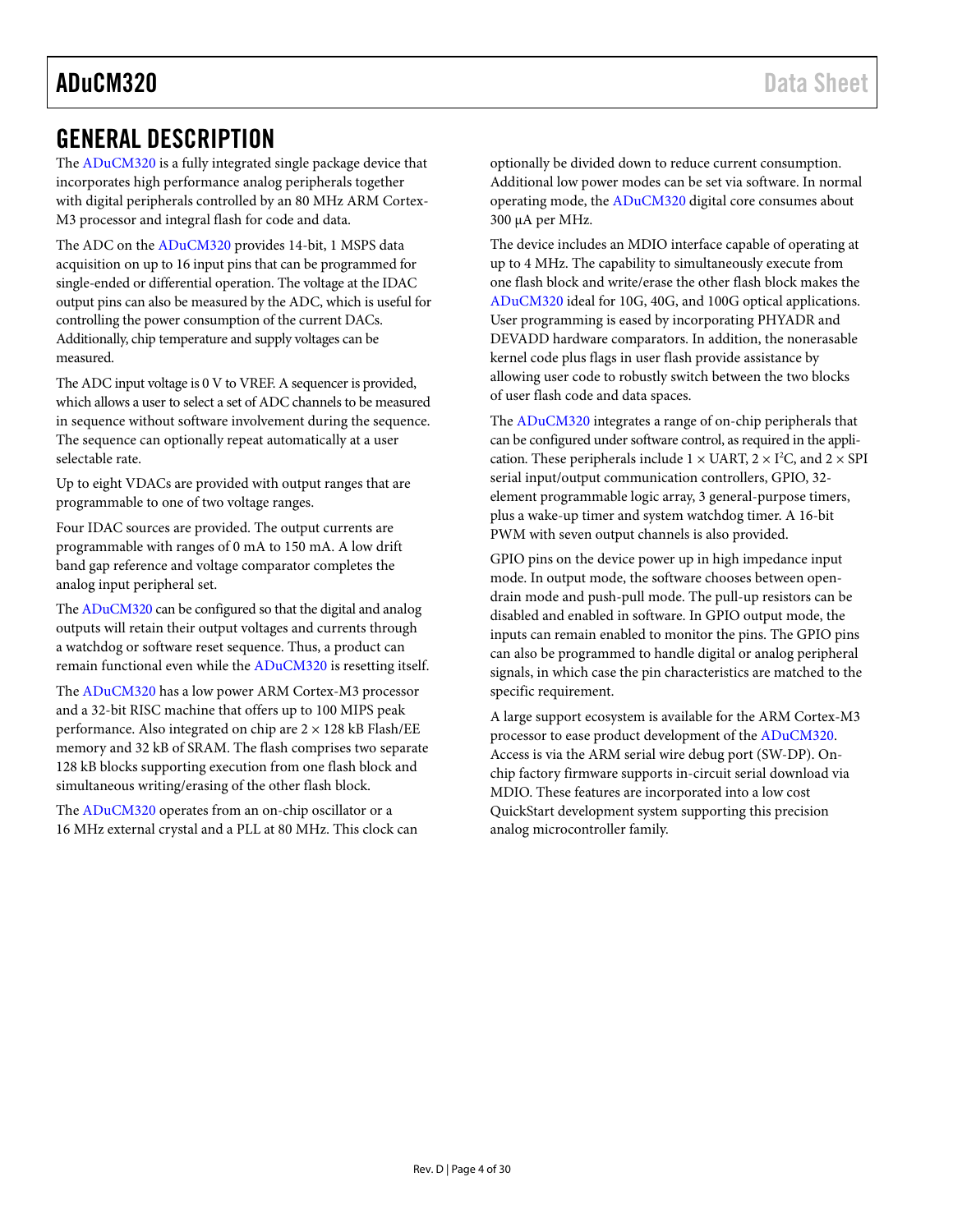### <span id="page-4-0"></span>**SPECIFICATIONS**

#### <span id="page-4-1"></span>**MICROCONTROLLER ELECTRICAL SPECIFICATIONS**

AVDD = IOVDD = VDD1 = 2.9 V to 3.6 V (se[e Figure 14\)](#page-26-1) maximum difference between supplies = 0.3 V, VREF = 2.5 V internal reference,  $f_{\text{CORE}} = 80 \text{ MHz}, T_A = -40^{\circ}\text{C}$  to +85°C, unless otherwise noted. PVDDx for IDACs = 1.8 V to 2.5 V. Power-up sequence must be VDD1, IOVDDx, AVDDx, and then PVDDx, but no delays in the sequence are required.

<span id="page-4-2"></span>

| н<br>×<br>۹<br>۰.<br>٠<br>v |  |
|-----------------------------|--|
|-----------------------------|--|

| <b>Parameter</b>                 | Symbol                     | Min     | <b>Typ</b> | Max          | Unit        | <b>Test Conditions/Comments</b>                                                               |
|----------------------------------|----------------------------|---------|------------|--------------|-------------|-----------------------------------------------------------------------------------------------|
| ADC BASIC SPECIFICATIONS         |                            |         |            |              |             | Single-ended mode, unless<br>otherwise stated                                                 |
| ADC Power-Up Time                |                            |         | 5          |              | μs          |                                                                                               |
| Data Rate                        | <b>f</b> <sub>SAMPLE</sub> |         |            | $\mathbf{1}$ | <b>MSPS</b> |                                                                                               |
| DC Accuracy <sup>1</sup>         |                            | 14      |            |              | <b>Bits</b> | $1$ LSB = 2.5 V/2 <sup>14</sup>                                                               |
| Resolution <sup>1</sup>          |                            | 16      |            |              | <b>Bits</b> | Number of data bits                                                                           |
| Integral Nonlinearity            | INL                        |         | ±1.75      |              | LSB         | 2.5 V internal reference; $1$ LSB =<br>2.5 V/2 <sup>14</sup>                                  |
|                                  |                            |         | ±1.75      |              | <b>LSB</b>  | 2.5 V external reference; 1 LSB =<br>2.5 V/2 <sup>14</sup>                                    |
| <b>Differential Nonlinearity</b> | <b>DNL</b>                 | $-0.99$ | ±0.75      | $+1$         | <b>LSB</b>  | 2.5 V internal reference: $1$ LSB =<br>$2.5 V/2^{14}$                                         |
|                                  |                            |         | ±0.75      |              | <b>LSB</b>  | 2.5 V external reference; $1$ LSB =<br>2.5 V/2 <sup>14</sup>                                  |
| DC Code Distribution             |                            |         | ±3         |              | <b>LSB</b>  | ADC input 1.25 V; 1 LSB = $2.5$ V/ $2^{14}$                                                   |
| ADC ENDPOINT ERRORS              |                            |         |            |              |             |                                                                                               |
| <b>Offset Error</b>              |                            |         |            |              |             |                                                                                               |
| Input Buffer Off                 |                            |         | ±200       |              | μV          |                                                                                               |
| Drift <sup>1</sup>               |                            | $-2.25$ |            | $+1.2$       | $\mu V$ /°C | Using 2.5 V external reference                                                                |
| Input Buffer On                  |                            |         | $-250$     |              | μV          |                                                                                               |
| Drift <sup>1</sup>               |                            | $-2.6$  |            | $+2$         | $\mu V$ /°C | Using 2.5 V external reference                                                                |
| Match                            |                            |         | ±1         |              | <b>LSB</b>  | Matching compared to AIN8                                                                     |
| <b>Full-Scale Error</b>          |                            |         |            |              |             |                                                                                               |
| Input Buffer Off                 |                            |         | ±400       |              | μV          |                                                                                               |
| Gain Drift <sup>1</sup>          |                            | $-4$    |            | $+2$         | $\mu V$ /°C | Full-scale error drift minus offset<br>error drift                                            |
| Input Buffer On                  |                            |         | $-350$     |              | μV          |                                                                                               |
| Gain Drift <sup>1</sup>          |                            | $-4.5$  |            | $+3$         | $\mu V$ /°C | Full-scale error drift minus offset<br>error drift                                            |
| Match                            |                            |         | ±1         |              | <b>LSB</b>  |                                                                                               |
| ADC DYNAMIC PERFORMANCE          |                            |         |            |              |             | $f_{IN} = 665.25$ Hz sine wave, $f_{SAMPLE} =$<br>100 kSPS; input filter = 15 $\Omega$ , 2 nF |
| Signal-to-Noise Ratio            | SNR                        |         |            |              |             | Includes distortion and noise<br>components                                                   |
| Input Buffer                     |                            |         |            |              |             |                                                                                               |
| Disabled                         |                            |         | 80         |              | dB          |                                                                                               |
| Enabled                          |                            |         | 74         |              | dB          |                                                                                               |
| <b>Total Harmonic Distortion</b> | <b>THD</b>                 |         |            |              |             |                                                                                               |
| Input Buffer                     |                            |         |            |              |             |                                                                                               |
| <b>Disabled</b>                  |                            |         | $-86$      |              | dB          |                                                                                               |
| Enabled                          |                            |         | $-83$      |              | dB          |                                                                                               |
| Peak Harmonic or Spurious Noise  |                            |         | $-88$      |              | dB          |                                                                                               |
| Channel-to-Channel Crosstalk     |                            |         | $-90$      |              | dB          | Measured on adjacent channels                                                                 |
| <b>ADC INPUT</b>                 |                            |         |            |              |             | Input buffer not enabled                                                                      |
| Input Voltage Ranges             |                            |         |            |              |             |                                                                                               |
| Single-Ended Mode <sup>1</sup>   |                            | AGND4   |            | <b>VREF</b>  |             |                                                                                               |
| Differential Mode <sup>1</sup>   |                            | $-VREF$ |            | $+$ VREF     | V           | Voltage between differential pins                                                             |
| Compliance <sup>1</sup>          |                            | AGND4   |            | AVDD4        |             |                                                                                               |
| Common Mode <sup>1</sup>         |                            | 0.9     |            | 1.6          | V           |                                                                                               |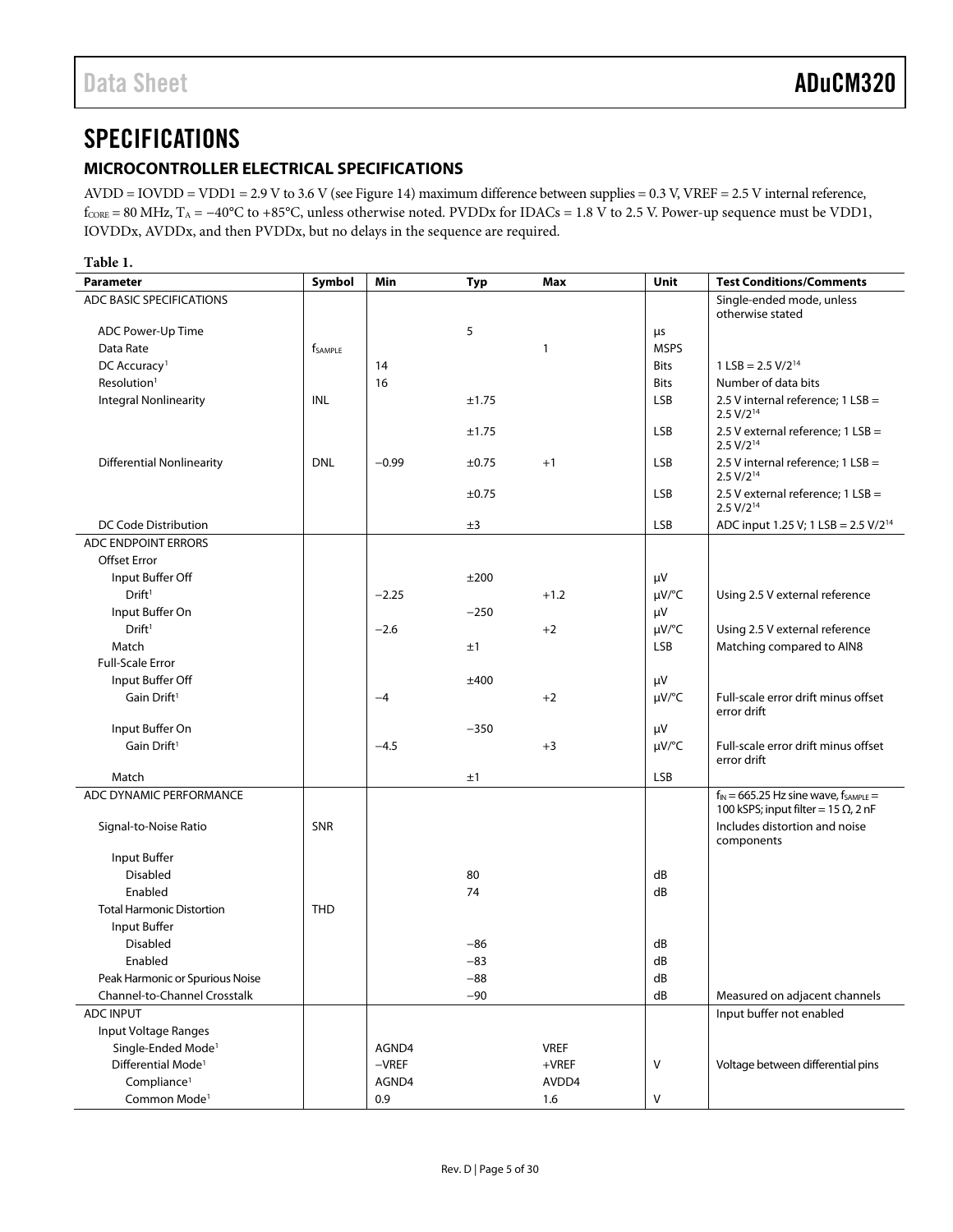| <b>Parameter</b>                               | Symbol      | Min     | <b>Typ</b>      | Max              | Unit         | <b>Test Conditions/Comments</b>                                                                     |
|------------------------------------------------|-------------|---------|-----------------|------------------|--------------|-----------------------------------------------------------------------------------------------------|
| Leakage Current                                |             |         |                 |                  |              |                                                                                                     |
| AINO to AIN4, AIN6 to AIN15                    |             |         | ±1.5            |                  | nA           |                                                                                                     |
| AIN <sub>5</sub>                               |             |         | ±20             |                  | nA           | Pin shared with comparator                                                                          |
| Input Current                                  |             |         | ±9              |                  | $\mu A/V$    | At 1 MSPS; buffer off                                                                               |
|                                                |             |         | ±6              |                  | $\mu A/V$    | ≤800 kSPS; buffer off                                                                               |
|                                                |             |         | ±4              |                  | $\mu A/V$    | 500 kSPS; buffer off;                                                                               |
|                                                |             |         |                 |                  |              | $ADCCNVC[25:16] = 0x1E$                                                                             |
| Input Capacitance                              |             |         | 20              |                  | pF           | During ADC acquisition                                                                              |
| ADC INPUT BUFFER <sup>2</sup>                  |             |         |                 |                  |              | When enabled by software                                                                            |
|                                                |             |         |                 |                  | $\vee$       |                                                                                                     |
| Voltage Compliance <sup>1</sup>                |             | 0.15    |                 | 2.5              |              | Reduced accuracy below 0.15 V                                                                       |
| <b>Input Current</b>                           |             |         | ±100            |                  | nA           | $V_{IN} = 0.15$ V to 2.5 V, ADC converting                                                          |
| <b>ON-CHIP VOLTAGE REFERENCE</b>               |             |         | 2.51            |                  | $\vee$       | 0.47 µF from VREF_1V2 to AGND4;<br>reference is measured with all<br>ADCs, VDACs, and IDACs enabled |
| Accuracy                                       |             |         |                 | ±5               | mV           | $T_A = 25^{\circ}C$                                                                                 |
| Reference Temperature Coefficient <sup>1</sup> |             | $-34$   | $-15$           | $+4$             | ppm/°C       |                                                                                                     |
| Power Supply Rejection Ratio                   | <b>PSRR</b> |         | 60              |                  | dB           |                                                                                                     |
| <b>Internal VREF Power-On Time</b>             |             |         | 50              |                  | ms           |                                                                                                     |
| EXTERNAL REFERENCE INPUT                       |             |         |                 |                  |              |                                                                                                     |
| Range <sup>1</sup>                             |             | 1.8     |                 | 2.5              | $\vee$       | <b>ADC</b>                                                                                          |
| Input Current                                  |             |         | 200             |                  | μA           |                                                                                                     |
| <b>BUFFERED REFERENCE OUTPUT</b>               |             |         |                 |                  |              |                                                                                                     |
|                                                |             |         |                 |                  |              |                                                                                                     |
| Output Voltage                                 |             |         | 2.504           |                  | $\mathsf{V}$ |                                                                                                     |
| Accuracy                                       |             |         | ±8              |                  | mV           | $T_A = 25^{\circ}C$ , load = 1.2 mA                                                                 |
| Reference Temperature Coefficient <sup>1</sup> |             | $-55$   | $-5$            | $+40$            | $\mu V$ /°C  | 100 nF from BUF VREF2V5 to<br>AGND4                                                                 |
|                                                |             |         |                 |                  |              |                                                                                                     |
| Output Impedance                               |             |         | 10              |                  | Ω            | $T_A = 25^{\circ}C$                                                                                 |
| Load Current <sup>1</sup>                      |             |         |                 | 1.2              | mA           |                                                                                                     |
| <b>VDAC CHANNEL SPECIFICATIONS</b>             |             |         |                 |                  |              | $R_L = 5 k\Omega$ , $C_L = 100 pF^3$                                                                |
| DC Accuracy <sup>1</sup>                       |             | 12      |                 |                  | <b>Bits</b>  | $1$ LSB = 2.5 V/2 <sup>12</sup>                                                                     |
| Resolution <sup>1</sup>                        |             | 12      |                 |                  | <b>Bits</b>  | Number of data bits                                                                                 |
| Relative Accuracy <sup>4</sup>                 | INL         |         | ±4              |                  | <b>LSB</b>   | $1$ LSB = 2.5 V/2 <sup>12</sup>                                                                     |
| Differential Nonlinearity <sup>4</sup>         | <b>DNL</b>  | $-0.99$ |                 | $+1$             | <b>LSB</b>   | Guaranteed monotonic, 1 LSB =                                                                       |
| Offset Error                                   |             |         | ±3              | ±15              | mV           | $2.5 V/2^{12}$<br>2.5 V internal reference, DAC<br>Output Code 0                                    |
| Drift                                          |             |         | ±13             |                  | µV/°C        |                                                                                                     |
| Gain Error <sup>5</sup>                        |             |         | ±0.3            | $\pm 0.85$       | $\%$         | 0 V to internal VREF range                                                                          |
|                                                |             |         |                 |                  | %            |                                                                                                     |
|                                                |             |         | ±0.4            | ±1               |              | 0 V to AVDD range                                                                                   |
| Drift                                          |             |         | 6.5             |                  | ppm/°C       | Excluding reference drift                                                                           |
| Mismatch                                       |             |         | 0.1             |                  | $\%$         | % of full scale on DAC0                                                                             |
| <b>Analog Outputs</b>                          |             |         |                 |                  |              |                                                                                                     |
| Output Voltage Range 11                        |             | 0.15    |                 | 2.5              | $\vee$       |                                                                                                     |
| Output Voltage Range 2 <sup>1</sup>            |             | 0.15    |                 | $AVDDx - 0.15$   | V            |                                                                                                     |
| Output Impedance                               |             |         | $\overline{2}$  |                  | Ω            |                                                                                                     |
| <b>DAC AC Characteristics</b>                  |             |         |                 |                  |              |                                                                                                     |
| <b>Output Settling Time</b>                    |             |         | 10 <sup>°</sup> |                  | μs           | Settled to ±1 LSB                                                                                   |
| <b>Glitch Energy</b>                           |             |         | ±20             |                  | nV-sec       | 1 LSB change when the maximum                                                                       |
|                                                |             |         |                 |                  |              | number of bits changes<br>simultaneously in the<br>DACxDAT register                                 |
| <b>IDAC CHANNEL SPECIFICATIONS</b>             |             |         |                 |                  |              |                                                                                                     |
| Resolution <sup>1</sup>                        |             | 14      |                 |                  | <b>Bits</b>  | Combination of overlapping<br>11 bits and 5 bits                                                    |
| Full-Scale Output <sup>1</sup>                 |             |         | 150             |                  | mA           |                                                                                                     |
| Supply Voltage Each Channel <sup>1</sup>       |             | 1.8     |                 | 2.5              | V            | Separate PVDDx supply for each                                                                      |
|                                                |             |         |                 |                  |              | channel                                                                                             |
| <b>Output Compliance Range</b>                 |             |         |                 |                  |              |                                                                                                     |
| IDACO, IDAC1                                   |             | 0.4     |                 | $PVDDx - 400$ mV | V            | See Figure 11                                                                                       |
| IDAC2, IDAC3                                   |             | 0.4     |                 | $PVDDx - 250$ mV | V            | See Figure 11                                                                                       |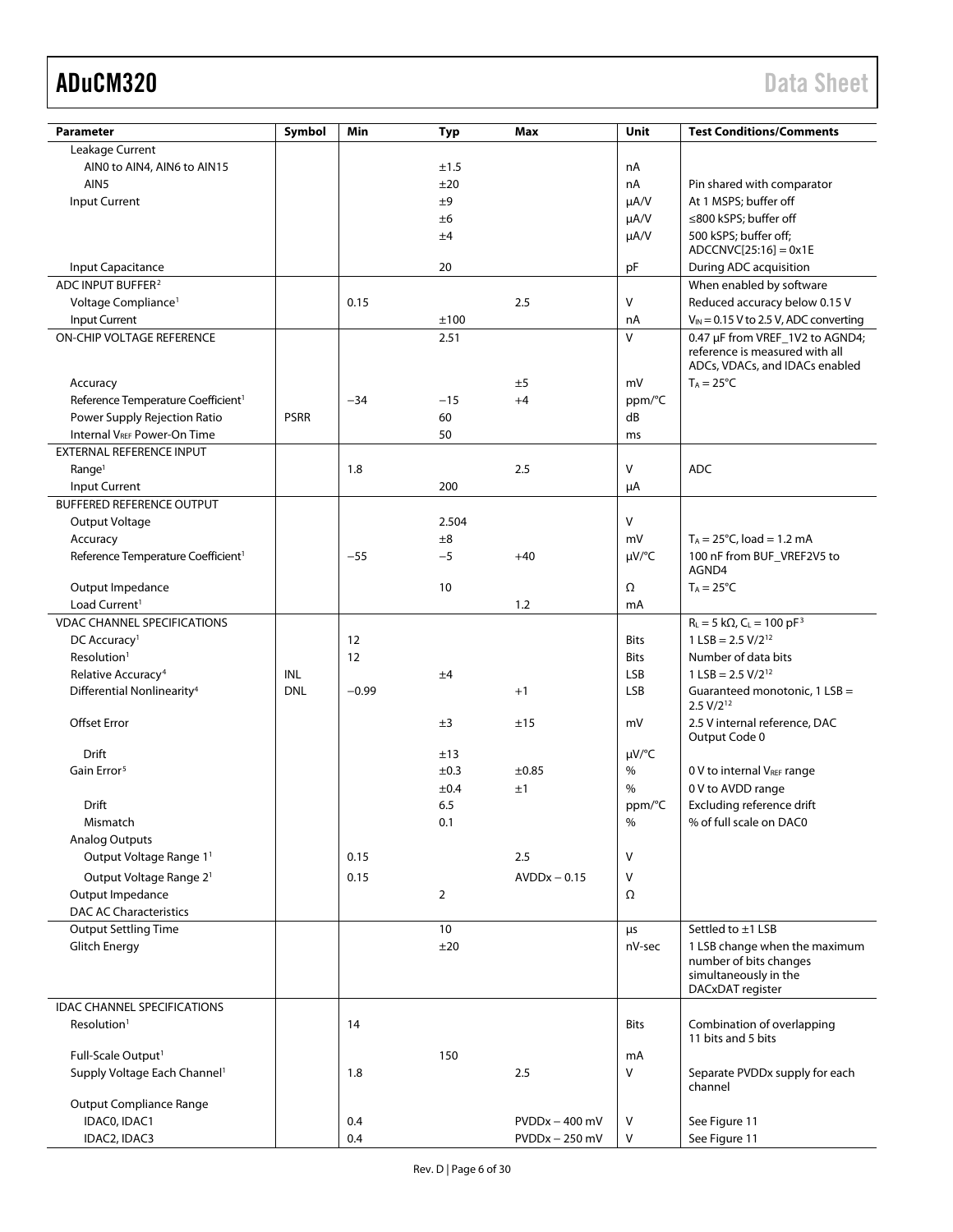| <b>Parameter</b>                                | Symbol     | Min          | <b>Typ</b>     | Max           | Unit                   | <b>Test Conditions/Comments</b>                                                         |
|-------------------------------------------------|------------|--------------|----------------|---------------|------------------------|-----------------------------------------------------------------------------------------|
| <b>Full-Scale Error</b>                         |            |              |                |               |                        | IDAC set to 85% of full scale                                                           |
| IDACO, IDAC1                                    |            |              |                | ±0.75         | $\%$                   | 25°C to 105°C range                                                                     |
|                                                 |            |              |                | ±3.5          | $\%$                   | $-40^{\circ}$ C to $+105^{\circ}$ C range                                               |
| IDAC2, IDAC3                                    |            |              |                | ±0.75         | %                      | $-40^{\circ}$ C to $+105^{\circ}$ C range                                               |
| <b>Full-Scale Error Drift</b>                   |            |              |                |               |                        |                                                                                         |
| IDACO, IDAC1                                    |            |              |                |               |                        | <b>Internal VREF</b>                                                                    |
| $-40^{\circ}$ C to $+85^{\circ}$ C              |            |              | 25             |               | $\mu A$ <sup>o</sup> C |                                                                                         |
| 25°C to 85°C                                    |            |              | 5              |               | $\mu A$ <sup>o</sup> C |                                                                                         |
| IDAC2, IDAC3                                    |            |              | $\overline{2}$ |               | $\mu A$ <sup>o</sup> C | <b>Internal VRFF</b>                                                                    |
| <b>Integral Nonlinearity</b>                    | INL        |              | ±3             | ±6            | <b>LSB</b>             | $1$ LSB = 150 mA/2 <sup>11</sup>                                                        |
| <b>Differential Nonlinearity</b>                | <b>DNL</b> | $-0.99$      |                | $+1.5$        | LSB                    | Guaranteed 11-bit monotonic,<br>$1$ LSB = 150 mA/2 <sup>11</sup>                        |
| Zero-Scale Error                                |            |              | ±50            |               | μA                     |                                                                                         |
| Zero-Scale Error Drift                          |            |              |                |               |                        |                                                                                         |
| IDACO, IDAC1                                    |            |              | ±300           |               | nA/°C                  |                                                                                         |
| IDAC2, IDAC3                                    |            |              | ±800           |               | nA/°C                  |                                                                                         |
| <b>Noise Current</b>                            |            |              | $\overline{2}$ |               | μA                     | $IDACKCON[5:2] = 0$                                                                     |
| <b>Pull-Down Current</b>                        |            | $-220$       | $-165$         | $-100$        | μA                     | When enabled                                                                            |
| <b>Settling Time</b>                            |            |              |                |               |                        | $IDACKCON[5:2] = 0$                                                                     |
| To 0.1%                                         |            |              | 100            |               | μs                     | ±4 mA change from midscale                                                              |
| To 1%                                           |            |              | 50             |               | μs                     | ±4 mA change from midscale                                                              |
| Full Scale to 0 mA                              |            |              | 20             |               | μs                     | Pull-down enabled                                                                       |
| Overheat Shutdown                               |            |              | 135            |               | $^{\circ}{\sf C}$      | Junction temperature                                                                    |
| <b>PVDD ACPSRR</b>                              |            |              |                |               |                        | $IDACKCON[5:2] = 0$                                                                     |
| 100 Hz                                          |            |              | 51             |               | dB                     |                                                                                         |
| 1 kHz                                           |            |              | 45             |               | dB                     |                                                                                         |
| 10 kHz                                          |            |              | 25             |               | dB                     |                                                                                         |
| 100 kHz                                         |            |              | 10             |               | dB                     |                                                                                         |
| COMPARATOR                                      |            |              |                |               |                        |                                                                                         |
| Input                                           |            |              |                |               |                        |                                                                                         |
| Offset Voltage                                  |            |              | ±10            |               | mV                     |                                                                                         |
| <b>Bias Current</b>                             |            |              | 1              |               | nA                     |                                                                                         |
| Voltage Range <sup>1</sup>                      |            | <b>AGNDx</b> |                | $AVDDx - 1.2$ | V                      |                                                                                         |
| Capacitance                                     |            |              | 7              |               | pF                     |                                                                                         |
| Hysteresis <sup>1</sup>                         |            | 8.5          |                | 15            | mV                     | When enabled in software                                                                |
| Response Time                                   |            |              | 7              |               | μs                     | $AFECOMP[2:1]=0$                                                                        |
| <b>TEMPERATURE SENSOR</b>                       |            |              |                |               |                        | Indicates die temperature, see<br>Figure 9                                              |
| Resolution                                      |            |              | 0.5            |               | °C                     | When precision calibrated by the<br>user <sup>6</sup>                                   |
| Accuracy <sup>1</sup>                           |            | 1.34         |                | 1.43          | V                      | ADC measured voltage for<br>temperature sensor channel without<br>calibration, T = 25°C |
| POWER-ON RESET                                  | <b>POR</b> |              | 2.85           | 2.9           | V                      |                                                                                         |
| External Reset Minimum Pulse Width <sup>1</sup> |            | 1.5          |                |               | μs                     | Minimum pulse width required on<br>external reset pin to trigger a reset<br>sequence    |
| <b>WATCHDOG TIMER</b>                           | <b>WDT</b> |              |                |               |                        |                                                                                         |
| <b>Timeout Period</b>                           |            |              | 32             |               | sec                    | Default at power-up                                                                     |
| <b>FLASH/EE MEMORY</b>                          |            |              |                |               |                        |                                                                                         |
| Endurance <sup>1</sup>                          |            | 10,000       |                |               | Cycles                 |                                                                                         |
| Data Retention <sup>1</sup>                     |            | 20           |                |               | Years                  | $T_{\text{J}} = 85^{\circ}C$                                                            |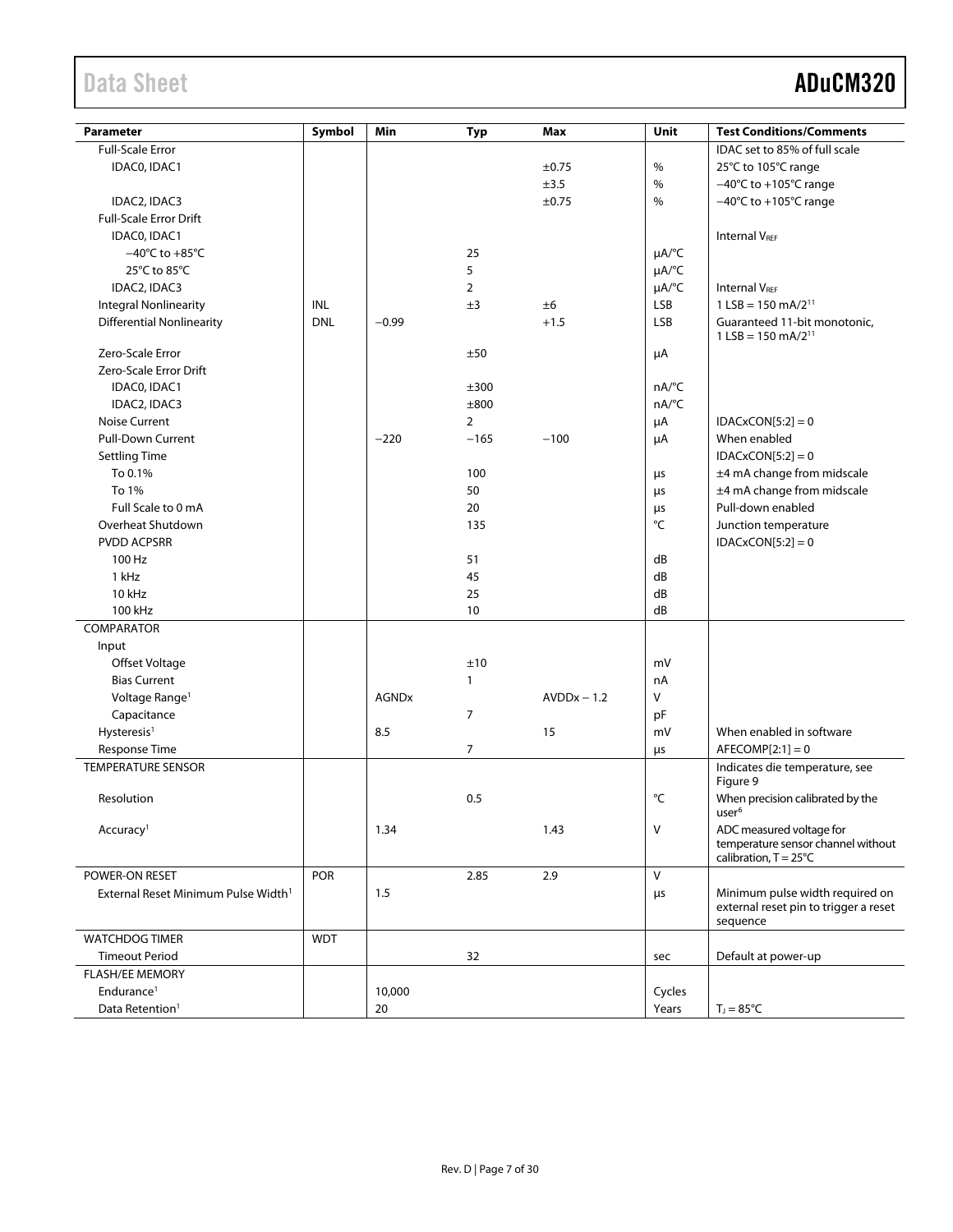| Parameter                                                            | Symbol                | Min                              | <b>Typ</b>   | Max                  | Unit       | <b>Test Conditions/Comments</b>                                                        |
|----------------------------------------------------------------------|-----------------------|----------------------------------|--------------|----------------------|------------|----------------------------------------------------------------------------------------|
| <b>DIGITAL INPUTS</b>                                                |                       |                                  |              |                      |            |                                                                                        |
|                                                                      |                       |                                  |              |                      |            |                                                                                        |
| Input Leakage Current                                                |                       |                                  |              |                      |            |                                                                                        |
| Logic 1 GPIO                                                         |                       |                                  | $\mathbf{1}$ |                      | nA         | $V_{IH} = V_{DD}$ , pull-up resistor disabled                                          |
| Logic 0 GPIO                                                         |                       |                                  | 10           |                      | nA         | $V_{IL} = 0 V$ , pull-up resistor disabled                                             |
| <b>PRTADDRx</b>                                                      |                       |                                  |              |                      |            |                                                                                        |
| Input Leakage Current                                                |                       |                                  | 16           |                      | μA         | $V_{IN}$ = 0 to 1.8 V, due to weak pull-                                               |
|                                                                      |                       |                                  |              |                      |            | up resistors to 1.8 V                                                                  |
| Input Voltage                                                        |                       | 0.84                             |              | 1.5                  | V          | External resistor 91 k $\Omega$ ± 1% to<br>ground, range for CFP MSA high <sup>1</sup> |
|                                                                      |                       |                                  |              |                      |            |                                                                                        |
| Input Capacitance, All Pins Except MCK,<br>MDIO, PRTADDRx, and XTALx |                       |                                  | 10           |                      | pF         |                                                                                        |
| Input Capacitance                                                    |                       |                                  |              |                      |            |                                                                                        |
| MCK, PRTADDRx                                                        |                       |                                  | 6.5          |                      | pF         |                                                                                        |
| <b>MDIO</b>                                                          |                       |                                  |              |                      |            |                                                                                        |
|                                                                      |                       |                                  | 8.5          |                      | pF         |                                                                                        |
| Pin Capacitance                                                      |                       |                                  |              |                      |            |                                                                                        |
| <b>XTALI</b>                                                         |                       |                                  | 5            |                      | pF         |                                                                                        |
| <b>XTALO</b>                                                         |                       |                                  | 5            |                      | pF         |                                                                                        |
| <b>LOGIC INPUTS</b>                                                  |                       |                                  |              |                      |            |                                                                                        |
| <b>GPIO Input Voltage</b>                                            |                       |                                  |              |                      |            |                                                                                        |
| Low                                                                  | VINL                  |                                  |              | $0.25 \times$ IOVDDx | V          |                                                                                        |
| High                                                                 | V <sub>INH</sub>      | $0.58 \times$ IOVDD <sub>x</sub> |              |                      | Λ          |                                                                                        |
| <b>MDIO</b>                                                          |                       |                                  |              |                      |            |                                                                                        |
| PRTADDRx Input Voltage                                               |                       |                                  |              |                      |            |                                                                                        |
| Low                                                                  | <b>VINL</b>           |                                  |              | 0.36                 | ٧          |                                                                                        |
| High                                                                 | V <sub>INH</sub>      | 0.84                             |              |                      | Λ          |                                                                                        |
| MCK, MDIO Input Voltage                                              |                       |                                  |              |                      |            | Setup time ≥10 ns; hold time                                                           |
|                                                                      |                       |                                  |              |                      |            | ≥10 ns; MCK/MDIO                                                                       |
| Low                                                                  | $V_{INL}$             |                                  |              | 0.36                 | V          |                                                                                        |
| High                                                                 | <b>VINH</b>           | 0.84                             |              |                      | V          |                                                                                        |
| XTALI Input Voltage                                                  |                       |                                  |              |                      |            |                                                                                        |
| Low                                                                  | <b>VINL</b>           |                                  | 1.1          |                      | Λ          |                                                                                        |
| High                                                                 | <b>VINH</b>           |                                  | 1.7          |                      | v          |                                                                                        |
| Pull-Up Current                                                      |                       | 30                               |              | 120                  | μA         | $V_{IN} = 0 V$ , see Figure 10                                                         |
| <b>Pull-Down Current</b>                                             |                       | 30                               |              | 100                  | μA         | $V_{IN}$ = 3.3 V, see Figure 10                                                        |
| <b>LOGIC OUTPUTS</b>                                                 |                       |                                  |              |                      |            | All digital outputs excluding                                                          |
|                                                                      |                       |                                  |              |                      |            | <b>XTALO</b>                                                                           |
| GPIO Output Voltage <sup>7</sup>                                     |                       |                                  |              |                      |            |                                                                                        |
| High                                                                 | <b>V<sub>OH</sub></b> | $IOVDDx - 0.4$                   |              |                      | ٧          | $I_{\text{SOWRCE}} = 2 \text{ mA}$                                                     |
| Low                                                                  | $V_{OL}$              |                                  |              | 0.4                  | V          | $I_{SINK} = 2 mA$                                                                      |
| GPIO Short-Circuit Current <sup>1</sup>                              |                       |                                  | 11           |                      | mA         | See Figure 13                                                                          |
| <b>MDIO</b>                                                          |                       |                                  |              |                      |            |                                                                                        |
| Output Voltage                                                       |                       |                                  |              |                      |            |                                                                                        |
| High                                                                 | $V_{OH}$              | 1.0                              |              |                      | V          | $I_{\text{SOWRCE}} = 4 \text{ mA}$                                                     |
| Low                                                                  | VOL                   |                                  |              | 0.2                  | v          | $I_{SINK} = 4 mA$                                                                      |
| Delay Time                                                           |                       |                                  |              | 100                  | ns         | MCK to MDIO out                                                                        |
|                                                                      |                       |                                  |              |                      |            |                                                                                        |
| <b>OSCILLATORS</b>                                                   |                       |                                  |              |                      |            |                                                                                        |
|                                                                      |                       |                                  |              |                      |            |                                                                                        |
| Internal System Oscillator                                           |                       |                                  | 16           |                      | <b>MHz</b> |                                                                                        |
| Accuracy                                                             |                       |                                  | ±0.5         | ±3                   | $\%$       |                                                                                        |
| System PLL                                                           |                       |                                  | 80           |                      | <b>MHz</b> | Main system clock                                                                      |
| <b>External Crystal Oscillator</b>                                   |                       |                                  | 16           |                      | <b>MHz</b> | Can be selected in place of                                                            |
|                                                                      |                       |                                  |              |                      |            | internal oscillator                                                                    |
| 32 kHz Internal Oscillator                                           |                       |                                  | 32.768       |                      | kHz        | Use for watchdog                                                                       |
| Accuracy                                                             |                       |                                  | ±5           | ±20                  | $\%$       |                                                                                        |
| <b>External Clock</b>                                                |                       | 0.05                             |              | 80                   | <b>MHz</b> | Can be selected in place of PLL                                                        |
| <b>START-UP TIME</b>                                                 |                       |                                  |              |                      |            | Processor clock = $80$ MHz                                                             |
| At Power-On                                                          |                       |                                  | 50           |                      | ms         | POR to first user code execution                                                       |
| <b>After Other Reset</b>                                             |                       |                                  | 1.5          |                      | ms         | Reset to first user code execution                                                     |
| From All Power-Down Modes                                            |                       |                                  | 1.25         |                      | μs         |                                                                                        |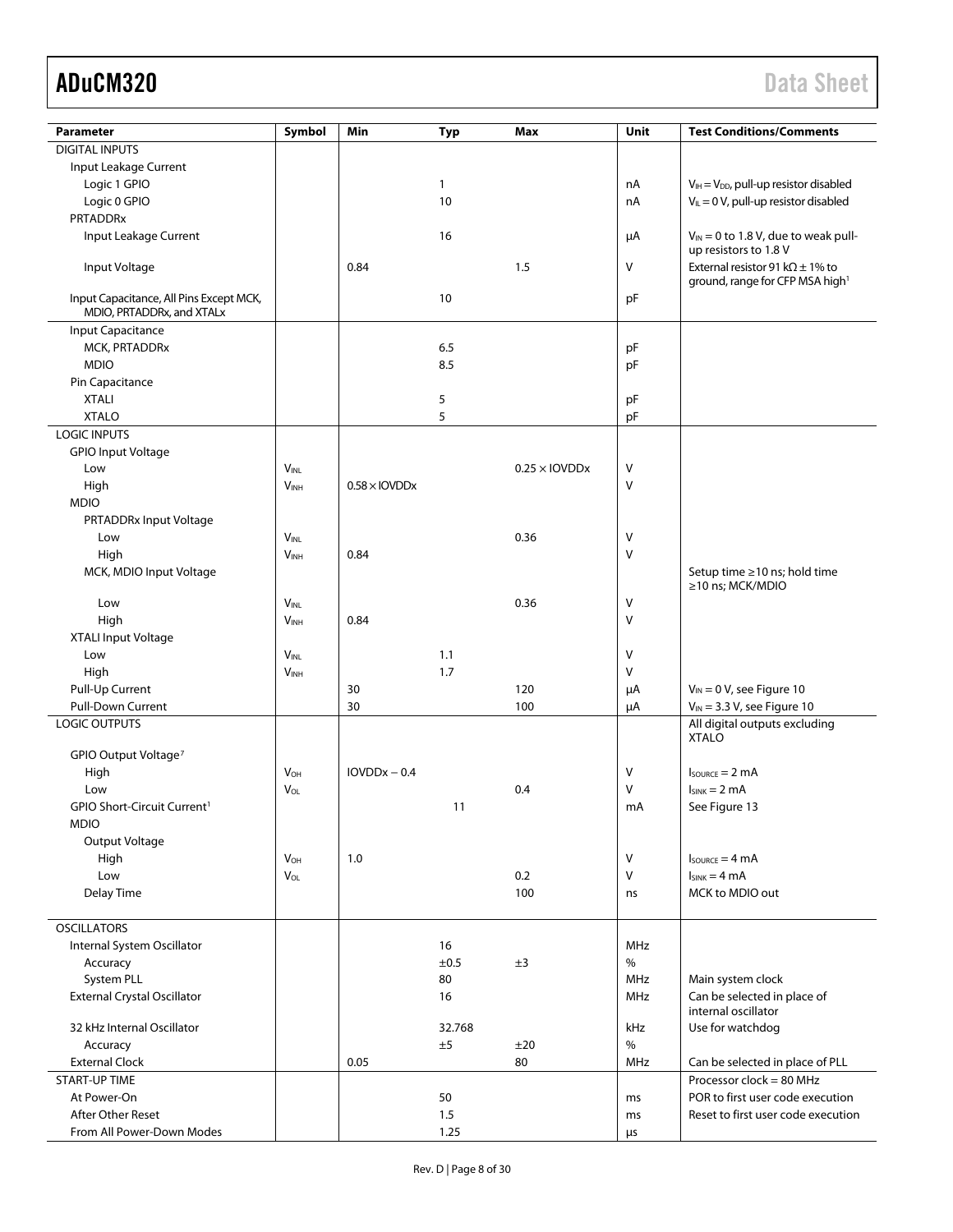<span id="page-8-0"></span>

| <b>Parameter</b>                         | Symbol | Min          | <b>Typ</b> | Max | Unit   | <b>Test Conditions/Comments</b>                                                                                                              |
|------------------------------------------|--------|--------------|------------|-----|--------|----------------------------------------------------------------------------------------------------------------------------------------------|
| PROGRAMMABLE LOGIC ARRAY                 | PLA    |              |            |     |        |                                                                                                                                              |
| <b>Propagation Delay</b>                 |        |              |            |     |        |                                                                                                                                              |
| Pin                                      |        |              | 17         |     | ns     | From input pin to output pin                                                                                                                 |
| Element                                  |        |              | 1.5        |     | ns     | Per PLA cell                                                                                                                                 |
| <b>EXTERNAL INTERRUPTS</b>               |        |              |            |     |        |                                                                                                                                              |
| Pulse Width <sup>1</sup>                 |        |              |            |     |        |                                                                                                                                              |
| Level Triggered                          |        | 7            |            |     | ns     |                                                                                                                                              |
| <b>Edge Triggered</b>                    |        | $\mathbf{1}$ |            |     | ns     |                                                                                                                                              |
| POWER REOUIREMENTS <sup>8</sup>          |        |              |            |     |        |                                                                                                                                              |
| Power Supply Voltage Range               |        |              |            |     |        |                                                                                                                                              |
| AVDDx to AGNDx and IOVDDx<br>to $DGNDx1$ |        | 2.9          | 3.3        | 3.6 | $\vee$ |                                                                                                                                              |
| <b>Analog Power Supply Currents</b>      |        |              |            |     |        |                                                                                                                                              |
| <b>AVDDx Current</b>                     |        |              | 6.3        |     | mA     | Analog peripherals in idle mode                                                                                                              |
| Digital Power Supply Current             |        |              |            |     |        |                                                                                                                                              |
| <b>IOVDDx Current in Normal Mode</b>     |        |              | 4          |     | mA     | All GPIO pull-up resistors enabled                                                                                                           |
| <b>VDDx Current</b>                      |        |              |            |     |        |                                                                                                                                              |
| Normal Mode <sup>9</sup>                 |        |              | 29         |     | mA     | $CD = 0$ (80 MHz clock) executing<br>typical code                                                                                            |
|                                          |        |              | 20         |     | mA     | $CD = 1$ executing typical code                                                                                                              |
|                                          |        |              | 10         |     | mA     | $CD = 7$ executing typical code                                                                                                              |
| CORE_SLEEP Mode <sup>9</sup>             |        |              | 16         |     | mA     |                                                                                                                                              |
| SYS SLEEP Mode <sup>9</sup>              |        |              | 8          |     | mA     |                                                                                                                                              |
| Hibernate Mode <sup>9</sup>              |        |              | 6.6        |     | mA     |                                                                                                                                              |
| <b>Additional Power Supply Currents</b>  |        |              |            |     |        |                                                                                                                                              |
| <b>ADC</b>                               |        |              | 4.1        |     | mA     | Continuously converting at 100 kSPS                                                                                                          |
| <b>ADC Input Buffer</b>                  |        |              | 4.0        |     | mA     | Both buffers enabled                                                                                                                         |
| <b>IDAC</b>                              |        |              | 16.5       |     | mA     | <b>Excluding load current</b>                                                                                                                |
| <b>DAC</b>                               |        |              | 340        |     | μA     | Per powered up DAC, excluding<br>load current                                                                                                |
| <b>Total Supply Current</b>              |        | 35           | 40         | 45  | mA     | VDD1, IOVDDx, AVDDx connected<br>together; condition when entering<br>user code: peripheral clocks on,<br>peripherals idle, no load currents |
| Thermal Performance                      |        |              |            |     |        |                                                                                                                                              |
| Impedance Junction-to-Ambient            |        |              | 45         |     | °C/W   | JEDEC 2S2P                                                                                                                                   |

<sup>1</sup> These numbers are not production tested but are guaranteed by design and/or characterization data at production release.

<sup>2</sup> Enabling the input buffer changes the ADC input characteristics as described in this subsection.

<sup>3</sup> The data in this section also applies for a load of R<sub>L</sub> = 1 kΩ and C<sub>L</sub> = 100 pF to GND but only for 0 V to 2.5 V. However, this is not production tested.

<sup>4</sup> DAC linearity is calculated using a reduced code range of 100 to 3900.

<sup>5</sup> DAC gain error is calculated using a reduced code range of 100 to an internal 2.5 V VREF.

<sup>6</sup> Due to self heating, internal temperature measurements cannot be used to predict external temperatures. This value is only relevant after user calibration and only for internal and external conditions identical to those at calibration.

<sup>7</sup> The average current from all GPIO pins must not exceed 3 mA per pin.

<sup>8</sup> Power figures exclude any load currents to external circuits.

<sup>9</sup> See th[e ADuCM320](http://www.analog.com/ADuCM320?doc=ADuCM320.pdf) reference manual, *[How to Set up and Use the ADuCM320](http://www.analog.com/UG-498?doc=ADuCM320.pdf)*.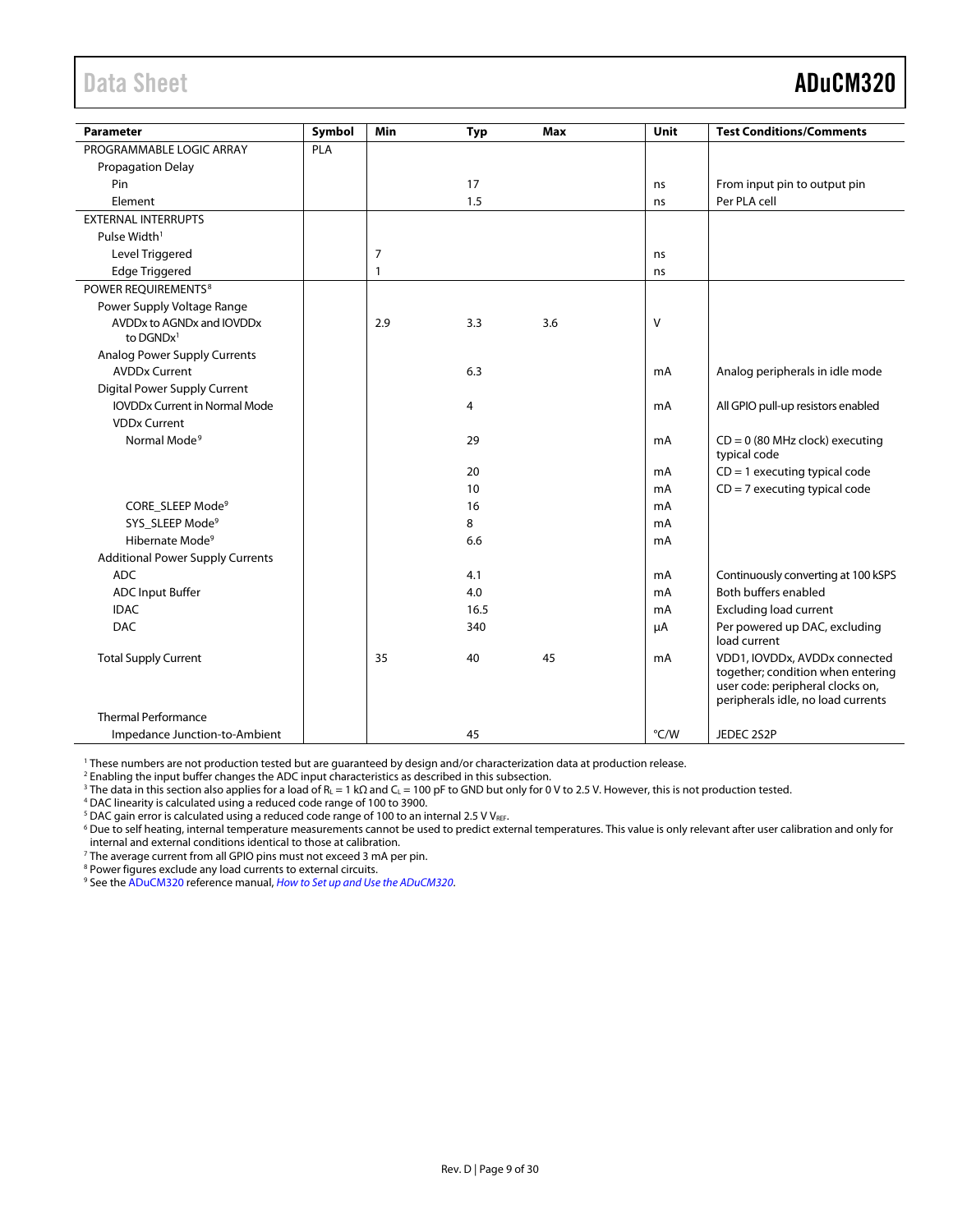$AVDD = IOVDD = VDD1 = 2.9 V to 3.6 V maximum difference between supplies = 0.3 V, VREF = 2.5 V internal reference, f<sub>CORE</sub> = 80 MHz,$ T<sub>A</sub> = −40°C to +105°C, unless otherwise noted. PVDDx for IDACs = 1.8 V to 2.5 V. Power-up sequence must be VDD1, IOVDDx, AVDDx, and then PVDDx, but no delays in the sequence are required.

| Table 2.                         |                            |         |            |              |             |                                                                                               |
|----------------------------------|----------------------------|---------|------------|--------------|-------------|-----------------------------------------------------------------------------------------------|
| <b>Parameter</b>                 | Symbol                     | Min     | <b>Typ</b> | Max          | Unit        | <b>Test Conditions/Comments</b>                                                               |
| ADC BASIC SPECIFICATIONS         |                            |         |            |              |             | Single-ended mode, unless<br>otherwise stated                                                 |
| ADC Power-Up Time                |                            |         | 5          |              | μs          |                                                                                               |
| Data Rate                        | <b>f</b> <sub>SAMPLE</sub> |         |            | $\mathbf{1}$ | <b>MSPS</b> |                                                                                               |
| DC Accuracy <sup>1</sup>         |                            | 14      |            |              | <b>Bits</b> | $1$ LSB = 2.5 V/2 <sup>14</sup>                                                               |
| Resolution <sup>1</sup>          |                            | 16      |            |              | <b>Bits</b> | Number of data bits                                                                           |
| <b>Integral Nonlinearity</b>     | INL                        |         | ±1.75      |              | <b>LSB</b>  | 2.5 V internal reference; $1$ LSB =<br>$2.5 V/2^{14}$                                         |
|                                  |                            |         | ±1.75      |              | <b>LSB</b>  | 2.5 V external reference; 1 LSB =<br>2.5 V/2 <sup>14</sup>                                    |
| Differential Nonlinearity        | <b>DNL</b>                 | $-0.99$ | ±0.75      | $+1.5$       | <b>LSB</b>  | 2.5 V internal reference; 1 LSB =<br>$2.5 V/2^{14}$                                           |
|                                  |                            |         | ±0.75      |              | <b>LSB</b>  | 2.5 V external reference; 1 LSB =<br>$2.5 V/2^{14}$                                           |
| DC Code Distribution             |                            |         | ±3         |              | <b>LSB</b>  | ADC input 1.25 V; 1 LSB = $2.5$ V/ $2^{14}$                                                   |
| ADC ENDPOINT ERRORS              |                            |         |            |              |             |                                                                                               |
| <b>Offset Error</b>              |                            |         |            |              |             |                                                                                               |
| Input Buffer Off                 |                            |         | ±200       |              | μV          |                                                                                               |
| Drift <sup>1</sup>               |                            | $-2.25$ |            | $+1.2$       | $\mu V$ /°C | Using 2.5 V external reference                                                                |
| Input Buffer On                  |                            |         | $-250$     |              | μV          |                                                                                               |
| Drift <sup>1</sup>               |                            | $-3$    |            | $+2$         | $\mu V$ /°C | Using 2.5 V external reference                                                                |
| Match                            |                            |         | ±1         |              | <b>LSB</b>  | Matching compared to AIN8                                                                     |
| <b>Full-Scale Error</b>          |                            |         |            |              |             |                                                                                               |
| Input Buffer Off                 |                            |         | ±400       |              | μV          |                                                                                               |
| Gain Drift <sup>1</sup>          |                            | $-4.3$  |            | $+2$         | $\mu V$ /°C | Full-scale error drift minus offset<br>error drift                                            |
| Input Buffer On                  |                            |         | $-350$     |              | μV          |                                                                                               |
| Gain Drift <sup>1</sup>          |                            | $-4.5$  |            | $+3$         | $\mu V$ /°C | Full-scale error drift minus offset<br>error drift                                            |
| Match                            |                            |         | ±1         |              | LSB         |                                                                                               |
| ADC DYNAMIC PERFORMANCE          |                            |         |            |              |             | $f_{IN} = 665.25$ Hz sine wave, $f_{SAMPLE} =$<br>100 kSPS; input filter = 15 $\Omega$ , 2 nF |
| Signal-to-Noise Ratio            | SNR                        |         |            |              |             | Includes distortion and noise<br>components                                                   |
| Input Buffer                     |                            |         |            |              |             |                                                                                               |
| Disabled                         |                            |         | 80         |              | dB          |                                                                                               |
| Enabled                          |                            |         | 74         |              | dB          |                                                                                               |
| <b>Total Harmonic Distortion</b> | <b>THD</b>                 |         |            |              |             |                                                                                               |
| Input Buffer                     |                            |         |            |              |             |                                                                                               |
| Disabled                         |                            |         | $-86$      |              | dB          |                                                                                               |
| Enabled                          |                            |         | $-83$      |              | dB          |                                                                                               |
| Peak Harmonic or Spurious Noise  |                            |         | $-88$      |              | dB          |                                                                                               |
| Channel-to-Channel Crosstalk     |                            |         | $-90$      |              | dB          | Measured on adjacent channels                                                                 |
| <b>ADC INPUT</b>                 |                            |         |            |              |             | Input buffer not enabled                                                                      |
| Input Voltage Ranges             |                            |         |            |              |             |                                                                                               |
| Single-Ended Mode <sup>1</sup>   |                            | AGND4   |            | <b>VREF</b>  |             |                                                                                               |
| Differential Mode <sup>1</sup>   |                            | $-VREF$ |            | $+$ VREF     | V           | Voltage between differential pins                                                             |
| Compliance <sup>1</sup>          |                            | AGND4   |            | AVDD4        |             |                                                                                               |
| Common Mode <sup>1</sup>         |                            | 0.9     |            | 1.6          | V           |                                                                                               |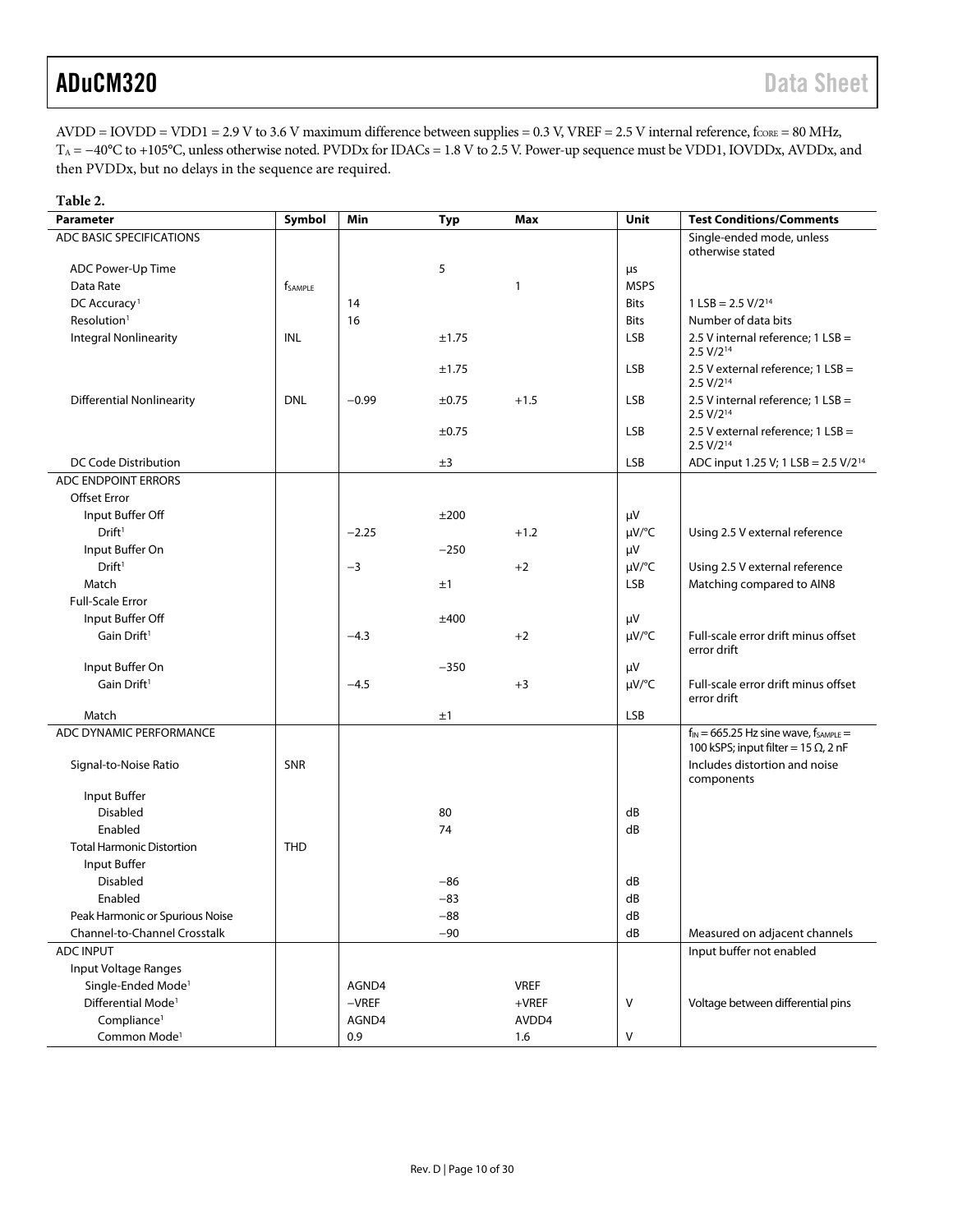| <b>Parameter</b>                               | Symbol      | Min     | <b>Typ</b>     | Max              | Unit         | <b>Test Conditions/Comments</b>                                                                      |
|------------------------------------------------|-------------|---------|----------------|------------------|--------------|------------------------------------------------------------------------------------------------------|
| Leakage Current                                |             |         |                |                  |              |                                                                                                      |
| AIN0 to AIN4, AIN6 to AIN15                    |             |         | ±1.5           |                  | nA           |                                                                                                      |
| AIN <sub>5</sub>                               |             |         | ±20            |                  | nA           | Pin shared with comparator                                                                           |
| <b>Input Current</b>                           |             |         | ±9             |                  | $\mu A/V$    | At 1 MSPS; buffer off                                                                                |
|                                                |             |         | ±6             |                  | $\mu A/V$    | ≤800 kSPS; buffer off                                                                                |
|                                                |             |         |                |                  |              |                                                                                                      |
|                                                |             |         | ±4             |                  | $\mu A/V$    | 500 kSPS; buffer off;<br>$ADCCNVC[25:16] = 0x1E$                                                     |
| Input Capacitance                              |             |         | 20             |                  | pF           | During ADC acquisition                                                                               |
| ADC INPUT BUFFER <sup>2</sup>                  |             |         |                |                  |              | When enabled by software                                                                             |
|                                                |             |         |                |                  |              |                                                                                                      |
| Voltage Compliance <sup>1</sup>                |             | 0.15    |                | 2.5              | V            | Reduced accuracy below 0.15 V                                                                        |
| Input Current                                  |             |         | ±100           |                  | nA           | $V_{IN}$ = 0.15 V to 2.5 V, ADC converting                                                           |
| <b>ON-CHIP VOLTAGE REFERENCE</b>               |             |         | 2.51           |                  | $\mathsf{V}$ | 0.47 µF from VREF_1V2 to AGND4;<br>reference is measured with all<br>ADCs, VDACs, and IDACs enabled  |
| Accuracy                                       |             |         |                | ±5               | mV           | $T_A = 25^{\circ}C$                                                                                  |
| Reference Temperature Coefficient <sup>1</sup> |             | $-34$   | $-15$          | $+4$             | ppm/°C       |                                                                                                      |
| Power Supply Rejection Ratio                   | <b>PSRR</b> |         | 60             |                  | dB           |                                                                                                      |
| Internal V <sub>REF</sub> Power-On Time        |             |         | 50             |                  | ms           |                                                                                                      |
| EXTERNAL REFERENCE INPUT                       |             |         |                |                  |              |                                                                                                      |
| Range <sup>1</sup>                             |             | 1.8     |                | 2.5              | V            | <b>ADC</b>                                                                                           |
| Input Current                                  |             |         | 200            |                  | μA           |                                                                                                      |
| <b>BUFFERED REFERENCE OUTPUT</b>               |             |         |                |                  |              |                                                                                                      |
|                                                |             |         |                |                  |              |                                                                                                      |
| Output Voltage                                 |             |         | 2.504          |                  | $\vee$       |                                                                                                      |
| Accuracy                                       |             |         | ±8             |                  | mV           | $T_A = 25^{\circ}C$ , load = 1.2 mA                                                                  |
| Reference Temperature Coefficient <sup>1</sup> |             | $-55$   | $-5$           | $+40$            | µV/°C        | 100 nF from BUF_VREF2V5 to                                                                           |
|                                                |             |         |                |                  |              | AGND4                                                                                                |
| Output Impedance                               |             |         | 10             |                  | Ω            | $T_A = 25^{\circ}C$                                                                                  |
| Load Current <sup>1</sup>                      |             |         |                | 1.2              | mA           |                                                                                                      |
| <b>VDAC CHANNEL SPECIFICATIONS</b>             |             |         |                |                  |              | $R_L = 5 k\Omega$ , $C_L = 100 pF^3$                                                                 |
| DC Accuracy <sup>1</sup>                       |             | 12      |                |                  | <b>Bits</b>  | $1$ LSB = 2.5 V/2 <sup>12</sup>                                                                      |
| Resolution <sup>1</sup>                        |             | 12      |                |                  | <b>Bits</b>  | Number of data bits                                                                                  |
| Relative Accuracy <sup>4</sup>                 | INL         |         | ±4             |                  | LSB          | $1$ LSB = 2.5 V/2 <sup>12</sup>                                                                      |
| Differential Nonlinearity <sup>4</sup>         | <b>DNL</b>  | $-0.99$ |                | $+1$             | <b>LSB</b>   | Guaranteed monotonic, 1 LSB =<br>$2.5 V/2^{12}$                                                      |
| <b>Offset Error</b>                            |             |         | ±3             | ±15              | mV           | 2.5 V internal reference, DAC<br>Output Code 0                                                       |
| Drift                                          |             |         | ±13            |                  | µV/°C        |                                                                                                      |
| Gain Error <sup>5</sup>                        |             |         | ±0.3           | ±0.85            | %            | 0 V to internal VREF range                                                                           |
|                                                |             |         | ±0.4           | ±1               | %            | 0 V to AVDD range                                                                                    |
| Drift                                          |             |         | 6.5            |                  | ppm/°C       | Excluding reference drift                                                                            |
| Mismatch                                       |             |         | 0.1            |                  | $\%$         | % of full scale on DAC0                                                                              |
| <b>Analog Outputs</b>                          |             |         |                |                  |              |                                                                                                      |
| Output Voltage Range 11                        |             | 0.15    |                | 2.5              | V            |                                                                                                      |
| Output Voltage Range 2 <sup>1</sup>            |             | 0.15    |                | $AVDDx - 0.15$   | V            |                                                                                                      |
| Output Impedance                               |             |         | $\overline{2}$ |                  | Ω            |                                                                                                      |
| <b>DAC AC Characteristics</b>                  |             |         |                |                  |              |                                                                                                      |
|                                                |             |         |                |                  |              |                                                                                                      |
| <b>Output Settling Time</b>                    |             |         | 10             |                  | μs           | Settled to ±1 LSB                                                                                    |
| <b>Glitch Energy</b>                           |             |         | ±20            |                  | nV-sec       | 1 LSB change when the maximum<br>number of bits changes<br>simultaneously in the<br>DACxDAT register |
| <b>IDAC CHANNEL SPECIFICATIONS</b>             |             |         |                |                  |              |                                                                                                      |
| Resolution <sup>1</sup>                        |             | 14      |                |                  | <b>Bits</b>  | Combination of overlapping<br>11 bits and 5 bits                                                     |
| Full-Scale Output <sup>1</sup>                 |             |         | 150            |                  | mA           |                                                                                                      |
| Supply Voltage Each Channel <sup>1</sup>       |             | 1.8     |                | 2.5              | $\vee$       | Separate PVDDx supply for each                                                                       |
| <b>Output Compliance Range</b>                 |             |         |                |                  |              | channel                                                                                              |
| IDACO, IDAC1                                   |             | 0.4     |                | $PVDDx - 400$ mV | V            | See Figure 11                                                                                        |
| IDAC2, IDAC3                                   |             | 0.4     |                | $PVDDx - 250$ mV | V            | See Figure 11                                                                                        |
|                                                |             |         |                |                  |              |                                                                                                      |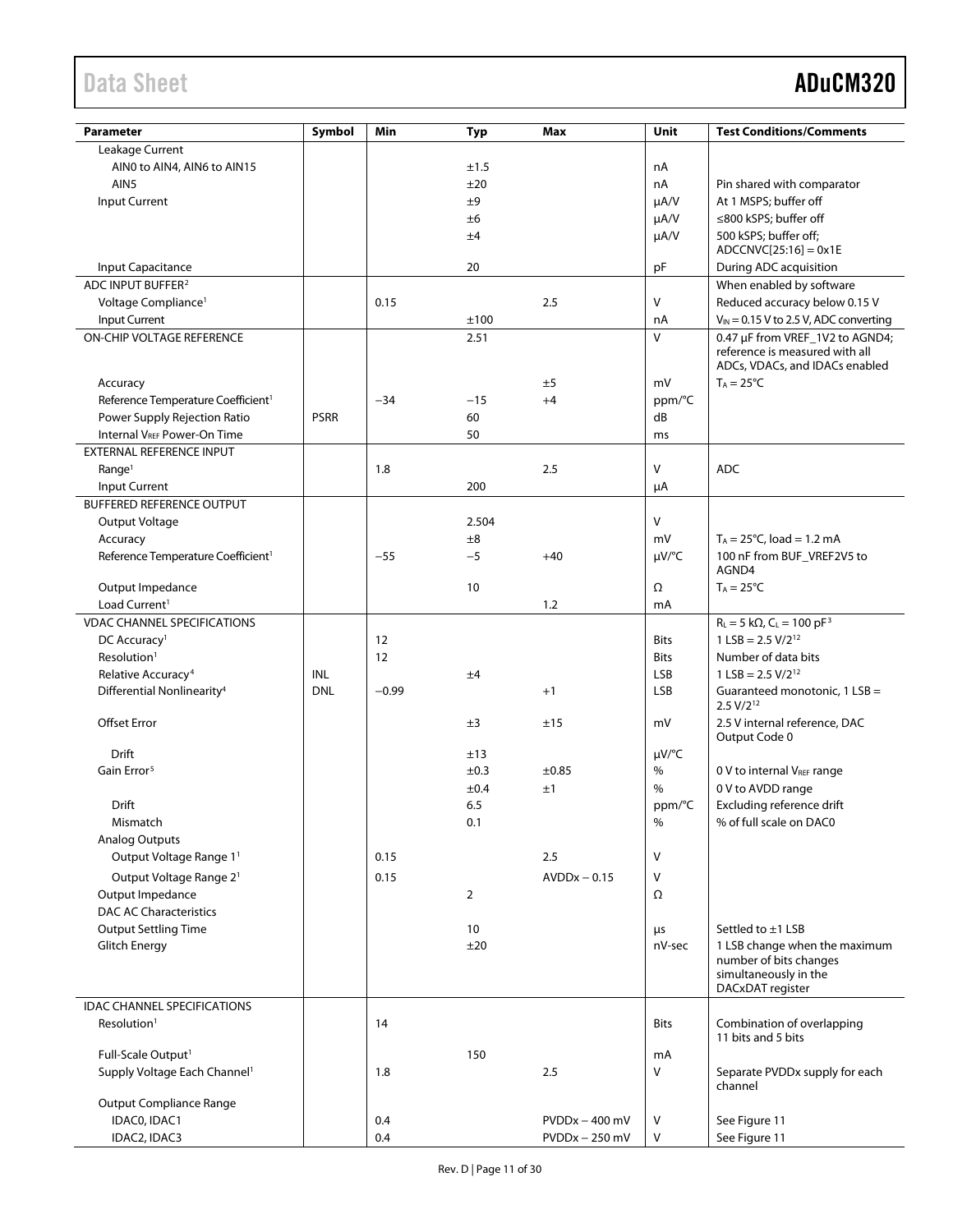| <b>Parameter</b>                                | Symbol     | Min          | <b>Typ</b>     | Max           | Unit                   | <b>Test Conditions/Comments</b>                                      |
|-------------------------------------------------|------------|--------------|----------------|---------------|------------------------|----------------------------------------------------------------------|
| <b>Full-Scale Error</b>                         |            |              |                |               |                        | IDAC set to 85% of full scale                                        |
| IDAC0, IDAC1                                    |            |              |                | ±0.75         | %                      | 25°C to 105°C range                                                  |
|                                                 |            |              |                | ±3.5          | %                      |                                                                      |
| IDAC2, IDAC3                                    |            |              |                | ±0.75         | $\%$                   |                                                                      |
| <b>Full-Scale Error Drift</b>                   |            |              |                |               |                        |                                                                      |
| IDACO, IDAC1                                    |            |              |                |               |                        | <b>Internal VREF</b>                                                 |
| $-40^{\circ}$ C to 105 $^{\circ}$ C             |            |              | 25             |               | $\mu A$ <sup>o</sup> C |                                                                      |
| 25°C to 105°C                                   |            |              | 5              |               | µA/°C                  |                                                                      |
| IDAC2, IDAC3                                    |            |              | $\overline{2}$ |               | µA/°C                  | <b>Internal VRFF</b>                                                 |
| <b>Integral Nonlinearity</b>                    | INL        |              | ±3             | ±6            | LSB                    | $1$ LSB = 150 mA/2 <sup>11</sup>                                     |
| <b>Differential Nonlinearity</b>                | <b>DNL</b> | $-0.99$      |                | $+1.5$        | LSB                    | Guaranteed 11-bit monotonic,                                         |
|                                                 |            |              |                |               |                        | $1$ LSB = 150 mA/2 <sup>11</sup>                                     |
| Zero-Scale Error                                |            |              | ±50            |               | μA                     |                                                                      |
| Zero-Scale Error Drift                          |            |              |                |               |                        |                                                                      |
| IDAC0, IDAC1                                    |            |              | ±300           |               | nA/°C                  |                                                                      |
| IDAC2, IDAC3                                    |            |              | ±800           |               | nA/°C                  |                                                                      |
| Noise Current                                   |            |              | $\overline{2}$ |               | μA                     | $IDACKCON[5:2] = 0$                                                  |
| <b>Pull-Down Current</b>                        |            | $-220$       | $-165$         | $-100$        | μA                     | When enabled                                                         |
| <b>Settling Time</b>                            |            |              |                |               |                        | $IDACKCON[5:2] = 0$                                                  |
| To 0.1%                                         |            |              | 100            |               | μs                     | ±4 mA change from midscale                                           |
| To 1%                                           |            |              | 50             |               | μs                     | ±4 mA change from midscale                                           |
| Full Scale to 0 mA                              |            |              | 20             |               | μs                     | Pull-down enabled                                                    |
| Overheat Shutdown                               |            |              | 135            |               | °C                     | Junction temperature                                                 |
| <b>PVDD ACPSRR</b>                              |            |              |                |               |                        | $IDACKCON[5:2] = 0$                                                  |
| 100 Hz                                          |            |              | 51             |               | dB                     |                                                                      |
| 1 kHz                                           |            |              | 45             |               | dB                     |                                                                      |
| 10 kHz                                          |            |              | 25             |               | dB                     |                                                                      |
| 100 kHz                                         |            |              | 10             |               | dB                     |                                                                      |
| COMPARATOR                                      |            |              |                |               |                        |                                                                      |
| Input                                           |            |              |                |               |                        |                                                                      |
| Offset Voltage                                  |            |              | ±10            |               | mV                     |                                                                      |
| <b>Bias Current</b>                             |            |              | $\mathbf{1}$   |               | nA                     |                                                                      |
| Voltage Range <sup>1</sup>                      |            | <b>AGNDx</b> |                | $AVDDx - 1.2$ | V                      |                                                                      |
| Capacitance                                     |            |              | $\overline{7}$ |               | pF                     |                                                                      |
| Hysteresis <sup>1</sup>                         |            | 8.5          |                | 15            | mV                     | When enabled in software                                             |
| <b>Response Time</b>                            |            |              | $\overline{7}$ |               | μs                     | $AFECOMP[2:1]=0$                                                     |
| <b>TEMPERATURE SENSOR</b>                       |            |              |                |               |                        | Indicates die temperature, see                                       |
|                                                 |            |              |                |               |                        | Figure 9                                                             |
| Resolution                                      |            |              | 0.5            |               | °C                     | When precision calibrated by the                                     |
|                                                 |            |              |                |               |                        | user <sup>6</sup>                                                    |
| Accuracy <sup>1</sup>                           |            | 1.34         |                | 1.43          | V                      | ADC measured voltage for                                             |
|                                                 |            |              |                |               |                        | temperature sensor channel without<br>calibration, $T = 25^{\circ}C$ |
| POWER-ON RESET                                  | <b>POR</b> |              | 2.85           | 2.9           | $\vee$                 |                                                                      |
|                                                 |            | 1.5          |                |               |                        | Minimum pulse width required on                                      |
| External Reset Minimum Pulse Width <sup>1</sup> |            |              |                |               | $\mu$ s                | external reset pin to trigger a reset                                |
|                                                 |            |              |                |               |                        | sequence                                                             |
| <b>WATCHDOG TIMER</b>                           | <b>WDT</b> |              |                |               |                        |                                                                      |
| <b>Timeout Period</b>                           |            |              | 32             |               | sec                    | Default at power-up                                                  |
| <b>FLASH/EE MEMORY</b>                          |            |              |                |               |                        |                                                                      |
| Endurance <sup>1</sup>                          |            | 10,000       |                |               | Cycles                 |                                                                      |
| Data Retention <sup>1</sup>                     |            | 20           |                |               | Years                  | $T_J = 85^{\circ}C$                                                  |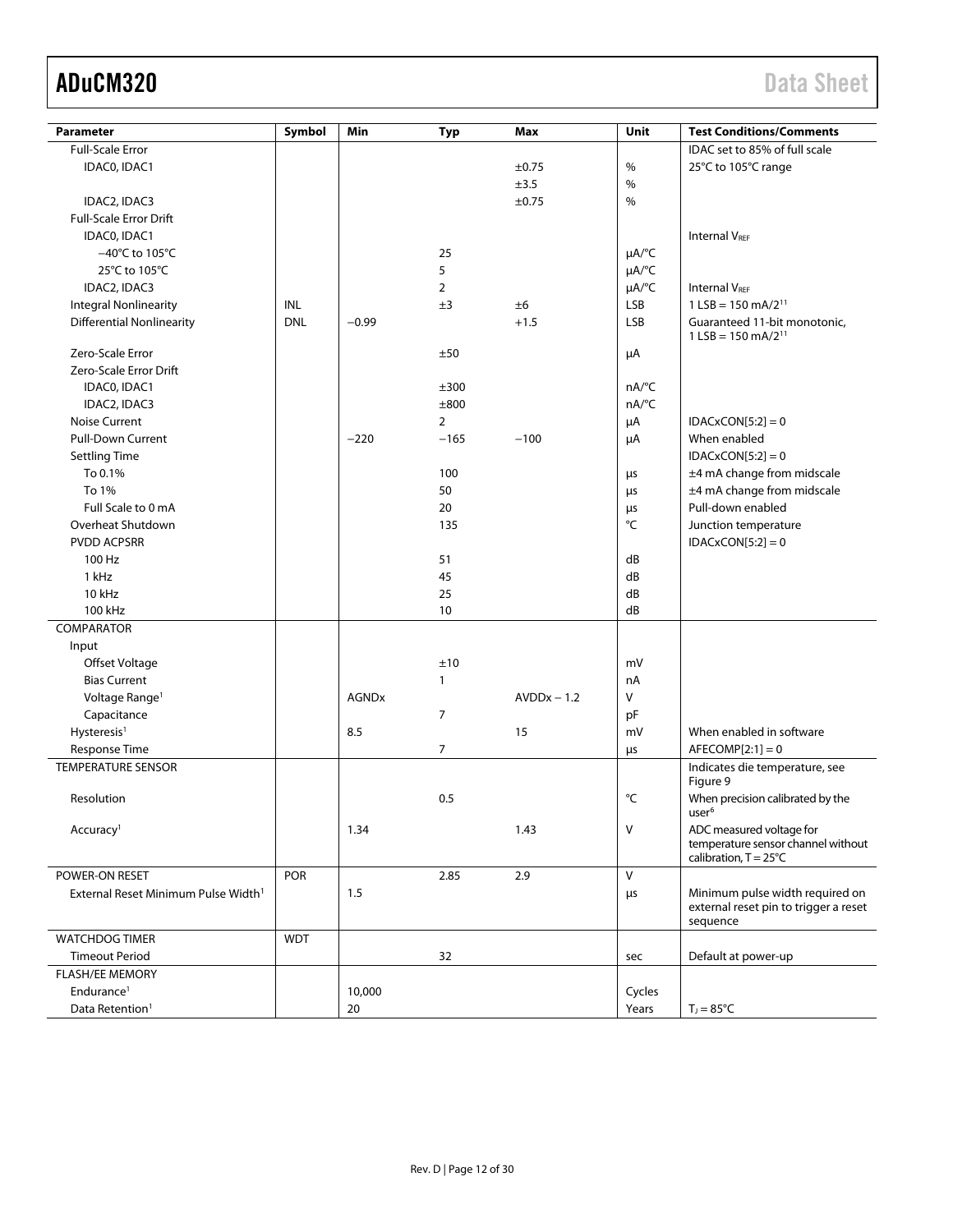| Parameter                               | Symbol                 | Min                              | <b>Typ</b> | Max                  | Unit       | <b>Test Conditions/Comments</b>                    |
|-----------------------------------------|------------------------|----------------------------------|------------|----------------------|------------|----------------------------------------------------|
| <b>DIGITAL INPUTS</b>                   |                        |                                  |            |                      |            |                                                    |
| Input Leakage Current                   |                        |                                  |            |                      |            |                                                    |
| Logic 1 GPIO                            |                        |                                  | 1          |                      | nA         | $V_{IH} = V_{DD}$ , pull-up resistor disabled      |
| Logic 0 GPIO                            |                        |                                  | 10         |                      | nA         | $V_{IL} = 0 V$ , pull-up resistor disabled         |
| PRTADDRx                                |                        |                                  |            |                      |            |                                                    |
| Input Leakage Current                   |                        |                                  | 16         |                      | μA         | $V_{IN}$ = 0 to 1.8 V, due to weak pull-           |
|                                         |                        |                                  |            |                      |            | up resistors to 1.8 V                              |
| Input Voltage                           |                        | 0.84                             |            | 1.5                  | V          | External resistor 91 k $\Omega$ ± 1% to            |
|                                         |                        |                                  |            |                      |            | ground, range for CFP MSA high <sup>1</sup>        |
| Input Capacitance, All Pins Except MCK, |                        |                                  | 10         |                      | pF         |                                                    |
| MDIO, PRTADDRx, and XTALx               |                        |                                  |            |                      |            |                                                    |
| Input Capacitance                       |                        |                                  |            |                      |            |                                                    |
| MCK, PRTADDRx                           |                        |                                  | 6.5        |                      | pF         |                                                    |
| <b>MDIO</b>                             |                        |                                  | 8.5        |                      | pF         |                                                    |
| Pin Capacitance                         |                        |                                  |            |                      |            |                                                    |
| <b>XTALI</b>                            |                        |                                  | 5          |                      | рF         |                                                    |
| <b>XTALO</b>                            |                        |                                  | 5          |                      | pF         |                                                    |
| <b>LOGIC INPUTS</b>                     |                        |                                  |            |                      |            |                                                    |
| <b>GPIO Input Voltage</b>               |                        |                                  |            |                      |            |                                                    |
| Low                                     | <b>VINL</b>            |                                  |            | $0.25 \times$ IOVDDx | ٧          |                                                    |
| High                                    | V <sub>INH</sub>       | $0.58 \times$ IOVDD <sub>x</sub> |            |                      | V          |                                                    |
| <b>MDIO</b>                             |                        |                                  |            |                      |            |                                                    |
| PRTADDRx Input Voltage                  |                        |                                  |            |                      |            |                                                    |
| Low                                     | $V_{INL}$              |                                  |            | 0.36                 | ٧          |                                                    |
| High                                    | V <sub>INH</sub>       | 0.84                             |            |                      | V          |                                                    |
| MCK, MDIO Input Voltage                 |                        |                                  |            |                      |            | Setup time ≥10 ns; hold time<br>≥10 ns; MCK/MDIO   |
| Low                                     | <b>V<sub>INL</sub></b> |                                  |            | 0.36                 | ٧          |                                                    |
| High                                    | V <sub>INH</sub>       | 0.84                             |            |                      | V          |                                                    |
| <b>XTALI Input Voltage</b>              |                        |                                  |            |                      |            |                                                    |
| Low                                     | $V_{INL}$              |                                  | 1.1        |                      | V          |                                                    |
| High                                    | $V_{INH}$              |                                  | 1.7        |                      | V          |                                                    |
| Pull-Up Current                         |                        | 30                               |            | 120                  | μA         | $V_{IN} = 0 V$ , see Figure 10                     |
| Pull-Down Current                       |                        | 30                               |            | 100                  | μA         | $V_{IN}$ = 3.3 V, see Figure 10                    |
| <b>LOGIC OUTPUTS</b>                    |                        |                                  |            |                      |            | All digital outputs excluding                      |
|                                         |                        |                                  |            |                      |            | <b>XTALO</b>                                       |
| GPIO Output Voltage <sup>7</sup>        |                        |                                  |            |                      |            |                                                    |
| High                                    | <b>V</b> <sub>OH</sub> | $IOVDDx - 0.4$                   |            |                      | V          | $I_{\text{SOWRCE}} = 2 \text{ mA}$                 |
| Low                                     | VOL                    |                                  |            | 0.4                  | ٧          | $I_{SINK} = 2 mA$                                  |
| GPIO Short-Circuit Current <sup>1</sup> |                        |                                  | 11         |                      | mA         | See Figure 13                                      |
| <b>MDIO</b>                             |                        |                                  |            |                      |            |                                                    |
| Output Voltage                          |                        |                                  |            |                      |            |                                                    |
| High                                    | <b>V</b> <sub>OH</sub> | 1.0                              |            |                      | V          | $I_{\text{SOWRCE}} = 4 \text{ mA}$                 |
| Low                                     | $V_{OL}$               |                                  |            | 0.2                  | V          | $I_{SINK} = 4 mA$                                  |
| Delay Time                              |                        |                                  |            | 100                  | ns         | MCK to MDIO out                                    |
|                                         |                        |                                  |            |                      |            |                                                    |
| <b>OSCILLATORS</b>                      |                        |                                  |            |                      |            |                                                    |
| Internal System Oscillator              |                        |                                  | 16         |                      | <b>MHz</b> |                                                    |
| Accuracy                                |                        |                                  | ±0.5       | ±3                   | $\%$       |                                                    |
| System PLL                              |                        |                                  | 80         |                      | <b>MHz</b> | Main system clock                                  |
| <b>External Crystal Oscillator</b>      |                        |                                  | 16         |                      | MHz        | Can be selected in place of<br>internal oscillator |
| 32 kHz Internal Oscillator              |                        |                                  | 32.768     |                      | kHz        | Use for watchdog                                   |
| Accuracy                                |                        |                                  | ±5         | ±20                  | $\%$       |                                                    |
| <b>External Clock</b>                   |                        | 0.05                             |            | 80                   | MHz        | Can be selected in place of PLL                    |
| <b>START-UP TIME</b>                    |                        |                                  |            |                      |            | Processor clock = 80 MHz                           |
| At Power-On                             |                        |                                  | 50         |                      | ms         | POR to first user code execution                   |
| <b>After Other Reset</b>                |                        |                                  | 1.5        |                      | ms         | Reset to first user code execution                 |
| From All Power-Down Modes               |                        |                                  | 1.25       |                      | μs         |                                                    |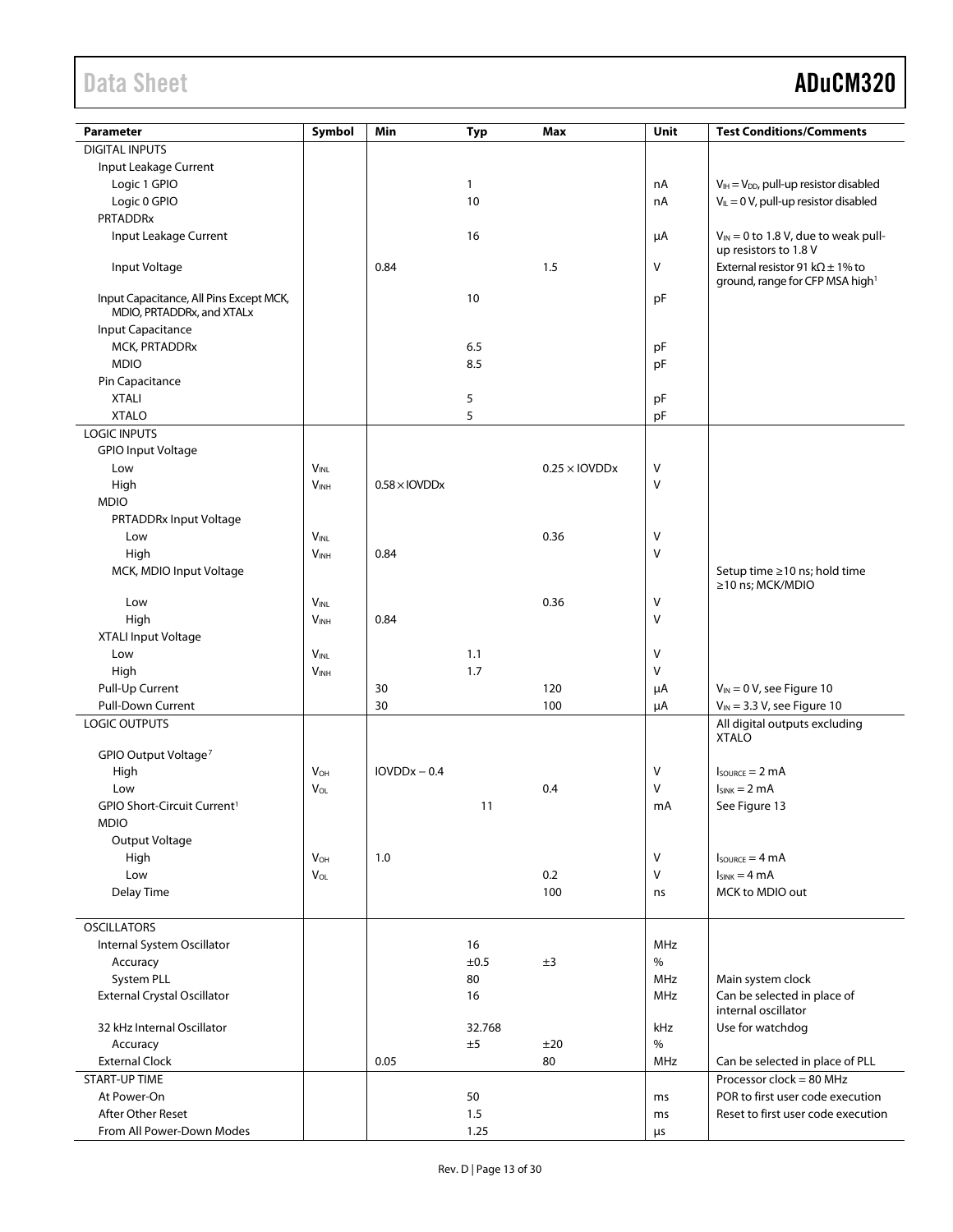<span id="page-13-0"></span>

| <b>Parameter</b>                        | Symbol | Min | <b>Typ</b> | <b>Max</b> | Unit | <b>Test Conditions/Comments</b>                                                                                                              |
|-----------------------------------------|--------|-----|------------|------------|------|----------------------------------------------------------------------------------------------------------------------------------------------|
| PROGRAMMABLE LOGIC ARRAY                | PLA    |     |            |            |      |                                                                                                                                              |
| <b>Propagation Delay</b>                |        |     |            |            |      |                                                                                                                                              |
| Pin                                     |        |     | 17         |            | ns   | From input pin to output pin                                                                                                                 |
| Element                                 |        |     | 1.5        |            | ns   | Per PLA cell                                                                                                                                 |
| <b>EXTERNAL INTERRUPTS</b>              |        |     |            |            |      |                                                                                                                                              |
| Pulse Width <sup>1</sup>                |        |     |            |            |      |                                                                                                                                              |
| Level Triggered                         |        | 7   |            |            | ns   |                                                                                                                                              |
| <b>Edge Triggered</b>                   |        | 1   |            |            | ns   |                                                                                                                                              |
| POWER REOUIREMENTS <sup>8</sup>         |        |     |            |            |      |                                                                                                                                              |
| Power Supply Voltage Range              |        |     |            |            |      |                                                                                                                                              |
| AVDDx to AGNDx and IOVDDx               |        | 2.9 | 3.3        | 3.6        | V    |                                                                                                                                              |
| to $DGNDx1$                             |        |     |            |            |      |                                                                                                                                              |
| <b>Analog Power Supply Currents</b>     |        |     |            |            |      |                                                                                                                                              |
| <b>AVDDx Current</b>                    |        |     | 6.3        |            | mA   | Analog peripherals in idle mode                                                                                                              |
| Digital Power Supply Current            |        |     |            |            |      |                                                                                                                                              |
| <b>IOVDDx Current in Normal Mode</b>    |        |     | 4          |            | mA   | All GPIO pull-up resistors enabled                                                                                                           |
| <b>VDDx Current</b>                     |        |     |            |            |      |                                                                                                                                              |
| Normal Mode <sup>9</sup>                |        |     | 29         |            | mA   | $CD = 0$ (80 MHz clock) executing<br>typical code                                                                                            |
|                                         |        |     | 20         |            | mA   | $CD = 1$ executing typical code                                                                                                              |
|                                         |        |     | 10         |            | mA   | $CD = 7$ executing typical code                                                                                                              |
| CORE SLEEP Mode <sup>9</sup>            |        |     | 16         |            | mA   |                                                                                                                                              |
| SYS SLEEP Mode <sup>9</sup>             |        |     | 8          |            | mA   |                                                                                                                                              |
| Hibernate Mode <sup>9</sup>             |        |     | 6.6        |            | mA   |                                                                                                                                              |
| <b>Additional Power Supply Currents</b> |        |     |            |            |      |                                                                                                                                              |
| <b>ADC</b>                              |        |     | 4.1        |            | mA   | Continuously converting at<br>100 kSPS                                                                                                       |
| <b>ADC Input Buffer</b>                 |        |     | 4.0        |            | mA   | Both buffers enabled                                                                                                                         |
| <b>IDAC</b>                             |        |     | 16.5       |            | mA   | <b>Excluding load current</b>                                                                                                                |
| <b>DAC</b>                              |        |     | 340        |            | μA   | Per powered up DAC, excluding<br>load current                                                                                                |
| <b>Total Supply Current</b>             |        | 35  | 40         | 45         | mA   | VDD1, IOVDDx, AVDDx connected<br>together; condition when entering<br>user code: peripheral clocks on,<br>peripherals idle, no load currents |
| <b>Thermal Performance</b>              |        |     |            |            |      |                                                                                                                                              |
| Impedance Junction-to-Ambient           |        |     | 45         |            | °C/W | JEDEC 2S2P                                                                                                                                   |

<sup>1</sup> These numbers are not production tested but are guaranteed by design and/or characterization data at production release.

<sup>2</sup> Enabling the input buffer changes the ADC input characteristics as described in this subsection.

<sup>3</sup> The data in this section also applies for a load of R<sub>L</sub> = 1 kΩ and C<sub>L</sub> = 100 pF to GND but only for 0 V to 2.5 V. However, this is not production tested.

<sup>4</sup> DAC linearity is calculated using a reduced code range of 100 to 3900.

<sup>5</sup> DAC gain error is calculated using a reduced code range of 100 to an internal 2.5 V V<sub>REF</sub>.

<sup>6</sup> Due to self heating, internal temperature measurements cannot be used to predict external temperatures. This value is only relevant after user calibration and only for internal and external conditions identical to those at calibration.

<sup>7</sup> The average current from all GPIO pins must not exceed 3 mA per pin.

<sup>8</sup> Power figures exclude any load currents to external circuits.

<sup>9</sup> See th[e ADuCM320](http://www.analog.com/ADuCM320?doc=ADuCM320.pdf) reference manual, *[How to Set up and Use the ADuCM320](http://www.analog.com/UG-498?doc=ADuCM320.pdf)*.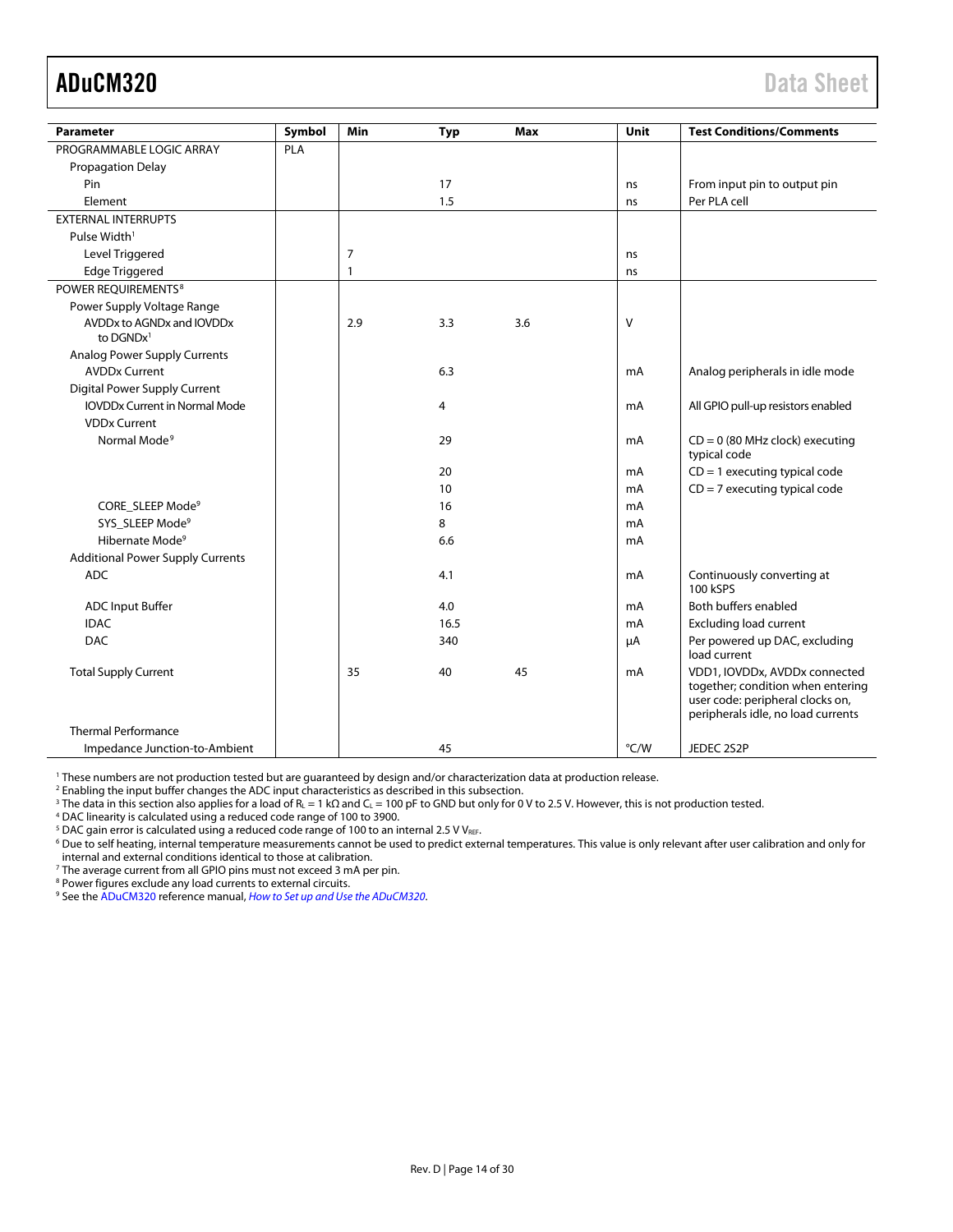### <span id="page-14-0"></span>**TIMING SPECIFICATIONS**

#### *I 2 C Timing*

#### **Table 3. I2 C Timing in Standard Mode (100 kHz)**

|                         |                                                                           |     | <b>Slave</b> |      |             |
|-------------------------|---------------------------------------------------------------------------|-----|--------------|------|-------------|
| <b>Parameter</b>        | <b>Description</b>                                                        | Min | Typ          | Max  | <b>Unit</b> |
| t                       | SCL low pulse width                                                       | 4.7 |              |      | μs          |
| tн                      | SCL high pulse width                                                      | 4.0 |              |      | ns          |
| <b>t</b> shp            | Start condition hold time                                                 | 4.0 |              |      | μs          |
| t <sub>DSU</sub>        | Data setup time                                                           | 250 |              |      | ns          |
| <b>t</b> <sub>DHD</sub> | Data hold time (SDA held internally for 300 ns after falling edge of SCL) | 0   |              | 3.45 | μs          |
| t <sub>rsu</sub>        | Setup time for repeated start                                             | 4.7 |              |      | μs          |
| t <sub>PSU</sub>        | Stop condition setup time                                                 | 4.0 |              |      | μs          |
| t <sub>BUF</sub>        | Bus-free time between a stop condition and a start condition              | 4.7 |              |      | <b>LIS</b>  |
| tr                      | Rise time for both SLC and SDA                                            |     |              |      | μs          |
| tr                      | Fall time for both SLC and SDA                                            |     | 15           | 300  | ns          |
| t <sub>VD</sub> ;DAT    | Data valid time                                                           |     |              | 3.45 | us          |
| t <sub>VD;ACK</sub>     | Data valid acknowledge time                                               |     |              | 3.45 | μs          |

#### **Table 4. I2 C Timing in Fast Mode (400 kHz)**

|                         |                                                                           |     | <b>Slave</b> |     |      |
|-------------------------|---------------------------------------------------------------------------|-----|--------------|-----|------|
| <b>Parameter</b>        | <b>Description</b>                                                        | Min | Typ          | Max | Unit |
| t                       | SCL low pulse width                                                       | 1.3 |              |     | μs   |
| tн                      | SCL high pulse width                                                      | 0.6 |              |     | ns   |
| <b>t</b> <sub>SHD</sub> | Start condition hold time                                                 | 0.3 |              |     | μs   |
| t <sub>DSU</sub>        | Data setup time                                                           | 100 |              |     | ns   |
| <b>t</b> <sub>DHD</sub> | Data hold time (SDA held internally for 300 ns after falling edge of SCL) | 0   |              |     | μs   |
| t <sub>rsu</sub>        | Setup time for repeated start                                             | 0.6 |              |     | μs   |
| t <sub>PSU</sub>        | Stop condition setup time                                                 | 0.3 |              |     | μs   |
| t <sub>BUF</sub>        | Bus-free time between a stop condition and a start condition              | 1.3 |              |     | μs   |
| tr                      | Rise time for both SCL and SDA                                            | 20  |              | 300 | ns   |
| tF                      | Fall time for both SCL and SDA                                            |     | 15           | 300 | ns   |
| t <sub>VD;DAT</sub>     | Data valid time                                                           |     |              | 0.9 | μs   |
| t <sub>VD</sub> ; ACK   | Data valid acknowledge time                                               |     |              | 0.9 | μs   |



*Figure 2. I2 C Compatible Interface Timing*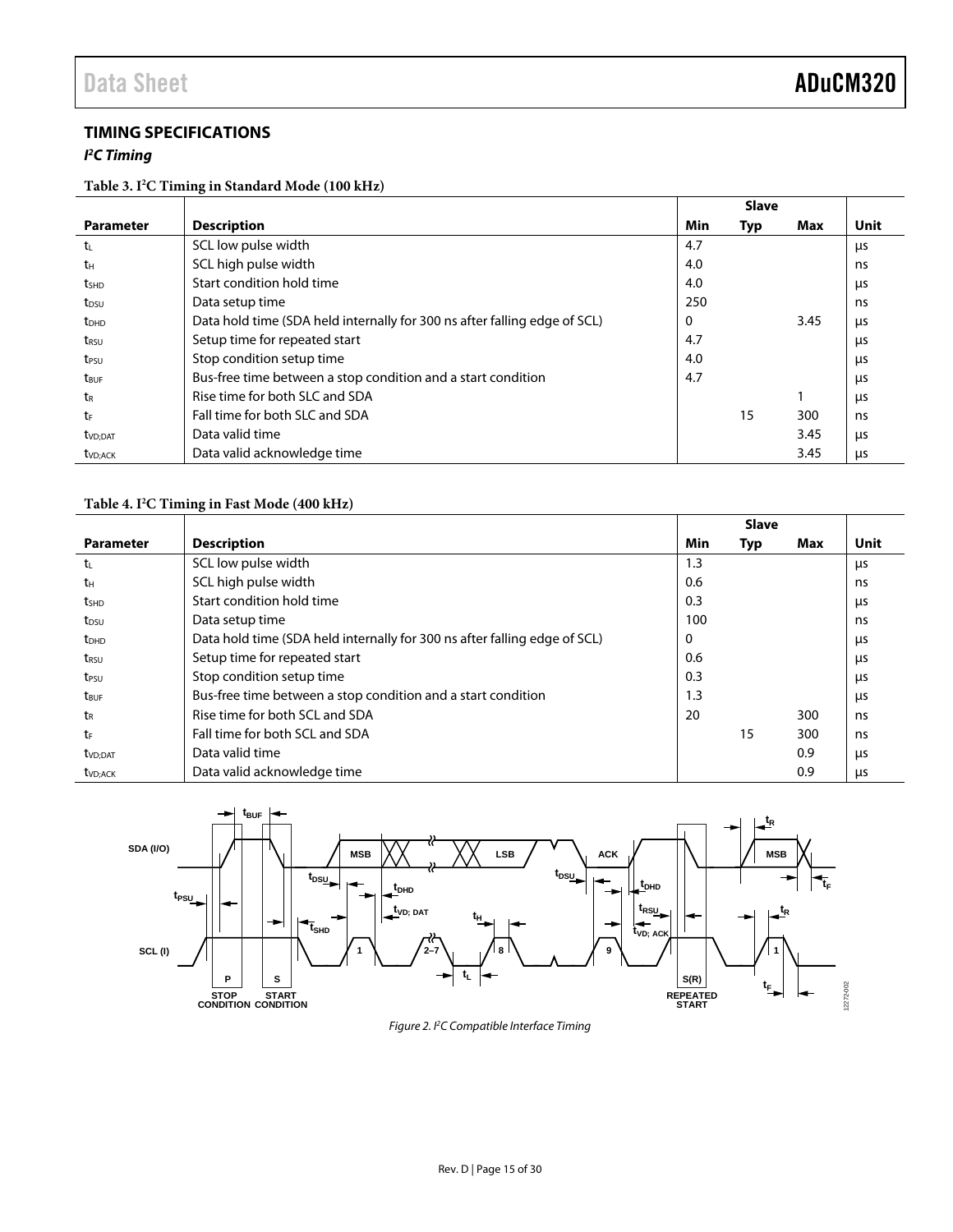#### *SPI Timing*

#### **Table 5. SPI Master Mode Timing (Phase Mode = 1)**

| <b>Parameter</b>        | <b>Description</b>                     | Min | Typ                              | Max | Unit |
|-------------------------|----------------------------------------|-----|----------------------------------|-----|------|
| tsL                     | SCLK low pulse width                   |     | $(SPIDIV + 1) \times t_{HCLK}/2$ |     | ns   |
| tsH                     | SCLK high pulse width                  |     | $(SPIDIV + 1) \times t_{HCLK}/2$ |     | ns   |
| t <sub>DAV</sub>        | Data output valid after SCLK edge      | 0   |                                  |     | ns   |
| t <sub>DSU</sub>        | Data input setup time before SCLK edge |     | $1/2$ SCLK                       |     | ns   |
| <b>t</b> <sub>DHD</sub> | Data input hold time after SCLK edge   |     | <b>SCLK</b>                      |     | ns   |
| t <sub>DF</sub>         | Data output fall time                  |     | <b>SCLK</b>                      |     | ns   |
| t <sub>DR</sub>         | Data output rise time                  |     | 25                               |     | ns   |
| tsr                     | SCLK rise time                         |     | 25                               |     | ns   |
| tsF                     | <b>SCLK</b> fall time                  |     | 20                               |     | ns   |



*Figure 3. SPI Master Mode Timing (Phase Mode = 1)*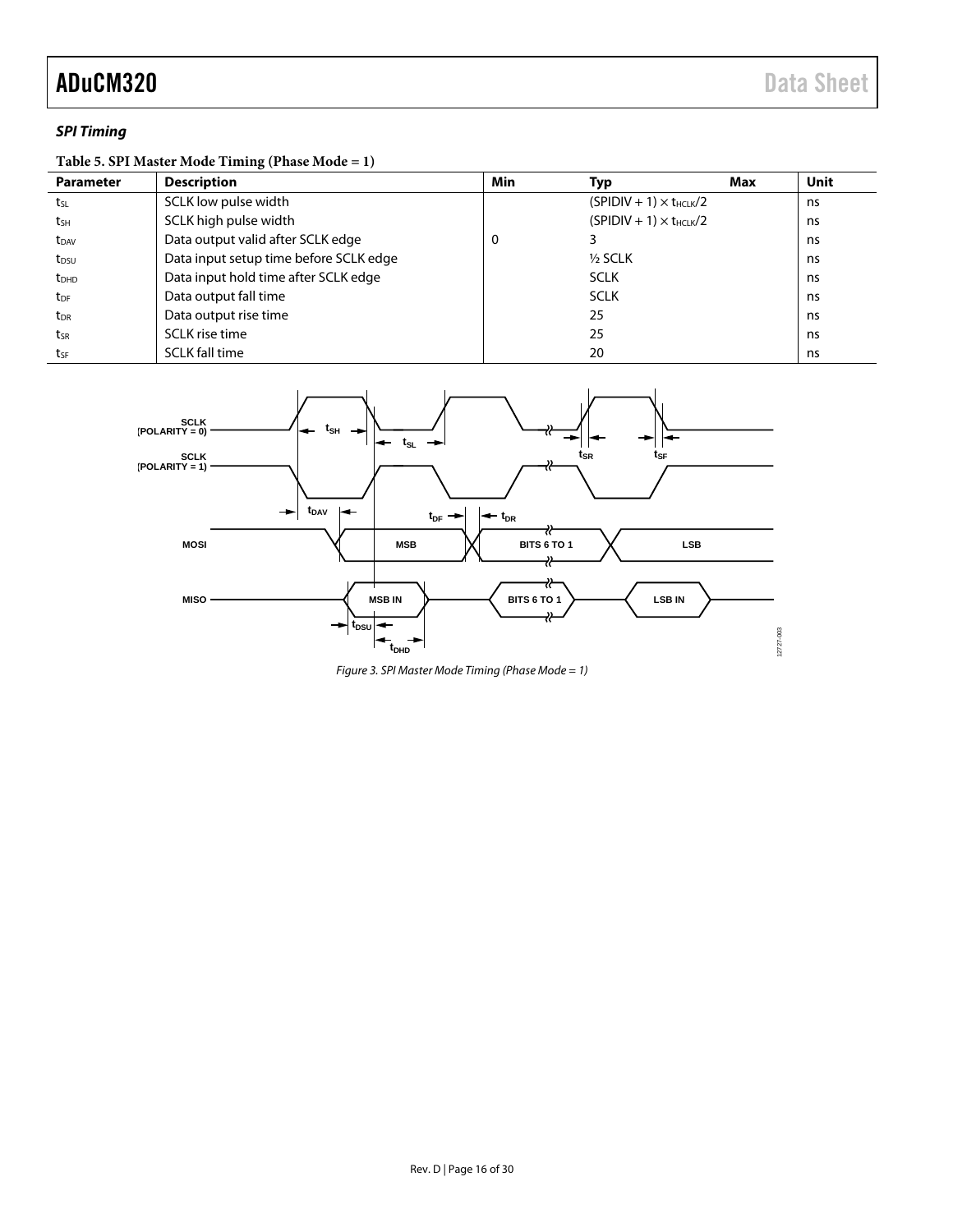### **Table 6. SPI Master Mode Timing (Phase Mode = 0)**

| <b>Parameter</b>  | <b>Description</b>                     | Min | Typ                              | Max | <b>Unit</b> |
|-------------------|----------------------------------------|-----|----------------------------------|-----|-------------|
| tsL               | SCLK low pulse width                   |     | $(SPIDIV + 1) \times t_{HCLK}/2$ |     | ns          |
| tsh               | SCLK high pulse width                  |     | $(SPIDIV + 1) \times t_{HCIK}/2$ |     | ns          |
| t <sub>DAV</sub>  | Data output valid after SCLK edge      | 0   |                                  |     | ns          |
| t <sub>DOSU</sub> | Data output setup before SCLK edge     |     | $1/2$ SCLK                       |     | ns          |
| t <sub>DSU</sub>  | Data input setup time before SCLK edge |     | <b>SCLK</b>                      |     | ns          |
| t <sub>DHD</sub>  | Data input hold time after SCLK edge   |     | <b>SCLK</b>                      |     | ns          |
| t <sub>DF</sub>   | Data output fall time                  |     | 25                               |     | ns          |
| $t_{\sf DR}$      | Data output rise time                  |     | 25                               |     | ns          |
| tsr               | <b>SCLK</b> rise time                  |     | 20                               |     | ns          |
| tsF               | <b>SCLK fall time</b>                  |     | 20                               |     | ns          |



*Figure 4. SPI Master Mode Timing (Phase Mode = 0)*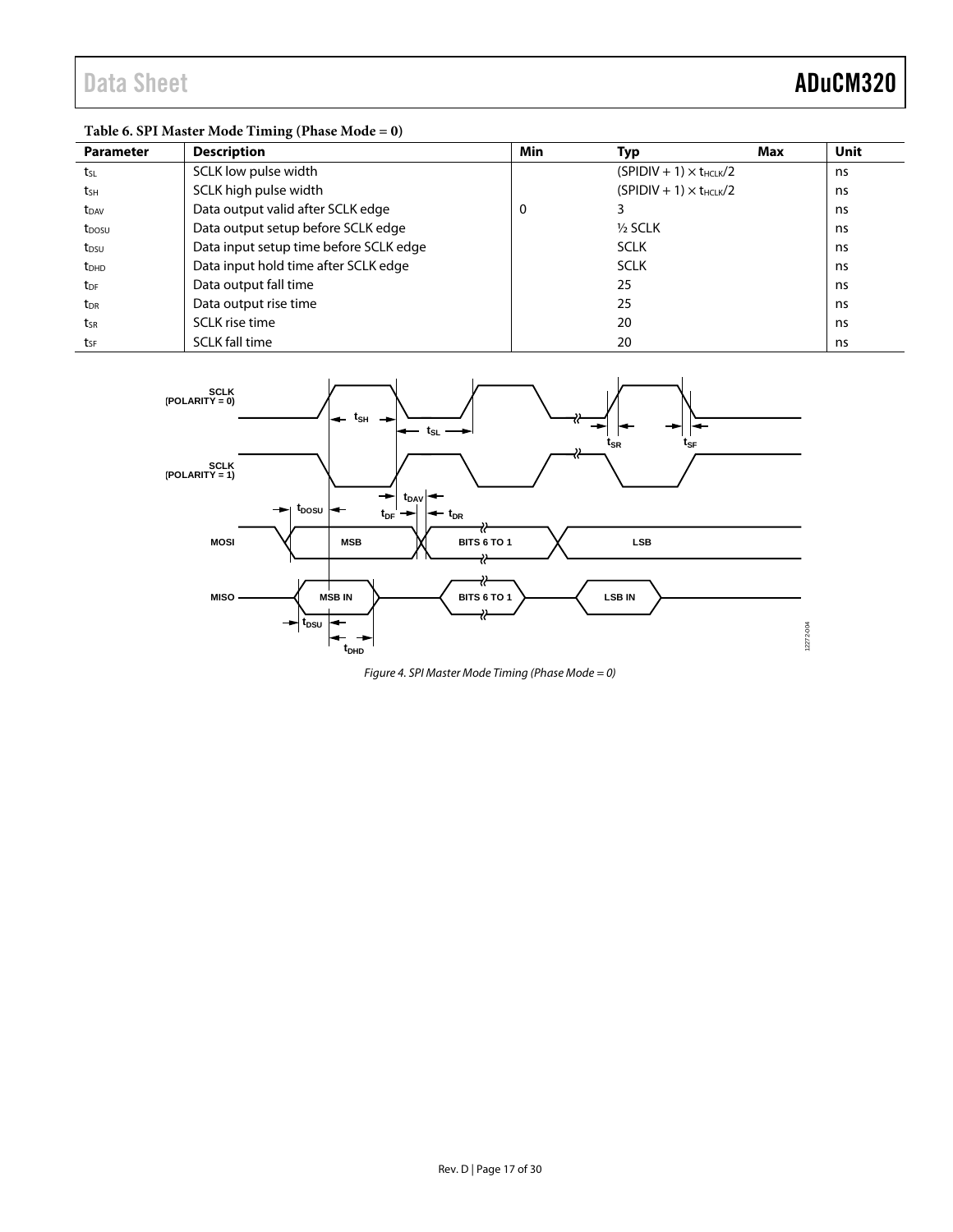### **Table 7. SPI Slave Mode Timing (Phase Mode = 1)**

| <b>Parameter</b>            | <b>Description</b>                     | Min          | <b>Typ</b>                     | Max | <b>Unit</b> |
|-----------------------------|----------------------------------------|--------------|--------------------------------|-----|-------------|
| $t_{\overline{CS}}$         | CS to SCLK edge                        | 10           |                                |     | ns          |
| $t_{\overline{\text{CS}}M}$ | CS high time between active periods    | <b>SCLKx</b> |                                |     | ns          |
| t <sub>sL</sub>             | SCLK low pulse width                   |              | $(SPIDIV + 1) \times t_{HCLK}$ |     | ns          |
| tsh                         | SCLK high pulse width                  |              | $(SPIDIV + 1) \times t_{HCLK}$ |     | ns          |
| $t_{DAV}$                   | Data output valid after SCLK edge      |              | 20                             |     | ns          |
| t <sub>DSU</sub>            | Data input setup time before SCLK edge | 10           |                                |     | ns          |
| t <sub>DHD</sub>            | Data input hold time after SCLK edge   | 10           |                                |     | ns          |
| t <sub>DF</sub>             | Data output fall time                  |              | 25                             |     | ns          |
| t <sub>DR</sub>             | Data output rise time                  |              | 25                             |     | ns          |
| tsr                         | SCLK rise time                         |              |                                |     | ns          |
| tsF                         | <b>SCLK fall time</b>                  |              |                                |     | ns          |
| tses                        | CS high after SCLK edge                | 20           |                                |     | ns          |



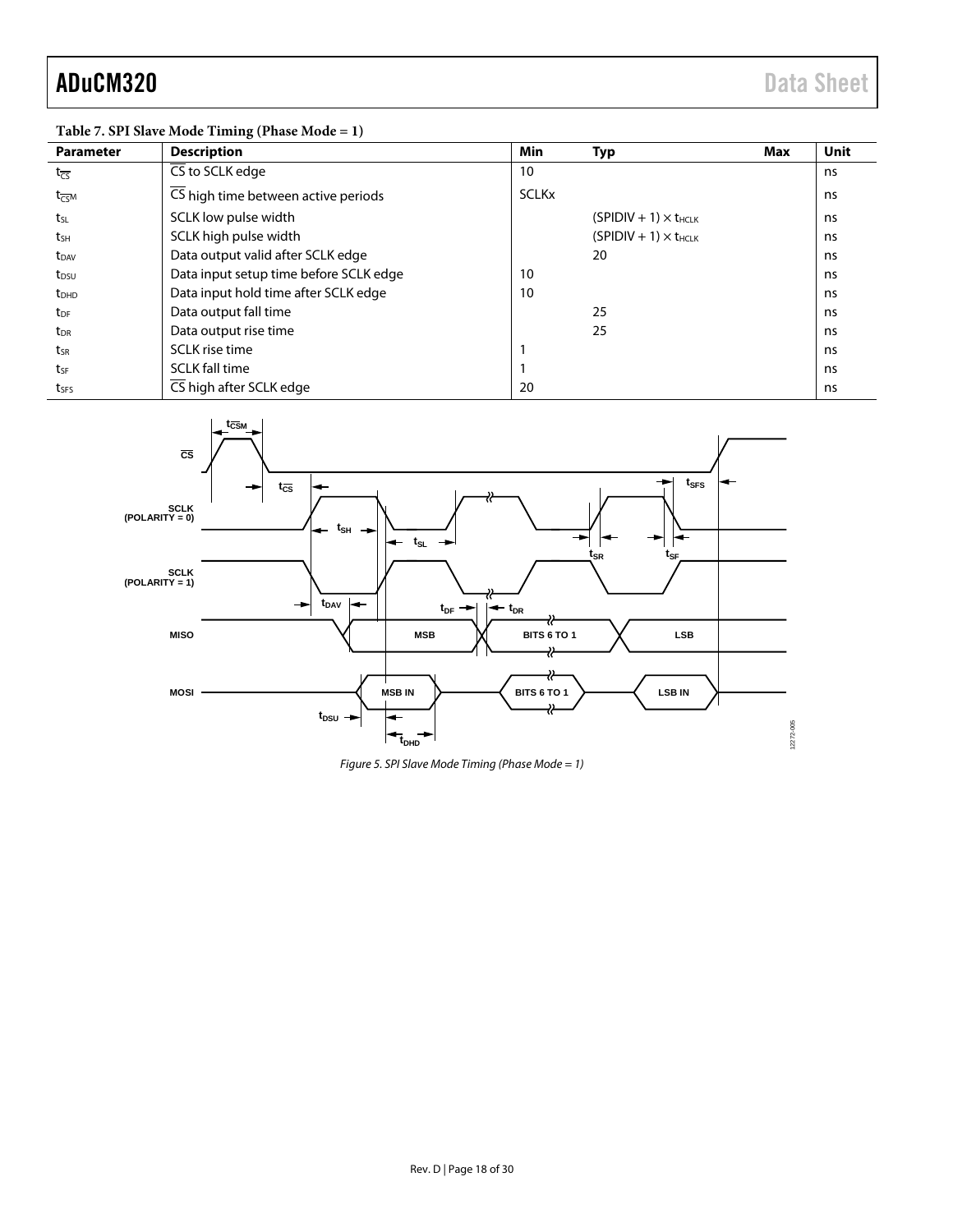### **Table 8. SPI Slave Mode Timing (Phase Mode = 0)**

| <b>Parameter</b>        | <b>Description</b>                     | Min          | Typ                            | Max | <b>Unit</b> |
|-------------------------|----------------------------------------|--------------|--------------------------------|-----|-------------|
| $t_{\overline{CS}}$     | CS to SCLK edge                        | 10           |                                |     | ns          |
| $t_{\overline{CS}}$ M   | CS high time between active periods    | <b>SCLKx</b> |                                |     | ns          |
| t <sub>SL</sub>         | SCLK low pulse width                   |              | $(SPIDIV + 1) \times t_{HCIK}$ |     | ns          |
| tsh                     | SCLK high pulse width                  |              | $(SPIDIV + 1) \times t_{HCLK}$ |     | ns          |
| $t_{DAV}$               | Data output valid after SCLK edge      |              | 20                             |     | ns          |
| t <sub>DSU</sub>        | Data input setup time before SCLK edge | 10           |                                |     | ns          |
| <b>t</b> <sub>DHD</sub> | Data input hold time after SCLK edge   | 10           |                                |     | ns          |
| t <sub>DF</sub>         | Data output fall time                  |              | 25                             |     | ns          |
| t <sub>DR</sub>         | Data output rise time                  |              | 25                             |     | ns          |
| tsr                     | SCLK rise time                         |              |                                |     | ns          |
| tse                     | <b>SCLK fall time</b>                  |              |                                |     | ns          |
| t <sub>DOCS</sub>       | Data output valid after CS edge        | 20           |                                |     | ns          |
| tses                    | CS high after SCLK edge                | 10           |                                |     | ns          |



*Figure 6. SPI Slave Mode Timing (Phase Mode = 0)*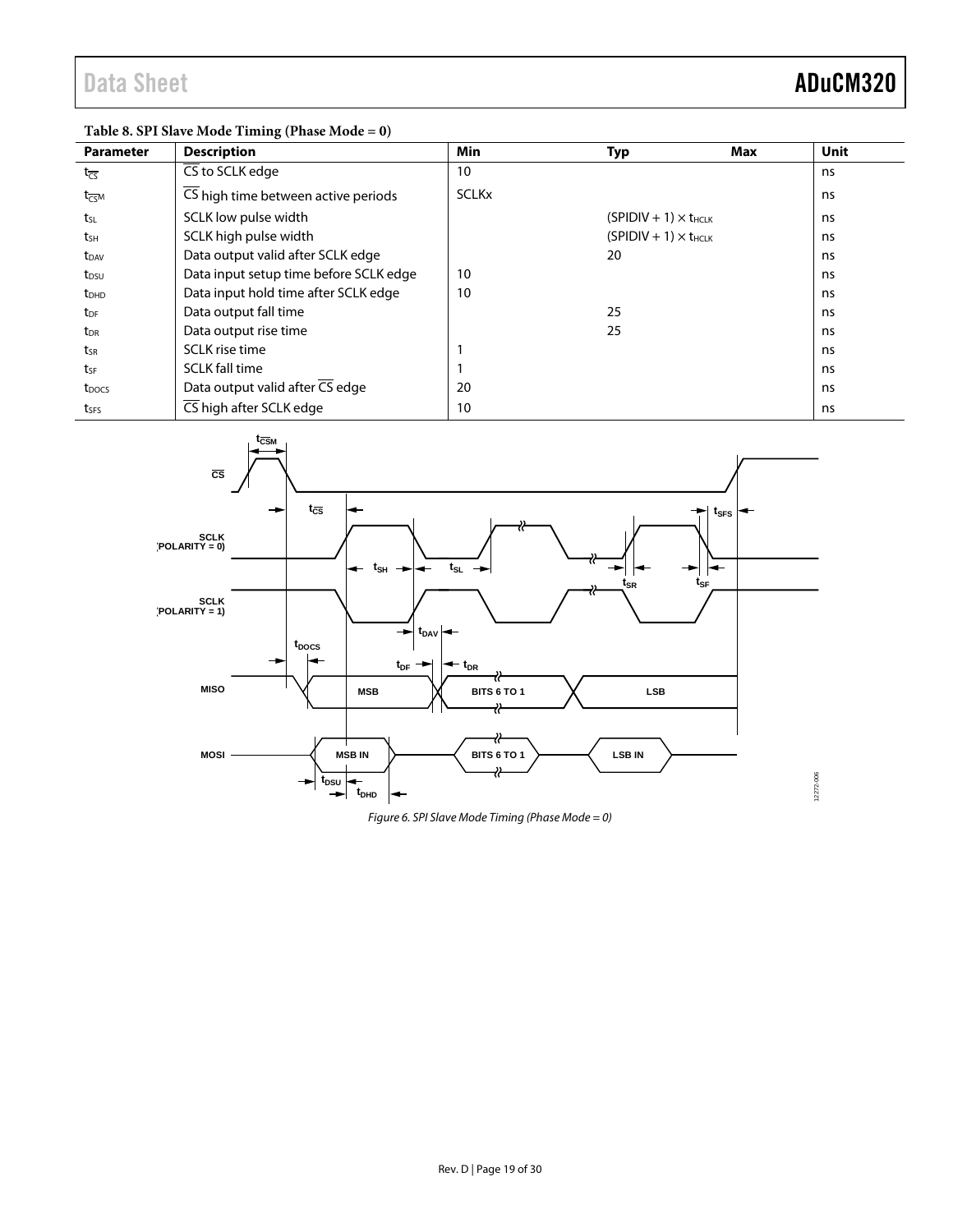### **Table 9. MDIO vs MDC Timing**

| <b>Parameter</b> | <b>Description</b>         | Min | Tvp | <b>Max</b> | Unit |
|------------------|----------------------------|-----|-----|------------|------|
| <b>T</b> setup   | MDIO setup before MCK edge | 10  |     |            | ns   |
| <b>t</b> hold    | MDIO valid after MCK edge  | 10  |     |            | ns   |
| <b>T</b> DELAY   | Data output after MCK edge |     |     | 100        | ns   |

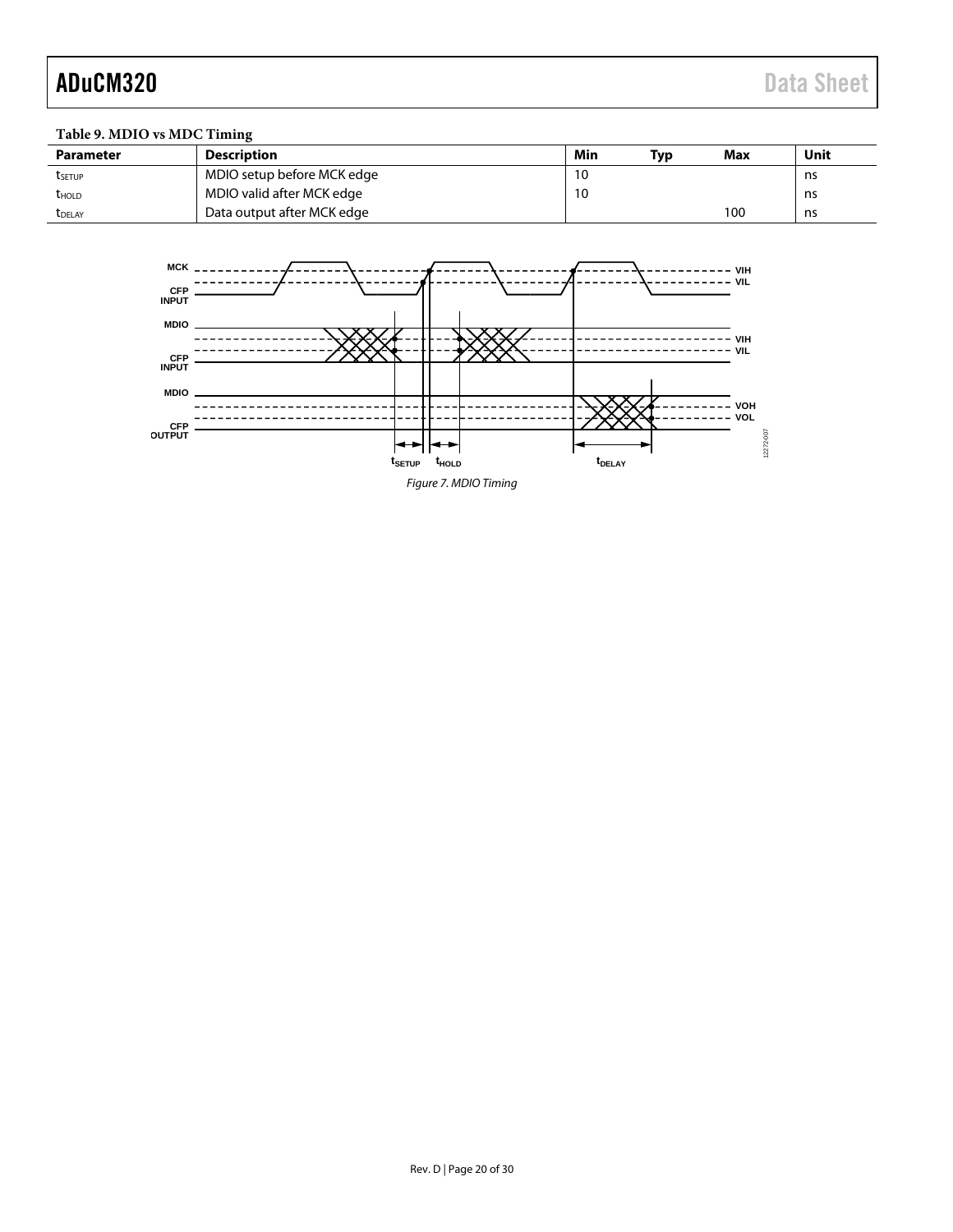#### <span id="page-20-0"></span>**ABSOLUTE MAXIMUM RATINGS**

All requirements applicable to each pin must be met. Where multiple limits apply to a pin each one must be met individually. The limits apply according to the functionality of the pins at the time. Pins that can be either analog or digital, that is, that have two types indicated in the pin descriptions, must meet the limits for both types. For pin types, se[e Table 11.](#page-21-1)

When powered up, it is required that all ground pins plus ADC\_REFN be connected together to a node referred to as GND in [Table 10.](#page-20-2) The limits that are listed must be reduced by any difference between any GNDs. Also, it is required that AVDD3 is connected to AVDD4 and that IOVDD1 to IOVDD3 are connected together.

#### <span id="page-20-2"></span>**Table 10. Absolute Maximum Ratings**

| o                                                              |                                      |
|----------------------------------------------------------------|--------------------------------------|
| <b>Parameter</b>                                               | Rating                               |
| Any Pin to GND                                                 | $-0.3$ V to $+3.9$ V                 |
| Any PVDDx Pin to GND                                           | $-0.3$ V to $+2.8$ V                 |
| MDIO <sup>1</sup> , MCK, and PRTADDR0-4 in<br>MDIO Mode to GND | $-0.3$ V to $+2.1$ V                 |
| Between Any of AVDDx, IOVDDx, and<br><b>VDD1 Pins</b>          | $-0.3$ V to $+0.3$ V                 |
| Any Type I Pin to GND <sup>2</sup>                             | $-0.3$ V to IOVDDx + 0.3 V           |
| Any Type AI or AO Pin to GND <sup>3</sup>                      | $-0.3$ V to AVDDx + 0.3 V            |
| Any IDACx, CDAMPx, IDACTST, IREF<br>to GND                     | $-0.3$ V to PVDDx $+0.3$ V           |
| ADC REFP to GND                                                | $-0.3$ V to AVDDx + 0.3 V            |
| Total Positive GPIO Pin Currents                               | 0 mA to 30 mA                        |
| <b>Total Negative GPIO Pin Currents</b>                        | $-30$ mA to 0 mA                     |
| Maximum Power Dissipation                                      | 1 W                                  |
| <b>Operating Ambient Temperature</b><br>Range                  | $-40^{\circ}$ C to $+105^{\circ}$ C  |
| Storage Temperature Range                                      | $-65^{\circ}$ C to +160 $^{\circ}$ C |
| <b>Operating Junction Temperature</b><br>Range                 | $-40^{\circ}$ C to $+150^{\circ}$ C  |
| <b>ESD HBM</b>                                                 | $2$ kV                               |
| <b>ESD FICDM</b>                                               | 1 kV                                 |

<sup>1</sup> Note this pin is always in MDIO mode.

<sup>2</sup> This limit does not apply if no current can be drawn by external circuits on

IOVDDx because then IOVDD follows to a suitable level.

<sup>3</sup> This limit does not apply if no current can be drawn by external circuits on AVDDx because then AVDD follows to a suitable level.

Stresses at or above those listed under Absolute Maximum Ratings may cause permanent damage to the product. This is a stress rating only; functional operation of the product at these or any other conditions above those indicated in the operational section of this specification is not implied. Operation beyond the maximum operating conditions for extended periods may affect product reliability.

#### <span id="page-20-1"></span>**ESD CAUTION**



ESD (electrostatic discharge) sensitive device. Charged devices and circuit boards can discharge without detection. Although this product features patented or proprietary protection circuitry, damage may occur on devices subjected to high energy ESD. Therefore, proper ESD precautions should be taken to avoid performance degradation or loss of functionality.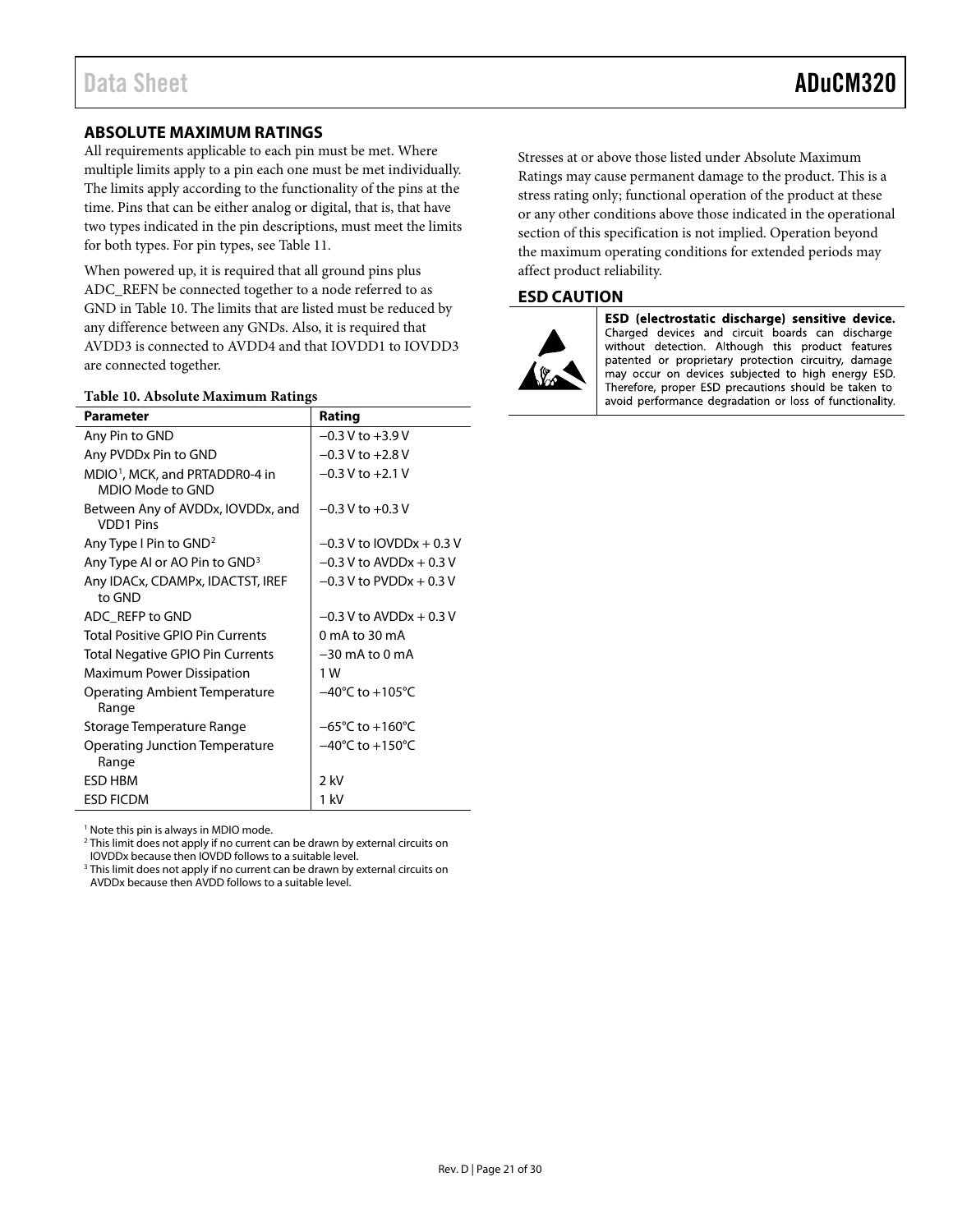### <span id="page-21-0"></span>PIN CONFIGURATION AND FUNCTION DESCRIPTIONS

|   | 1                                                          | $\overline{2}$                                            | 3                                                          | 4                                                                                                                                | 5                                        | 6                                       | $\overline{7}$                                                  | 8                                                                            | 9                                                               | 10                                                           | 11                                            |
|---|------------------------------------------------------------|-----------------------------------------------------------|------------------------------------------------------------|----------------------------------------------------------------------------------------------------------------------------------|------------------------------------------|-----------------------------------------|-----------------------------------------------------------------|------------------------------------------------------------------------------|-----------------------------------------------------------------|--------------------------------------------------------------|-----------------------------------------------|
| A | <b>IDAC</b><br><b>TST</b>                                  | <b>IDAC0</b>                                              | <b>PVDD0</b>                                               | PVDD <sub>2</sub>                                                                                                                | IDAC <sub>2</sub>                        | <b>PGND</b>                             | IDAC <sub>3</sub>                                               | PVDD3                                                                        | PVDD <sub>1</sub>                                               | IDAC1                                                        | <b>IREF</b>                                   |
| B | <b>IOVDD1</b>                                              | <b>RESET</b>                                              | P3.3/<br>PRTADDR3/<br><b>PLAI[15]</b>                      | <b>P1.0/SIN/</b><br><b>CDAMP0</b><br><b>CDAMP2</b><br><b>PGND</b><br><b>CDAMP3</b><br><b>CDAMP1</b><br><b>ECLKIN/</b><br>PLAI[4] |                                          |                                         |                                                                 |                                                                              |                                                                 | <b>P1.1/SOUT/</b><br>PLACLK1/<br><b>PLAI[5]</b>              | P1.2I<br>PWM <sub>0</sub> /<br><b>PLAI[6]</b> |
| C | <b>IOGND1</b>                                              | P0.0/<br><b>SCLK0/</b><br><b>PLAI[0]</b>                  | <b>P2.3/BM</b>                                             | P2.2I<br><b>IRQ4/POR/ PWMTRIP/</b><br><b>CLKOUT/</b><br><b>PLAI[10]</b>                                                          | <b>P2.0/IRQ2/</b><br>PLACLK2/<br>PLAI[8] | P1.3/<br><b>PWM1/</b><br><b>PLAI[7]</b> | P <sub>1.4</sub> /<br><b>PWM2/</b><br>SCLK1/<br><b>PLAO[10]</b> | P <sub>1.5</sub> /<br><b>PWM3/</b><br>MISO <sub>1</sub> /<br><b>PLAO[11]</b> | P <sub>1.6</sub> /<br><b>PWM4/</b><br>MOSI1/<br><b>PLAO[12]</b> | <b>P1.7/IRQ1/</b><br><b>PWM5/</b><br>CS1/<br><b>PLAO[13]</b> | P3.4/<br>PRTADDR4/<br><b>PLAO[26]</b>         |
| D | P <sub>0.2</sub><br><b>MOSIO/</b><br><b>PLAI[2]</b>        | P <sub>0.1</sub><br>MISO <sub>0</sub> /<br><b>PLAI[1]</b> | P3.2I<br>PRTADDR2/<br><b>PLAI[14]</b>                      |                                                                                                                                  |                                          |                                         |                                                                 |                                                                              | P2.4/IRQ5/<br><b>ADCCONV/</b><br>PWM6/<br><b>PLAO[18]</b>       | DGND <sub>2</sub>                                            | <b>IOVDD2</b>                                 |
| Е | P <sub>0.5</sub> /<br>SDA <sub>0</sub> /<br><b>PLAO[3]</b> | P0.4/<br>SCL <sub>0</sub> /<br><b>PLAO[2]</b>             | P0.3/<br><b>IRQ0/CS0/</b><br>PLACLK0/<br><b>PLAI[3]</b>    |                                                                                                                                  |                                          |                                         | <b>SWCLK</b>                                                    | <b>SWDIO</b>                                                                 | <b>IOGND2</b>                                                   |                                                              |                                               |
| F | P <sub>2.6</sub> /<br><b>IRQ7/</b><br><b>PLAO[20]</b>      | P0.7/<br><b>SDA1/</b><br><b>PLAO[5]</b>                   | P <sub>0.6</sub> /<br>SCL <sub>1</sub> /<br><b>PLAO[4]</b> | ADuCM320<br><b>TOP VIEW</b><br>(Not to Scale)                                                                                    |                                          |                                         |                                                                 |                                                                              | <b>AVDD</b><br>REG0                                             | <b>AVDD</b><br>REG1                                          | VREF 1V2                                      |
| G | P <sub>2.7</sub> /<br><b>IRQ8/</b><br><b>PLAO[21]</b>      | P3.1/<br>PRTADDR1/<br><b>PLAI[13]</b>                     | P3.0/<br><b>PRTADDR0/</b><br><b>PLAI[12]</b>               |                                                                                                                                  |                                          |                                         |                                                                 |                                                                              | <b>AIN15/</b><br><b>P4.7</b>                                    | <b>AIN13/</b><br>P4.5                                        | AVDD4                                         |
| н | P3.5/<br><b>MCK/</b><br><b>PLAO[27]</b>                    | <b>XTALO</b>                                              | <b>MDIO</b>                                                |                                                                                                                                  |                                          |                                         |                                                                 |                                                                              | <b>AIN14/</b><br>P4.6                                           | <b>AIN12/</b><br>P4.4                                        | AGND4                                         |
| J | <b>IOVDD3</b>                                              | <b>XTALI</b>                                              | <b>VDAC7/</b><br>P <sub>5.2</sub>                          | VDAC4                                                                                                                            | AGND1                                    | <b>AINO</b>                             | AIN <sub>1</sub>                                                | AIN <sub>2</sub>                                                             | AIN7                                                            | <b>AIN10</b>                                                 | <b>AIN11/</b><br><b>BUF</b><br>VREF2V5        |
| K | <b>IOGND3</b>                                              | <b>DVDD</b><br><b>2V5</b>                                 | VDAC6/<br>P <sub>5.1</sub>                                 | VDAC3/<br>P <sub>5.0</sub>                                                                                                       | VDAC1                                    | VDD <sub>1</sub>                        | AGND <sub>2</sub>                                               | AIN <sub>3</sub>                                                             | AIN <sub>6</sub>                                                | <b>AIN9/</b><br>P4.3                                         | <b>ADC</b><br><b>REFP</b>                     |
| L | DGND1                                                      | DVDD 1V8                                                  | <b>VDAC5</b>                                               | VDAC <sub>2</sub> /<br>P3.7/<br><b>PLAO[29]</b>                                                                                  | VDAC0/<br>P <sub>5.3</sub>               | AVDD3                                   | AGND <sub>3</sub>                                               | AIN4                                                                         | AIN <sub>5</sub>                                                | <b>AIN8/</b><br>P4.2                                         | ADC<br><b>REFN</b>                            |

*Figure 8. Pin Configuration* 

#### <span id="page-21-1"></span>**Table 11. Pin Function Descriptions**

| Pin No.        | <b>Mnemonic</b>               | Type <sup>1</sup> | <b>Description</b>                                                    |
|----------------|-------------------------------|-------------------|-----------------------------------------------------------------------|
| <b>B2</b>      | <b>RESET</b>                  |                   | Reset Input (Active Low). An internal pull-up resistor is included.   |
| C <sub>2</sub> | P0.0/SCLK0/PLAI[0]            | 1/O               | Digital I/O Port 0.0 (P0.0).                                          |
|                |                               |                   | SPIO Clock (SCLKO).                                                   |
|                |                               |                   | Input to PLA Element 0 (PLAI[0]).                                     |
| D <sub>2</sub> | P0.1/MISO0/PLAI[1]            | 1/O               | Digital I/O Port 0.1 (P0.1).                                          |
|                |                               |                   | SPI0 Master In, Slave Out (MISO0).                                    |
|                |                               |                   | Input to PLA Element 1 (PLAI[1]).                                     |
| D <sub>1</sub> | P0.2/MOSI0/PLAI[2]            | 1/O               | Digital I/O Port 0.2 (P0.2).                                          |
|                |                               |                   | SPI0 Master Out, Slave In (MOSI0).                                    |
|                |                               |                   | Input to PLA Element 2 (PLAI[2]).                                     |
| E <sub>3</sub> | P0.3/IRQ0/CS0/PLACLK0/PLAI[3] | 1/O               | Digital I/O Port 0.3 (P0.3).                                          |
|                |                               |                   | External Interrupt 0 (IRQ0).                                          |
|                |                               |                   | SPIO Chip Select 0 (CS0). When using SPIO, configure this pin as CS0. |
|                |                               |                   | PLA Clock 0 (PLACLK0).                                                |
|                |                               |                   | Input to PLA Element 3 (PLAI[3]).                                     |
| E <sub>2</sub> | P0.4/SCL0/PLAO[2]             | 1/O               | Digital I/O Port 0.4 (P0.4).                                          |
|                |                               |                   | I <sup>2</sup> C0 Serial Clock (SCL0).                                |
|                |                               |                   | Output of PLA Element 2 (PLAO[2]).                                    |
| E <sub>1</sub> | P0.5/SDA0/PLAO[3]             | 1/O               | Digital I/O Port 0.5 (P0.5).                                          |
|                |                               |                   | I <sup>2</sup> C0 Serial Data (SDA0).                                 |
|                |                               |                   | Output of PLA Element 3 (PLAO[3]).                                    |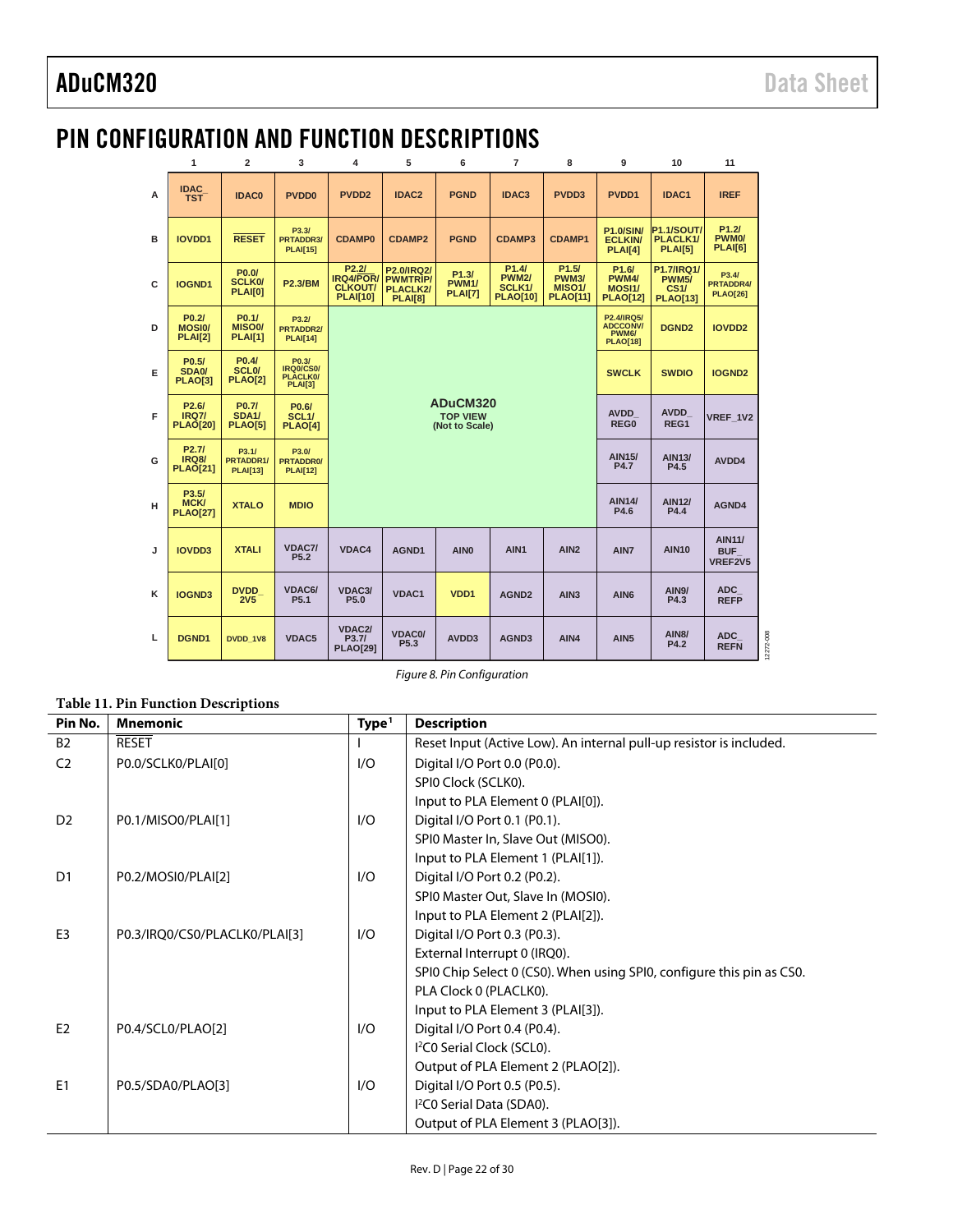| Pin No.        | <b>Mnemonic</b>                   | Type <sup>1</sup> | <b>Description</b>                                                               |
|----------------|-----------------------------------|-------------------|----------------------------------------------------------------------------------|
| F <sub>3</sub> | P0.6/SCL1/PLAO[4]                 | I/O               | Digital I/O Port 0.6 (P0.6).                                                     |
|                |                                   |                   | I <sup>2</sup> C1 Serial Clock (SCL1).                                           |
|                |                                   |                   | Output of PLA Element 4 (PLAO[4]).                                               |
| F <sub>2</sub> | P0.7/SDA1/PLAO[5]                 | I/O               | Digital I/O Port 0.7 (P0.7).                                                     |
|                |                                   |                   | I <sup>2</sup> C1 Serial Data (SDA1).                                            |
|                |                                   |                   | Output of PLA Element 5 (PLAO[5]).                                               |
| B <sub>9</sub> | P1.0/SIN/ECLKIN/PLAI[4]           | I/O               | Digital I/O Port 1.0 (P1.0).                                                     |
|                |                                   |                   | UART Input (SIN).                                                                |
|                |                                   |                   | External Input Clock (ECLKIN).                                                   |
|                |                                   |                   | Input to PLA Element 4 (PLAI[4]).                                                |
| <b>B10</b>     | P1.1/SOUT/PLACLK1/PLAI[5]         | I/O               | Digital I/O Port 1.1 (P1.1).                                                     |
|                |                                   |                   | <b>UART Output (SOUT)</b>                                                        |
|                |                                   |                   | PLA Clock 1(PLACLK1).                                                            |
|                |                                   |                   | Input to PLA Element 5 (PLAI[5]).                                                |
| <b>B11</b>     | P1.2/PWM0/PLAI[6]                 | I/O               | Digital I/O Port 1.2 (P1.2).                                                     |
|                |                                   |                   | PWM Output 0 (PWM0).                                                             |
|                |                                   |                   | Input to PLA Element 6 (PLAI[6]).                                                |
| C <sub>6</sub> | P1.3/PWM1/PLAI[7]                 | I/O               | Digital I/O Port 1.3 (P1.3).                                                     |
|                |                                   |                   | PWM Output 1 (PWM1).                                                             |
|                |                                   |                   | Input to PLA Element 7 (PLAI[7]).                                                |
| C7             | P1.4/PWM2/SCLK1/PLAO[10]          | I/O               | Digital I/O Port 1.4 (P1.4).                                                     |
|                |                                   |                   | PWM Output 2 (PWM2).                                                             |
|                |                                   |                   | SPI1 Clock (SCLK1).                                                              |
|                |                                   |                   | Output of PLA Element 10 (PLAO[10]).                                             |
| C <sub>8</sub> | P1.5/PWM3/MISO1/PLAO[11]          | I/O               | Digital I/O Port 1.5 (P1.5).                                                     |
|                |                                   |                   | PWM Output 3 (PWM3).                                                             |
|                |                                   |                   | SPI1 Master In, Slave Out (MISO1).                                               |
|                |                                   |                   | Output of PLA Element 11 (PLAO[11]).                                             |
| C <sub>9</sub> | P1.6/PWM4/MOSI1/PLAO[12]          | I/O               | Digital I/O Port 1.6 (P1.6).                                                     |
|                |                                   |                   | PWM Output 4 (PWM4).                                                             |
|                |                                   |                   | SPI1 Master Out, Slave Input (MOSI1).                                            |
|                |                                   |                   | Output of PLA Element 12 (PLAO[12]).                                             |
| C10            | P1.7/IRQ1/PWM5/CS1/PLAO[13]       | I/O               | Digital I/O Port 1.7 (P1.7).                                                     |
|                |                                   |                   | External Interrupt 1 (IRQ1).                                                     |
|                |                                   |                   | PWM Output 5 (PWM5).                                                             |
|                |                                   |                   | SPI1 Chip Select 1 (CS1). When using SPI1, configure this pin as CS1.            |
|                |                                   |                   | Output of PLA Element 13 (PLAO[13]).                                             |
| C <sub>5</sub> | P2.0/IRQ2/PWMTRIP/PLACLK2/PLAI[8] | I/O               | Digital I/O Port 2.0 (P2.0).                                                     |
|                |                                   |                   | External Interrupt 2 (IRQ2).                                                     |
|                |                                   |                   | PWM Trip (PWMTRIP).                                                              |
|                |                                   |                   | PLA Input Clock 2 (PLACLK2).                                                     |
|                |                                   |                   | Input to PLA Element 8 (PLAI[8]).                                                |
| C4             | P2.2/IRQ4/POR/CLKOUT/PLAI[10]     | I/O               | Digital I/O Port 2.2 (P2.2).                                                     |
|                |                                   |                   | External Interrupt 4 (IRQ4).                                                     |
|                |                                   |                   | Reset Output (POR). This pin function is an output and it is the default for Pin |
|                |                                   |                   | C4.                                                                              |
|                |                                   |                   | Clock Output (CLKOUT).                                                           |
|                |                                   |                   | Input to PLA Element 10 (PLAI[10]).                                              |
| C <sub>3</sub> | P2.3/BM                           | I/O               | Digital I/O Port 2.3 (P2.3).                                                     |
|                |                                   |                   | Boot Mode (BM). This pin determines the start-up sequence after every reset.     |
|                |                                   |                   | Pull-up is enabled at power-up.                                                  |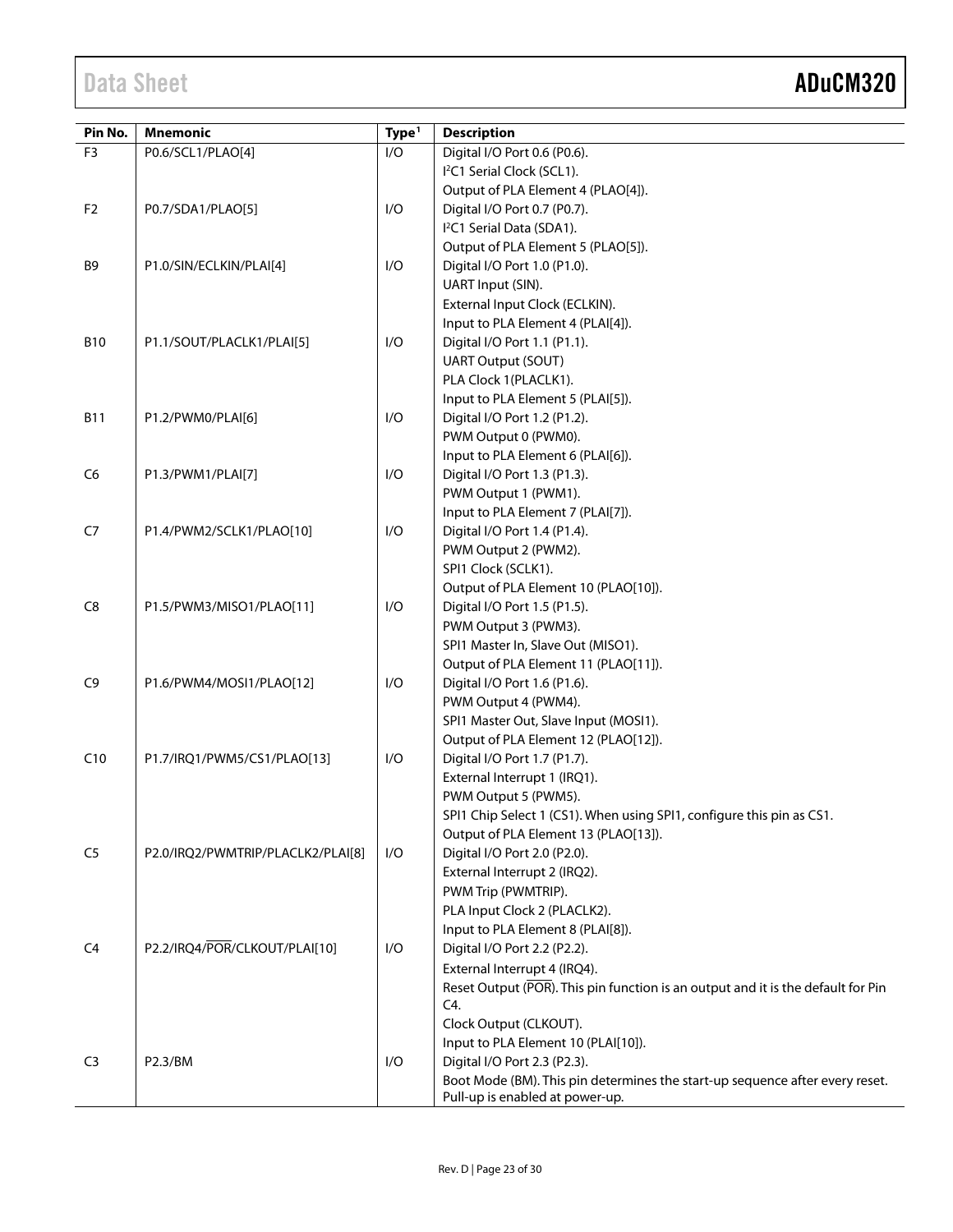| I/O<br>D <sub>9</sub><br>Digital I/O Port 2.4 (P2.4).<br>P2.4/IRQ5/ADCCONV/PWM6/PLAO[18]<br>External Interrupt 5 (IRQ5).<br>External Input to Start ADC Conversions (ADCCONV).<br>PWM Output 6 (PWM6).<br>Output of PLA Element 18 (PLAO[18]).<br>F <sub>1</sub><br>I/O<br>Digital I/O Port 2.6 (P2.6).<br>P2.6/IRQ7/PLAO[20]<br>External Interrupt 7 (IRQ7).<br>Output of PLA Element 20 (PLAO[20]).<br>P2.7/IRQ8/PLAO[21]<br>I/O<br>Digital I/O Port 2.7 (P2.7).<br>G1<br>External Interrupt 8 (IRQ8).<br>Output of PLA Element 21 (PLAO[21]).<br>Digital I/O Port 3.0 (P3.0).<br>G <sub>3</sub><br>I/O<br>P3.0/PRTADDR0/PLAI[12]<br>MDIO Port Address Bit 0 (PRTADDR0). See the digital inputs parameter in<br>Table 1 for details.<br>Input to PLA Element 12 (PLAI[12]).<br>G <sub>2</sub><br>I/O<br>Digital I/O Port 3.1 (P3.1).<br>P3.1/PRTADDR1/PLAI[13]<br>MDIO Port Address Bit 1 (PRTADDR1). See the digital inputs parameter in<br>Table 1 for details.<br>Input to PLA Element 13 (PLAI[13]).<br>D <sub>3</sub><br>I/O<br>Digital I/O Port 3.2 (P3.2).<br>P3.2/PRTADDR2/PLAI[14]<br>MDIO Port Address Bit 2 (PRTADDR2). See the digital inputs parameter in<br>Table 1 for details.<br>Input to PLA Element 14 (PLAI[14]).<br>1/O<br>Digital I/O Port 3.3 (P3.3).<br>B3<br>P3.3/PRTADDR3/PLAI[15]<br>MDIO Port Address Bit 3 (PRTADDR3). See the digital inputs parameter in<br>Table 1 for details.<br>Output of PLA Element 15 (PLAI[15]).<br>C11<br>I/O<br>Digital I/O Port 3.4 (P3.4).<br>P3.4/PRTADDR4/PLAO[26]<br>MDIO Port Address Bit 4 (PRTADDR4). See the digital inputs parameter in<br>Table 1 for details.<br>Output of PLA Element 26 (PLAO[26]).<br>H1<br>P3.5/MCK/PLAO[27]<br>I/O<br>Digital I/O Port 3.5 (P3.5).<br>MDIO Clock (MCK) See the digital inputs parameter in Table 1 for more details.<br>Output of PLA Element 27 (PLAO[27]).<br>MDIO Data.<br>H <sub>3</sub><br><b>MDIO</b><br>I/O<br>E9<br>Serial Wire Debug Clock.<br><b>SWCLK</b><br>SWDIO<br>E10<br>I/O<br>Serial Wire Bidirectional Data.<br>S<br>1.2 V Reference. This pin cannot be used to source current externally. Connect<br>VREF_1V2<br>F11<br>VREF_1V2 to AGNDx via a 470 nF capacitor.<br><b>IREF</b><br>IDAC Reference Current. This pin generates the reference current for the IDACs<br>A11<br>AI<br>and is set by an external resistor, REXT. Connect REXT from IREF to AGND4.<br>AIN <sub>0</sub><br>AI<br>Analog Input 0.<br>J6<br>AIN1<br>J7<br>AI<br>Analog Input 1.<br>AIN <sub>2</sub><br>AI<br>Analog Input 2.<br>J8<br>AIN3<br>Analog Input 3.<br>K8<br>AI<br>AIN4<br>Analog Input 4.<br>AI<br>L8<br>AIN5<br>L <sub>9</sub><br>AI<br>Analog Input 5. AIN5 can be the -ve input for the comparator.<br>Analog Input 6. AIN6 is also the +ve input for the comparator.<br>K9<br>AIN <sub>6</sub><br>AI<br>AIN7<br>Analog Input 7.<br>J9<br>AI<br>Analog Input 8 (AIN8).<br>L <sub>10</sub><br>AIN8/P4.2<br>Al/I/O<br>Digital I/O Port 4.2 (P4.2).<br>K10<br>AI/I/O<br>Analog Input 9 (AIN9).<br>AIN9/P4.3<br>Digital I/O Port 4.3 (P4.3). | Pin No. | <b>Mnemonic</b> | Type <sup>1</sup> | <b>Description</b> |
|----------------------------------------------------------------------------------------------------------------------------------------------------------------------------------------------------------------------------------------------------------------------------------------------------------------------------------------------------------------------------------------------------------------------------------------------------------------------------------------------------------------------------------------------------------------------------------------------------------------------------------------------------------------------------------------------------------------------------------------------------------------------------------------------------------------------------------------------------------------------------------------------------------------------------------------------------------------------------------------------------------------------------------------------------------------------------------------------------------------------------------------------------------------------------------------------------------------------------------------------------------------------------------------------------------------------------------------------------------------------------------------------------------------------------------------------------------------------------------------------------------------------------------------------------------------------------------------------------------------------------------------------------------------------------------------------------------------------------------------------------------------------------------------------------------------------------------------------------------------------------------------------------------------------------------------------------------------------------------------------------------------------------------------------------------------------------------------------------------------------------------------------------------------------------------------------------------------------------------------------------------------------------------------------------------------------------------------------------------------------------------------------------------------------------------------------------------------------------------------------------------------------------------------------------------------------------------------------------------------------------------------------------------------------------------------------------------------------------------------------------------------------------------------------------------------------------------------------------------------------------------------------------------------------------------------------------------------------------------------------------------------------------------------------------------------|---------|-----------------|-------------------|--------------------|
|                                                                                                                                                                                                                                                                                                                                                                                                                                                                                                                                                                                                                                                                                                                                                                                                                                                                                                                                                                                                                                                                                                                                                                                                                                                                                                                                                                                                                                                                                                                                                                                                                                                                                                                                                                                                                                                                                                                                                                                                                                                                                                                                                                                                                                                                                                                                                                                                                                                                                                                                                                                                                                                                                                                                                                                                                                                                                                                                                                                                                                                                |         |                 |                   |                    |
|                                                                                                                                                                                                                                                                                                                                                                                                                                                                                                                                                                                                                                                                                                                                                                                                                                                                                                                                                                                                                                                                                                                                                                                                                                                                                                                                                                                                                                                                                                                                                                                                                                                                                                                                                                                                                                                                                                                                                                                                                                                                                                                                                                                                                                                                                                                                                                                                                                                                                                                                                                                                                                                                                                                                                                                                                                                                                                                                                                                                                                                                |         |                 |                   |                    |
|                                                                                                                                                                                                                                                                                                                                                                                                                                                                                                                                                                                                                                                                                                                                                                                                                                                                                                                                                                                                                                                                                                                                                                                                                                                                                                                                                                                                                                                                                                                                                                                                                                                                                                                                                                                                                                                                                                                                                                                                                                                                                                                                                                                                                                                                                                                                                                                                                                                                                                                                                                                                                                                                                                                                                                                                                                                                                                                                                                                                                                                                |         |                 |                   |                    |
|                                                                                                                                                                                                                                                                                                                                                                                                                                                                                                                                                                                                                                                                                                                                                                                                                                                                                                                                                                                                                                                                                                                                                                                                                                                                                                                                                                                                                                                                                                                                                                                                                                                                                                                                                                                                                                                                                                                                                                                                                                                                                                                                                                                                                                                                                                                                                                                                                                                                                                                                                                                                                                                                                                                                                                                                                                                                                                                                                                                                                                                                |         |                 |                   |                    |
|                                                                                                                                                                                                                                                                                                                                                                                                                                                                                                                                                                                                                                                                                                                                                                                                                                                                                                                                                                                                                                                                                                                                                                                                                                                                                                                                                                                                                                                                                                                                                                                                                                                                                                                                                                                                                                                                                                                                                                                                                                                                                                                                                                                                                                                                                                                                                                                                                                                                                                                                                                                                                                                                                                                                                                                                                                                                                                                                                                                                                                                                |         |                 |                   |                    |
|                                                                                                                                                                                                                                                                                                                                                                                                                                                                                                                                                                                                                                                                                                                                                                                                                                                                                                                                                                                                                                                                                                                                                                                                                                                                                                                                                                                                                                                                                                                                                                                                                                                                                                                                                                                                                                                                                                                                                                                                                                                                                                                                                                                                                                                                                                                                                                                                                                                                                                                                                                                                                                                                                                                                                                                                                                                                                                                                                                                                                                                                |         |                 |                   |                    |
|                                                                                                                                                                                                                                                                                                                                                                                                                                                                                                                                                                                                                                                                                                                                                                                                                                                                                                                                                                                                                                                                                                                                                                                                                                                                                                                                                                                                                                                                                                                                                                                                                                                                                                                                                                                                                                                                                                                                                                                                                                                                                                                                                                                                                                                                                                                                                                                                                                                                                                                                                                                                                                                                                                                                                                                                                                                                                                                                                                                                                                                                |         |                 |                   |                    |
|                                                                                                                                                                                                                                                                                                                                                                                                                                                                                                                                                                                                                                                                                                                                                                                                                                                                                                                                                                                                                                                                                                                                                                                                                                                                                                                                                                                                                                                                                                                                                                                                                                                                                                                                                                                                                                                                                                                                                                                                                                                                                                                                                                                                                                                                                                                                                                                                                                                                                                                                                                                                                                                                                                                                                                                                                                                                                                                                                                                                                                                                |         |                 |                   |                    |
|                                                                                                                                                                                                                                                                                                                                                                                                                                                                                                                                                                                                                                                                                                                                                                                                                                                                                                                                                                                                                                                                                                                                                                                                                                                                                                                                                                                                                                                                                                                                                                                                                                                                                                                                                                                                                                                                                                                                                                                                                                                                                                                                                                                                                                                                                                                                                                                                                                                                                                                                                                                                                                                                                                                                                                                                                                                                                                                                                                                                                                                                |         |                 |                   |                    |
|                                                                                                                                                                                                                                                                                                                                                                                                                                                                                                                                                                                                                                                                                                                                                                                                                                                                                                                                                                                                                                                                                                                                                                                                                                                                                                                                                                                                                                                                                                                                                                                                                                                                                                                                                                                                                                                                                                                                                                                                                                                                                                                                                                                                                                                                                                                                                                                                                                                                                                                                                                                                                                                                                                                                                                                                                                                                                                                                                                                                                                                                |         |                 |                   |                    |
|                                                                                                                                                                                                                                                                                                                                                                                                                                                                                                                                                                                                                                                                                                                                                                                                                                                                                                                                                                                                                                                                                                                                                                                                                                                                                                                                                                                                                                                                                                                                                                                                                                                                                                                                                                                                                                                                                                                                                                                                                                                                                                                                                                                                                                                                                                                                                                                                                                                                                                                                                                                                                                                                                                                                                                                                                                                                                                                                                                                                                                                                |         |                 |                   |                    |
|                                                                                                                                                                                                                                                                                                                                                                                                                                                                                                                                                                                                                                                                                                                                                                                                                                                                                                                                                                                                                                                                                                                                                                                                                                                                                                                                                                                                                                                                                                                                                                                                                                                                                                                                                                                                                                                                                                                                                                                                                                                                                                                                                                                                                                                                                                                                                                                                                                                                                                                                                                                                                                                                                                                                                                                                                                                                                                                                                                                                                                                                |         |                 |                   |                    |
|                                                                                                                                                                                                                                                                                                                                                                                                                                                                                                                                                                                                                                                                                                                                                                                                                                                                                                                                                                                                                                                                                                                                                                                                                                                                                                                                                                                                                                                                                                                                                                                                                                                                                                                                                                                                                                                                                                                                                                                                                                                                                                                                                                                                                                                                                                                                                                                                                                                                                                                                                                                                                                                                                                                                                                                                                                                                                                                                                                                                                                                                |         |                 |                   |                    |
|                                                                                                                                                                                                                                                                                                                                                                                                                                                                                                                                                                                                                                                                                                                                                                                                                                                                                                                                                                                                                                                                                                                                                                                                                                                                                                                                                                                                                                                                                                                                                                                                                                                                                                                                                                                                                                                                                                                                                                                                                                                                                                                                                                                                                                                                                                                                                                                                                                                                                                                                                                                                                                                                                                                                                                                                                                                                                                                                                                                                                                                                |         |                 |                   |                    |
|                                                                                                                                                                                                                                                                                                                                                                                                                                                                                                                                                                                                                                                                                                                                                                                                                                                                                                                                                                                                                                                                                                                                                                                                                                                                                                                                                                                                                                                                                                                                                                                                                                                                                                                                                                                                                                                                                                                                                                                                                                                                                                                                                                                                                                                                                                                                                                                                                                                                                                                                                                                                                                                                                                                                                                                                                                                                                                                                                                                                                                                                |         |                 |                   |                    |
|                                                                                                                                                                                                                                                                                                                                                                                                                                                                                                                                                                                                                                                                                                                                                                                                                                                                                                                                                                                                                                                                                                                                                                                                                                                                                                                                                                                                                                                                                                                                                                                                                                                                                                                                                                                                                                                                                                                                                                                                                                                                                                                                                                                                                                                                                                                                                                                                                                                                                                                                                                                                                                                                                                                                                                                                                                                                                                                                                                                                                                                                |         |                 |                   |                    |
|                                                                                                                                                                                                                                                                                                                                                                                                                                                                                                                                                                                                                                                                                                                                                                                                                                                                                                                                                                                                                                                                                                                                                                                                                                                                                                                                                                                                                                                                                                                                                                                                                                                                                                                                                                                                                                                                                                                                                                                                                                                                                                                                                                                                                                                                                                                                                                                                                                                                                                                                                                                                                                                                                                                                                                                                                                                                                                                                                                                                                                                                |         |                 |                   |                    |
|                                                                                                                                                                                                                                                                                                                                                                                                                                                                                                                                                                                                                                                                                                                                                                                                                                                                                                                                                                                                                                                                                                                                                                                                                                                                                                                                                                                                                                                                                                                                                                                                                                                                                                                                                                                                                                                                                                                                                                                                                                                                                                                                                                                                                                                                                                                                                                                                                                                                                                                                                                                                                                                                                                                                                                                                                                                                                                                                                                                                                                                                |         |                 |                   |                    |
|                                                                                                                                                                                                                                                                                                                                                                                                                                                                                                                                                                                                                                                                                                                                                                                                                                                                                                                                                                                                                                                                                                                                                                                                                                                                                                                                                                                                                                                                                                                                                                                                                                                                                                                                                                                                                                                                                                                                                                                                                                                                                                                                                                                                                                                                                                                                                                                                                                                                                                                                                                                                                                                                                                                                                                                                                                                                                                                                                                                                                                                                |         |                 |                   |                    |
|                                                                                                                                                                                                                                                                                                                                                                                                                                                                                                                                                                                                                                                                                                                                                                                                                                                                                                                                                                                                                                                                                                                                                                                                                                                                                                                                                                                                                                                                                                                                                                                                                                                                                                                                                                                                                                                                                                                                                                                                                                                                                                                                                                                                                                                                                                                                                                                                                                                                                                                                                                                                                                                                                                                                                                                                                                                                                                                                                                                                                                                                |         |                 |                   |                    |
|                                                                                                                                                                                                                                                                                                                                                                                                                                                                                                                                                                                                                                                                                                                                                                                                                                                                                                                                                                                                                                                                                                                                                                                                                                                                                                                                                                                                                                                                                                                                                                                                                                                                                                                                                                                                                                                                                                                                                                                                                                                                                                                                                                                                                                                                                                                                                                                                                                                                                                                                                                                                                                                                                                                                                                                                                                                                                                                                                                                                                                                                |         |                 |                   |                    |
|                                                                                                                                                                                                                                                                                                                                                                                                                                                                                                                                                                                                                                                                                                                                                                                                                                                                                                                                                                                                                                                                                                                                                                                                                                                                                                                                                                                                                                                                                                                                                                                                                                                                                                                                                                                                                                                                                                                                                                                                                                                                                                                                                                                                                                                                                                                                                                                                                                                                                                                                                                                                                                                                                                                                                                                                                                                                                                                                                                                                                                                                |         |                 |                   |                    |
|                                                                                                                                                                                                                                                                                                                                                                                                                                                                                                                                                                                                                                                                                                                                                                                                                                                                                                                                                                                                                                                                                                                                                                                                                                                                                                                                                                                                                                                                                                                                                                                                                                                                                                                                                                                                                                                                                                                                                                                                                                                                                                                                                                                                                                                                                                                                                                                                                                                                                                                                                                                                                                                                                                                                                                                                                                                                                                                                                                                                                                                                |         |                 |                   |                    |
|                                                                                                                                                                                                                                                                                                                                                                                                                                                                                                                                                                                                                                                                                                                                                                                                                                                                                                                                                                                                                                                                                                                                                                                                                                                                                                                                                                                                                                                                                                                                                                                                                                                                                                                                                                                                                                                                                                                                                                                                                                                                                                                                                                                                                                                                                                                                                                                                                                                                                                                                                                                                                                                                                                                                                                                                                                                                                                                                                                                                                                                                |         |                 |                   |                    |
|                                                                                                                                                                                                                                                                                                                                                                                                                                                                                                                                                                                                                                                                                                                                                                                                                                                                                                                                                                                                                                                                                                                                                                                                                                                                                                                                                                                                                                                                                                                                                                                                                                                                                                                                                                                                                                                                                                                                                                                                                                                                                                                                                                                                                                                                                                                                                                                                                                                                                                                                                                                                                                                                                                                                                                                                                                                                                                                                                                                                                                                                |         |                 |                   |                    |
|                                                                                                                                                                                                                                                                                                                                                                                                                                                                                                                                                                                                                                                                                                                                                                                                                                                                                                                                                                                                                                                                                                                                                                                                                                                                                                                                                                                                                                                                                                                                                                                                                                                                                                                                                                                                                                                                                                                                                                                                                                                                                                                                                                                                                                                                                                                                                                                                                                                                                                                                                                                                                                                                                                                                                                                                                                                                                                                                                                                                                                                                |         |                 |                   |                    |
|                                                                                                                                                                                                                                                                                                                                                                                                                                                                                                                                                                                                                                                                                                                                                                                                                                                                                                                                                                                                                                                                                                                                                                                                                                                                                                                                                                                                                                                                                                                                                                                                                                                                                                                                                                                                                                                                                                                                                                                                                                                                                                                                                                                                                                                                                                                                                                                                                                                                                                                                                                                                                                                                                                                                                                                                                                                                                                                                                                                                                                                                |         |                 |                   |                    |
|                                                                                                                                                                                                                                                                                                                                                                                                                                                                                                                                                                                                                                                                                                                                                                                                                                                                                                                                                                                                                                                                                                                                                                                                                                                                                                                                                                                                                                                                                                                                                                                                                                                                                                                                                                                                                                                                                                                                                                                                                                                                                                                                                                                                                                                                                                                                                                                                                                                                                                                                                                                                                                                                                                                                                                                                                                                                                                                                                                                                                                                                |         |                 |                   |                    |
|                                                                                                                                                                                                                                                                                                                                                                                                                                                                                                                                                                                                                                                                                                                                                                                                                                                                                                                                                                                                                                                                                                                                                                                                                                                                                                                                                                                                                                                                                                                                                                                                                                                                                                                                                                                                                                                                                                                                                                                                                                                                                                                                                                                                                                                                                                                                                                                                                                                                                                                                                                                                                                                                                                                                                                                                                                                                                                                                                                                                                                                                |         |                 |                   |                    |
|                                                                                                                                                                                                                                                                                                                                                                                                                                                                                                                                                                                                                                                                                                                                                                                                                                                                                                                                                                                                                                                                                                                                                                                                                                                                                                                                                                                                                                                                                                                                                                                                                                                                                                                                                                                                                                                                                                                                                                                                                                                                                                                                                                                                                                                                                                                                                                                                                                                                                                                                                                                                                                                                                                                                                                                                                                                                                                                                                                                                                                                                |         |                 |                   |                    |
|                                                                                                                                                                                                                                                                                                                                                                                                                                                                                                                                                                                                                                                                                                                                                                                                                                                                                                                                                                                                                                                                                                                                                                                                                                                                                                                                                                                                                                                                                                                                                                                                                                                                                                                                                                                                                                                                                                                                                                                                                                                                                                                                                                                                                                                                                                                                                                                                                                                                                                                                                                                                                                                                                                                                                                                                                                                                                                                                                                                                                                                                |         |                 |                   |                    |
|                                                                                                                                                                                                                                                                                                                                                                                                                                                                                                                                                                                                                                                                                                                                                                                                                                                                                                                                                                                                                                                                                                                                                                                                                                                                                                                                                                                                                                                                                                                                                                                                                                                                                                                                                                                                                                                                                                                                                                                                                                                                                                                                                                                                                                                                                                                                                                                                                                                                                                                                                                                                                                                                                                                                                                                                                                                                                                                                                                                                                                                                |         |                 |                   |                    |
|                                                                                                                                                                                                                                                                                                                                                                                                                                                                                                                                                                                                                                                                                                                                                                                                                                                                                                                                                                                                                                                                                                                                                                                                                                                                                                                                                                                                                                                                                                                                                                                                                                                                                                                                                                                                                                                                                                                                                                                                                                                                                                                                                                                                                                                                                                                                                                                                                                                                                                                                                                                                                                                                                                                                                                                                                                                                                                                                                                                                                                                                |         |                 |                   |                    |
|                                                                                                                                                                                                                                                                                                                                                                                                                                                                                                                                                                                                                                                                                                                                                                                                                                                                                                                                                                                                                                                                                                                                                                                                                                                                                                                                                                                                                                                                                                                                                                                                                                                                                                                                                                                                                                                                                                                                                                                                                                                                                                                                                                                                                                                                                                                                                                                                                                                                                                                                                                                                                                                                                                                                                                                                                                                                                                                                                                                                                                                                |         |                 |                   |                    |
|                                                                                                                                                                                                                                                                                                                                                                                                                                                                                                                                                                                                                                                                                                                                                                                                                                                                                                                                                                                                                                                                                                                                                                                                                                                                                                                                                                                                                                                                                                                                                                                                                                                                                                                                                                                                                                                                                                                                                                                                                                                                                                                                                                                                                                                                                                                                                                                                                                                                                                                                                                                                                                                                                                                                                                                                                                                                                                                                                                                                                                                                |         |                 |                   |                    |
|                                                                                                                                                                                                                                                                                                                                                                                                                                                                                                                                                                                                                                                                                                                                                                                                                                                                                                                                                                                                                                                                                                                                                                                                                                                                                                                                                                                                                                                                                                                                                                                                                                                                                                                                                                                                                                                                                                                                                                                                                                                                                                                                                                                                                                                                                                                                                                                                                                                                                                                                                                                                                                                                                                                                                                                                                                                                                                                                                                                                                                                                |         |                 |                   |                    |
|                                                                                                                                                                                                                                                                                                                                                                                                                                                                                                                                                                                                                                                                                                                                                                                                                                                                                                                                                                                                                                                                                                                                                                                                                                                                                                                                                                                                                                                                                                                                                                                                                                                                                                                                                                                                                                                                                                                                                                                                                                                                                                                                                                                                                                                                                                                                                                                                                                                                                                                                                                                                                                                                                                                                                                                                                                                                                                                                                                                                                                                                |         |                 |                   |                    |
|                                                                                                                                                                                                                                                                                                                                                                                                                                                                                                                                                                                                                                                                                                                                                                                                                                                                                                                                                                                                                                                                                                                                                                                                                                                                                                                                                                                                                                                                                                                                                                                                                                                                                                                                                                                                                                                                                                                                                                                                                                                                                                                                                                                                                                                                                                                                                                                                                                                                                                                                                                                                                                                                                                                                                                                                                                                                                                                                                                                                                                                                |         |                 |                   |                    |
|                                                                                                                                                                                                                                                                                                                                                                                                                                                                                                                                                                                                                                                                                                                                                                                                                                                                                                                                                                                                                                                                                                                                                                                                                                                                                                                                                                                                                                                                                                                                                                                                                                                                                                                                                                                                                                                                                                                                                                                                                                                                                                                                                                                                                                                                                                                                                                                                                                                                                                                                                                                                                                                                                                                                                                                                                                                                                                                                                                                                                                                                |         |                 |                   |                    |
|                                                                                                                                                                                                                                                                                                                                                                                                                                                                                                                                                                                                                                                                                                                                                                                                                                                                                                                                                                                                                                                                                                                                                                                                                                                                                                                                                                                                                                                                                                                                                                                                                                                                                                                                                                                                                                                                                                                                                                                                                                                                                                                                                                                                                                                                                                                                                                                                                                                                                                                                                                                                                                                                                                                                                                                                                                                                                                                                                                                                                                                                |         |                 |                   |                    |
|                                                                                                                                                                                                                                                                                                                                                                                                                                                                                                                                                                                                                                                                                                                                                                                                                                                                                                                                                                                                                                                                                                                                                                                                                                                                                                                                                                                                                                                                                                                                                                                                                                                                                                                                                                                                                                                                                                                                                                                                                                                                                                                                                                                                                                                                                                                                                                                                                                                                                                                                                                                                                                                                                                                                                                                                                                                                                                                                                                                                                                                                |         |                 |                   |                    |
|                                                                                                                                                                                                                                                                                                                                                                                                                                                                                                                                                                                                                                                                                                                                                                                                                                                                                                                                                                                                                                                                                                                                                                                                                                                                                                                                                                                                                                                                                                                                                                                                                                                                                                                                                                                                                                                                                                                                                                                                                                                                                                                                                                                                                                                                                                                                                                                                                                                                                                                                                                                                                                                                                                                                                                                                                                                                                                                                                                                                                                                                |         |                 |                   |                    |
|                                                                                                                                                                                                                                                                                                                                                                                                                                                                                                                                                                                                                                                                                                                                                                                                                                                                                                                                                                                                                                                                                                                                                                                                                                                                                                                                                                                                                                                                                                                                                                                                                                                                                                                                                                                                                                                                                                                                                                                                                                                                                                                                                                                                                                                                                                                                                                                                                                                                                                                                                                                                                                                                                                                                                                                                                                                                                                                                                                                                                                                                |         |                 |                   |                    |
|                                                                                                                                                                                                                                                                                                                                                                                                                                                                                                                                                                                                                                                                                                                                                                                                                                                                                                                                                                                                                                                                                                                                                                                                                                                                                                                                                                                                                                                                                                                                                                                                                                                                                                                                                                                                                                                                                                                                                                                                                                                                                                                                                                                                                                                                                                                                                                                                                                                                                                                                                                                                                                                                                                                                                                                                                                                                                                                                                                                                                                                                |         |                 |                   |                    |
|                                                                                                                                                                                                                                                                                                                                                                                                                                                                                                                                                                                                                                                                                                                                                                                                                                                                                                                                                                                                                                                                                                                                                                                                                                                                                                                                                                                                                                                                                                                                                                                                                                                                                                                                                                                                                                                                                                                                                                                                                                                                                                                                                                                                                                                                                                                                                                                                                                                                                                                                                                                                                                                                                                                                                                                                                                                                                                                                                                                                                                                                | J10     | <b>AIN10</b>    | AI                | Analog Input 10.   |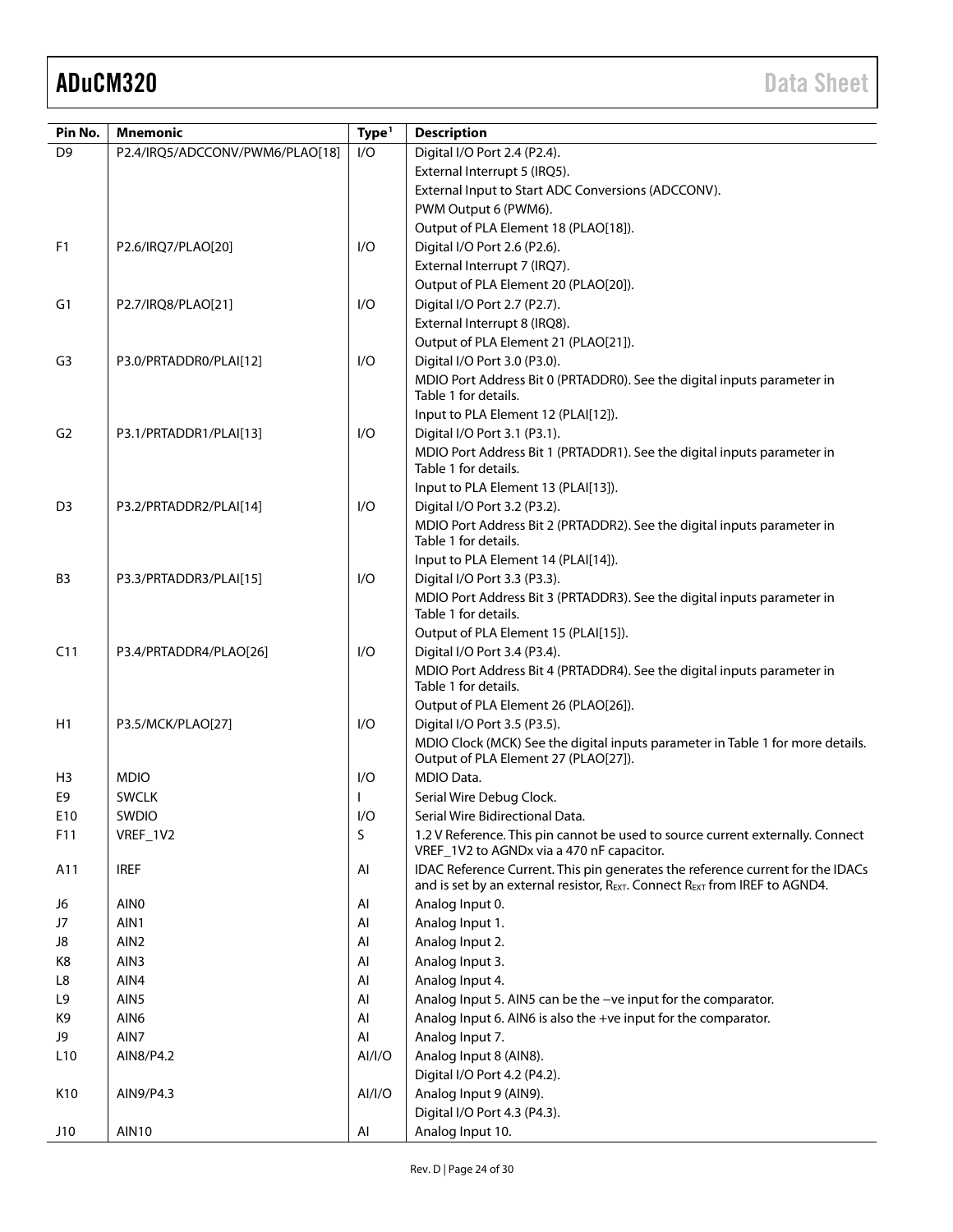| Pin No.         | <b>Mnemonic</b>     | Type <sup>1</sup> | <b>Description</b>                                                                                                                                                                          |
|-----------------|---------------------|-------------------|---------------------------------------------------------------------------------------------------------------------------------------------------------------------------------------------|
| J11             | AIN11/BUF_VREF2V5   | Al/AO             | Analog Input 11 (AIN11).                                                                                                                                                                    |
|                 |                     |                   | Buffered 2.5 V Bias (BUF_VREF2V5). The maximum load = 1.2 mA. Connect<br>BUF_VREF2V5 to AGNDx via a 100 nF capacitor.                                                                       |
| H <sub>10</sub> | AIN12/P4.4          | AI/I/O            | Analog Input 12 (AIN12).                                                                                                                                                                    |
|                 |                     |                   | Digital I/O Port 4.4 (P4.4).                                                                                                                                                                |
| G10             | AIN13/P4.5          | AI/I/O            | Analog Input 13 (AIN13).                                                                                                                                                                    |
|                 |                     |                   | Digital I/O Port 4.5 (P4.5).                                                                                                                                                                |
| H <sub>9</sub>  | AIN14/P4.6          | AI/I/O            | Analog Input 14 (AIN14).                                                                                                                                                                    |
|                 |                     |                   | Digital I/O Port 4.6 (P4.6).                                                                                                                                                                |
| G9              | AIN15/P4.7          | AI/I/O            | Analog Input 15 (AIN15).                                                                                                                                                                    |
|                 |                     |                   | Digital I/O Port 4.7 (P4.7).                                                                                                                                                                |
| L5              | VDAC0/P5.3          | AO/I/O            | Voltage DAC0 Output (VDAC0).                                                                                                                                                                |
|                 | VDAC1               | AO                | Digital I/O Port 5.3 (P5.3).<br>Voltage DAC1 Output.                                                                                                                                        |
| K5<br>L4        |                     | AO/I/O            | Voltage DAC2 Output (VDAC2).                                                                                                                                                                |
|                 | VDAC2/P3.7/PLAO[29] |                   | Digital I/O Port 3.7 (P3.7).                                                                                                                                                                |
|                 |                     |                   | Output of PLA Element 29 (PLAO[29]).                                                                                                                                                        |
| K4              | VDAC3/P5.0          | AO/I/O            | Voltage DAC3 Output (VDAC3).                                                                                                                                                                |
|                 |                     |                   | Digital I/O Port 5.0 (P5.0).                                                                                                                                                                |
| J4              | VDAC4               | AO                | Voltage DAC4 Output (VDAC4).                                                                                                                                                                |
| L <sub>3</sub>  | VDAC5               | AO                | Voltage DAC5 Output (VDAC5).                                                                                                                                                                |
| K <sub>3</sub>  | VDAC6/P5.1          | AO/I/O            | Voltage DAC6 Output (VDAC6).                                                                                                                                                                |
|                 |                     |                   | Digital I/O Port 5.1 (P5.1).                                                                                                                                                                |
| J3              | <b>VDAC7/P5.2</b>   | AO/I/O            | Voltage DAC7 Output (VDAC7).                                                                                                                                                                |
|                 |                     |                   | Digital I/O Port 5.2 (P5.2).                                                                                                                                                                |
| A <sub>2</sub>  | IDAC0               | AO                | IDAC0. 0 mA to 150 mA full-scale output.                                                                                                                                                    |
| A <sub>3</sub>  | PVDD <sub>0</sub>   | S                 | Power for IDAC0.                                                                                                                                                                            |
| B4              | CDAMP0              | AI                | Damping Capacitor 0. Connect damping capacitor from this pin to PVDD0.                                                                                                                      |
| A10             | IDAC1               | AO                | IDAC1. 0 mA to 150 mA full-scale output.                                                                                                                                                    |
| A9              | PVDD1               | S                 | Power for IDAC1.                                                                                                                                                                            |
| B8              | CDAMP1              | AI                | Damping Capacitor 1. Connect damping capacitor from this pin to PVDD1.                                                                                                                      |
| A <sub>5</sub>  | IDAC2               | AO                | IDAC2. 0 mA to 150 mA full-scale output.                                                                                                                                                    |
| A4              | PVDD <sub>2</sub>   | S                 | Power for IDAC2.                                                                                                                                                                            |
| B5              | CDAMP2              | AI                | Damping Capacitor 2. Connect damping capacitor from this pin to PVDD2.                                                                                                                      |
| A7              | IDAC3               | AO                | IDA3C. 0 mA to 150 mA full-scale output.                                                                                                                                                    |
| A8              | PVDD3               | S                 | Power for IDAC3                                                                                                                                                                             |
| B7              | CDAMP3              | Al                | Damping Capacitor 3. Connect damping capacitor from this pin to PVDD3.                                                                                                                      |
| <b>B6</b>       | <b>PGND</b>         | S                 | Power Supply Ground for IDACs.                                                                                                                                                              |
| A6              | <b>PGND</b>         | S                 | Power Supply Ground for IDACs.                                                                                                                                                              |
| A1              | IDAC_TST            | Al/AO             | Pin for IDAC Test Purposes. Leave IDAC_TST unconnected.                                                                                                                                     |
| L2              | DVDD_1V8            | AO                | 1.8 V Digital Supply. A 470 nF capacitor to DGND1 must be connected to this<br>pin to stabilize the internal 1.8 V regulator that supplies flash memory and the<br>ARM Cortex-M3 processor. |
| K <sub>2</sub>  | DVDD_2V5            | AO                | 2.5 V Digital Supply. A 470 nF capacitor to IOGND3 must be connected to this<br>pin to stabilize the internal 2.5 V regulator that supplies the analog digital<br>control.                  |
| F9              | AVDD_REG0           | AO                | Analog Regulator 0 Supply. A 470 nF capacitor to AGND4 must be connected<br>to this pin to stabilize the internal 2.5 V regulator that supplies the ADC.                                    |
| F <sub>10</sub> | AVDD_REG1           | AO                | Analog Regulator 1 Supply. Output of 2.5 V on-chip LDO regulator. A 470 nF<br>capacitor to AGND4 must be connected to this pin. This regulator supplies the<br>IDACs.                       |
| L1              | DGND1               | S                 | Digital Ground 1 for DVDD_1V8.                                                                                                                                                              |
| D <sub>10</sub> | DGND <sub>2</sub>   | S                 | Digital Ground 2. Connect to DGND1.                                                                                                                                                         |
| В1              | IOVDD1              | S                 | 3.3 V GPIO Supply.                                                                                                                                                                          |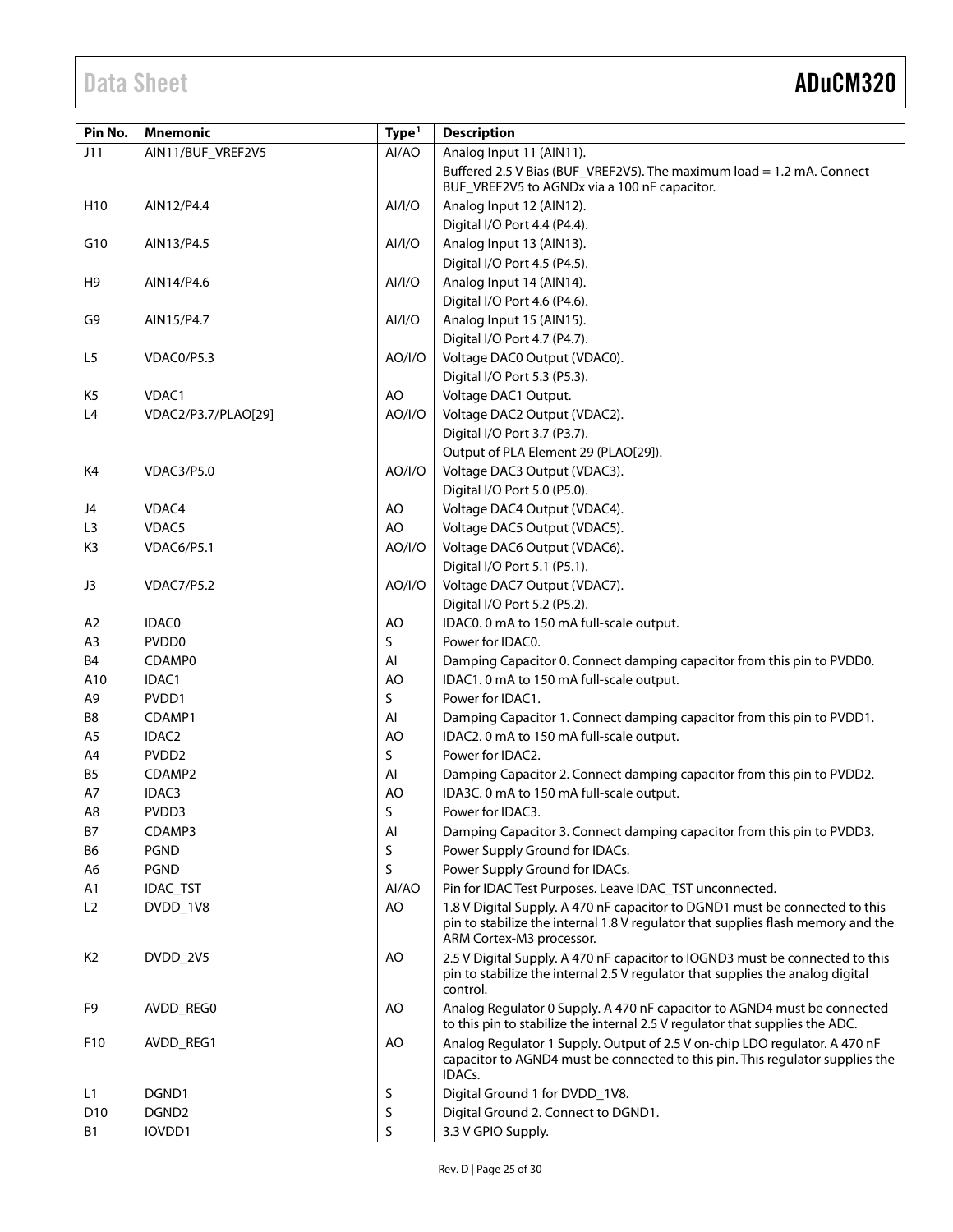<span id="page-25-0"></span>

| Pin No.         | <b>Mnemonic</b>    | Type <sup>1</sup> | <b>Description</b>                                                                                                                                                               |
|-----------------|--------------------|-------------------|----------------------------------------------------------------------------------------------------------------------------------------------------------------------------------|
| D11             | IOVDD <sub>2</sub> | S                 | 3.3 V GPIO Supply and Interdie Communications.                                                                                                                                   |
| J1              | IOVDD3             | S                 | 3.3 V GPIO Supply.                                                                                                                                                               |
| C <sub>1</sub>  | IOGND1             | S                 | Ground for IOVDD1.                                                                                                                                                               |
| E11             | IOGND <sub>2</sub> | S                 | Ground for IOVDD2.                                                                                                                                                               |
| K1              | IOGND3             | S                 | Ground for IOVDD3 and Interdie Communications.                                                                                                                                   |
| J5              | AGND1              | S                 | Analog Ground for VDD1.                                                                                                                                                          |
| K7              | AGND2              | S                 | ESD Ground for Pad Ring.                                                                                                                                                         |
| L7              | AGND3              | S                 | Ground for AVDD3.                                                                                                                                                                |
| H <sub>11</sub> | AGND4              | S                 | Ground for AVDD4, AVDD_REG0, and AVDD_REG1.                                                                                                                                      |
| K <sub>6</sub>  | VDD1               | S                 | 3.3 V Supply for Digital Die.                                                                                                                                                    |
| L6              | AVDD3              | S                 | VDAC and IDAC Supply (3.3 V).                                                                                                                                                    |
| G11             | AVDD4              | S                 | ADC Supply (3.3 V).                                                                                                                                                              |
| L <sub>11</sub> | ADC REFN           | AO/A              | Decoupling Capacitor Connection for ADC Reference Buffer. Connect this pin<br>to AGND4.                                                                                          |
| K11             | ADC REFP           | AO/A              | Decoupling Capacitor Connection for ADC Reference Buffer. Connect this pin<br>to a 4.7 µF capacitor to the ADC_REFN pin. ADC_REFP can be overdriven by an<br>external reference. |
| H <sub>2</sub>  | <b>XTALO</b>       | O                 | Output from the Crystal Oscillator Inverter. When not using an external<br>crystal, leave XTALO unconnected.                                                                     |
| 12              | <b>XTALI</b>       |                   | Input to the Crystal Oscillator Inverter and Input to the Internal Clock<br>Generator Circuits. When not using an external crystal, connect XTALI to<br>DGND.                    |

<sup>1</sup> AI is analog input, AO is analog output, I is digital input, O is digital output, S is supply.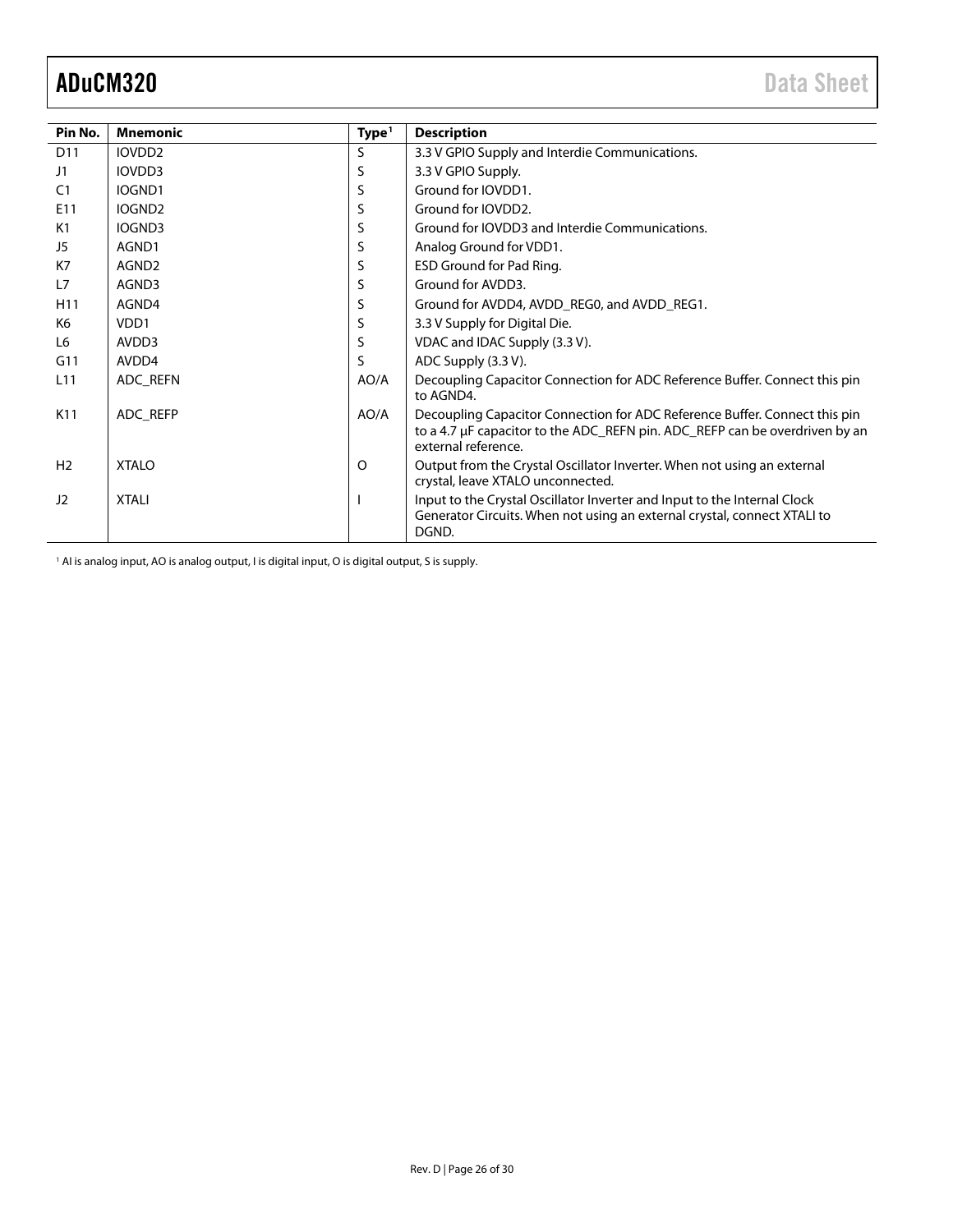## <span id="page-26-0"></span>TYPICAL PERFORMANCE CHARACTERISTICS



<span id="page-26-3"></span>*Figure 9. Typical Temperature Measurement vs. Internal Temperature (VDD = 3.3 V, 50 kSPS)*



<span id="page-26-4"></span>*Figure 10. Typical Pull-Up/Pull-Down Pin Current vs. Pin Voltage (VDD = 3.3 V, 25°C)*



<span id="page-26-2"></span>*Figure 11. Typical IDAC Headroom vs. IDAC Output Current* 



*Figure 12. Typical PVDD AC PSRR vs. Frequency*



*Figure 13. Typical Output Voltage vs. Load Current*

<span id="page-26-5"></span>

<span id="page-26-1"></span>*Figure 14. VDD1 Power-On Requirements*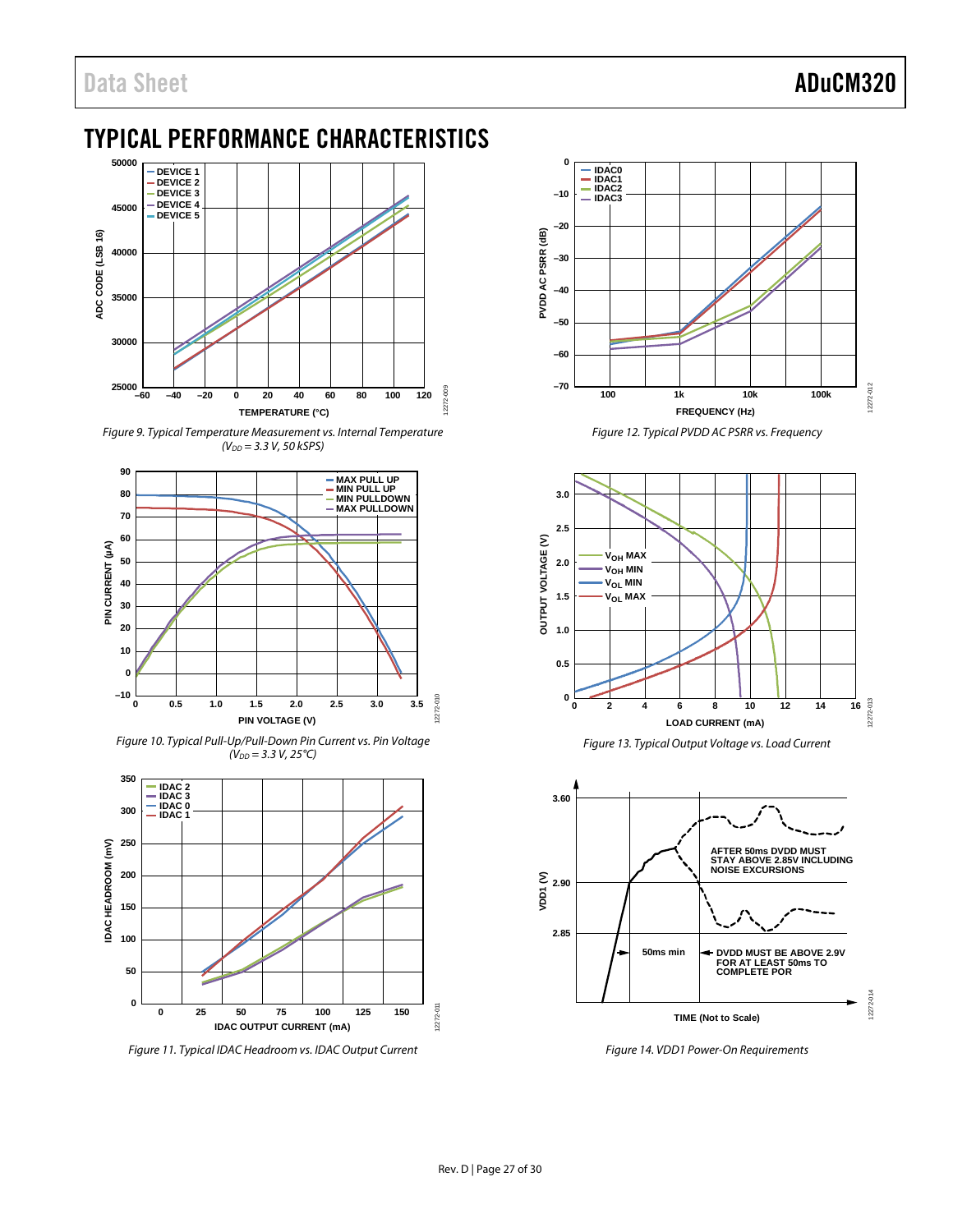### <span id="page-27-0"></span>RECOMMENDED CIRCUIT AND COMPONENT VALUES

[Figure 15](#page-28-0) shows a typical connection diagram for th[e ADuCM320.](http://www.analog.com/ADuCM320?doc=ADuCM320.pdf) 

Supplies and regulators must be adequately decoupled with capacitors connected between the AVDDx, PVDDx, DVDD\_x, AVDD\_REGx, IOVDDx, and VDD1 balls and their associated GND balls (AGNDx, PGND, IOGNDx, and DGNDx)[. Table 11](#page-21-1) indicates which ground balls are paired with which supply balls.

There are four digital supply balls, IOVDD1, IOVDD2, IOVDD3, and VDD1. Decouple these balls with a 100 nF capacitor placed as near as possible to each of the four balls and their associated GND balls (IOGNDx and AGND1, respectively). In addition, place a 10 μF capacitor conveniently near to these balls.

Similarly, the analog supply pins, AVDD3 and AVDD4, each require a 100 nF capacitor placed as near as possible to each ball and its associated AGNDx ball, and place a 10 μF capacitor conveniently near to these balls.

The IDACs source their output currents from the PVDDx supply balls. Each PVDDx supply ball must have a 100 nF capacitor near to each ball and their associated GND balls (PGND). In addition, place at least one 10 μF capacitor at the source of the PVDDx supply.

The IDAC output filters depend on a 10 nF capacitor being placed between the CDAMPx and PVDDx.

The ADC reference requires a 4.7 μF capacitor placed between ADC\_REFP and ADC\_REFN and located as near as possible to each ball. ADC\_REFN must be connected directly to AGND4.

The [ADuCM320](http://www.analog.com/ADuCM320?doc=ADuCM320.pdf) contains four internal regulators. These regulators require external decoupling capacitors. The DVDD\_1V8 and DVDD\_2V5 balls each require a 470 nF capacitor to DGND1 and IOGND3, respectively. AVDD\_REG0 and AVDD\_REG1 each require a decoupling capacitor to AGND4.

To generate an accurate and low drift reference current, connect the IREF ball to AGND4 via a low ppm 3.16 kΩ resistor.

Take care in the layout to ensure that currents flowing from the ground end of each decoupling capacitor to its associated ground ball share as little track as possible with other ground currents on the printed circuit board.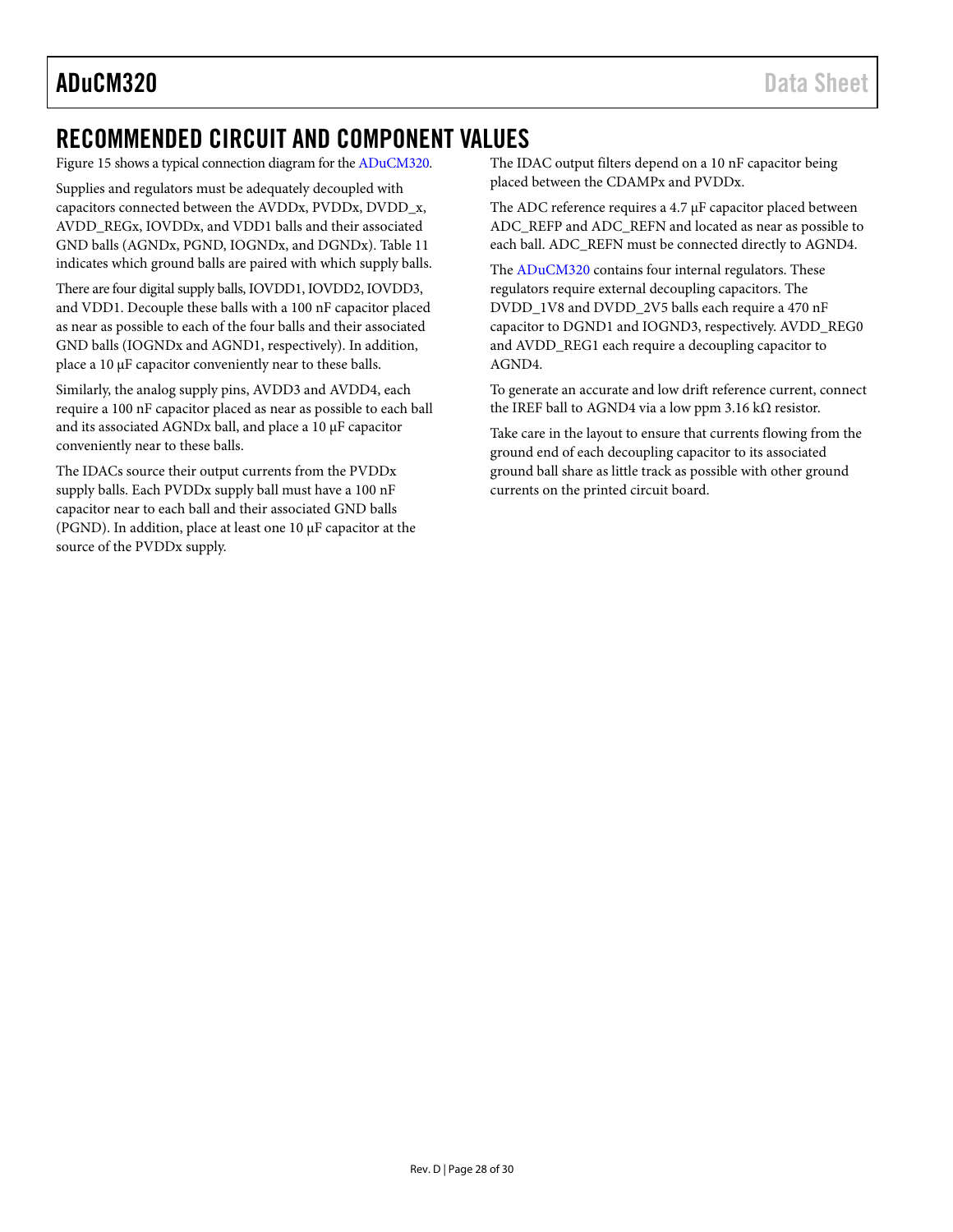

<span id="page-28-0"></span>*Figure 15. Recommended Circuit and Component Values*